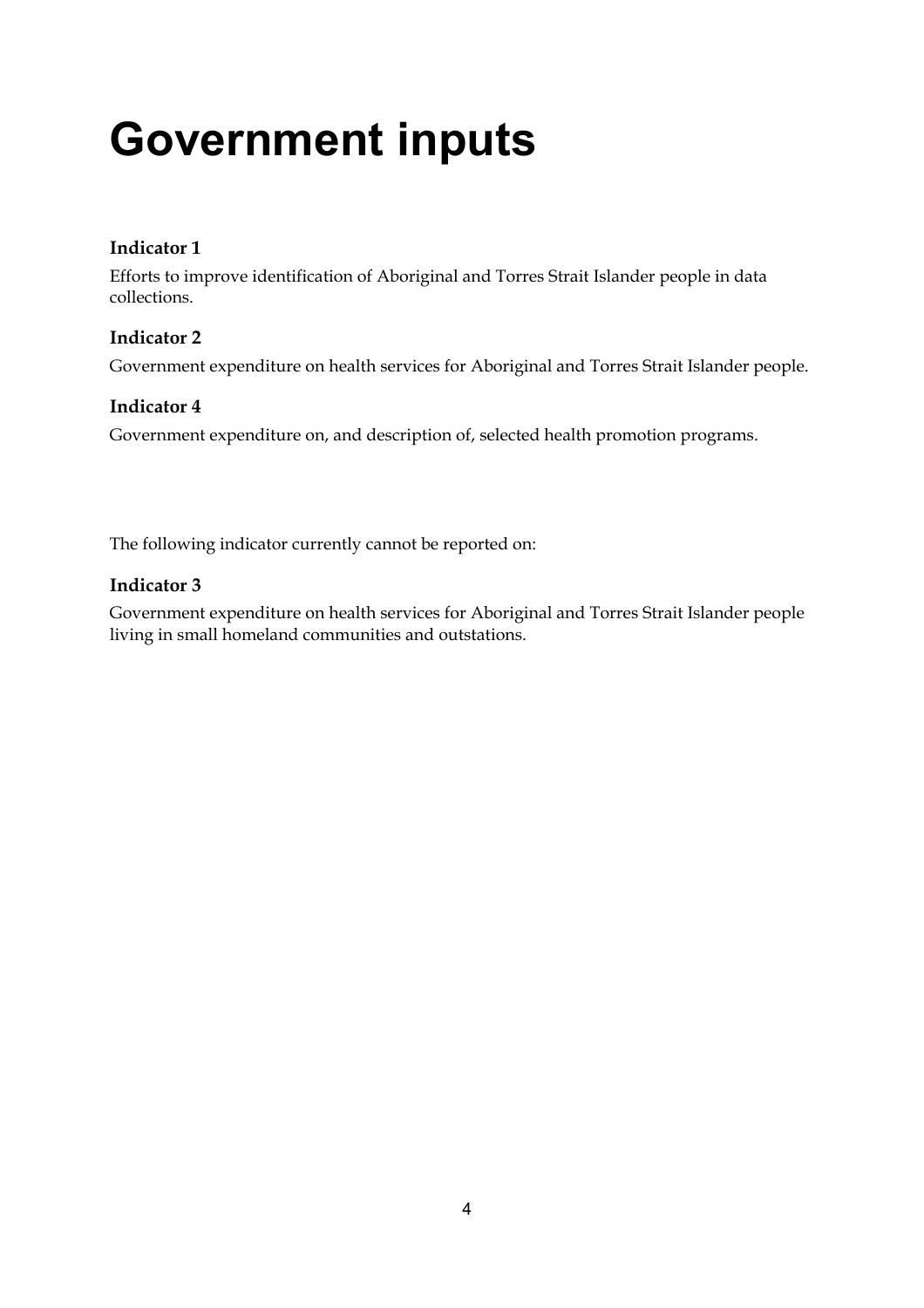# **Introduction**

The domain 'Government inputs' has four indicators—one on efforts to improve Indigenous identification in data collection and three on government expenditure on health services for Aboriginal and Torres Strait Islander people. These provide a broad indication of state and territory government inputs in relation to expenditure and data development in the Indigenous health area.

No data were provided for Indicator 3—government expenditure on health services for Aboriginal and Torres Strait Islander people in small homeland communities and outstations. This was because states and territories do not record data in a way that isolates expenditure on small communities from other health expenditure. Nor is it possible to isolate expenditures incurred through some mainstream programs funded by the Australian Government, such as Medicare and the Pharmaceutical Benefits Scheme (PBS).

The states and territories provided the data for two of the indicators: Indicator 1 on the efforts to improve Indigenous identification and Indicator 4 on government expenditure on health promotion programs. For Indicator 1, only descriptive information is provided, but Indicator 4 includes both quantitative and descriptive data. There were problems associated with the data for Indicator 4 as it was difficult to apply a consistent definition of health promotion programs across states and territories and the Australian Government. It is recommended that the data for this indicator are aligned with data collected through the National Public Health Expenditure project as this would facilitate consistent reporting.

The data for Indicator 2 on government expenditure on health services came from a previous AIHW publication on expenditure on health services for Aboriginal and Torres Strait Islander people (AIHW 2005b). There are some issues with the data for this indicator including the under-identification of Indigenous people in health databases and the distinction between government funding and expenditure.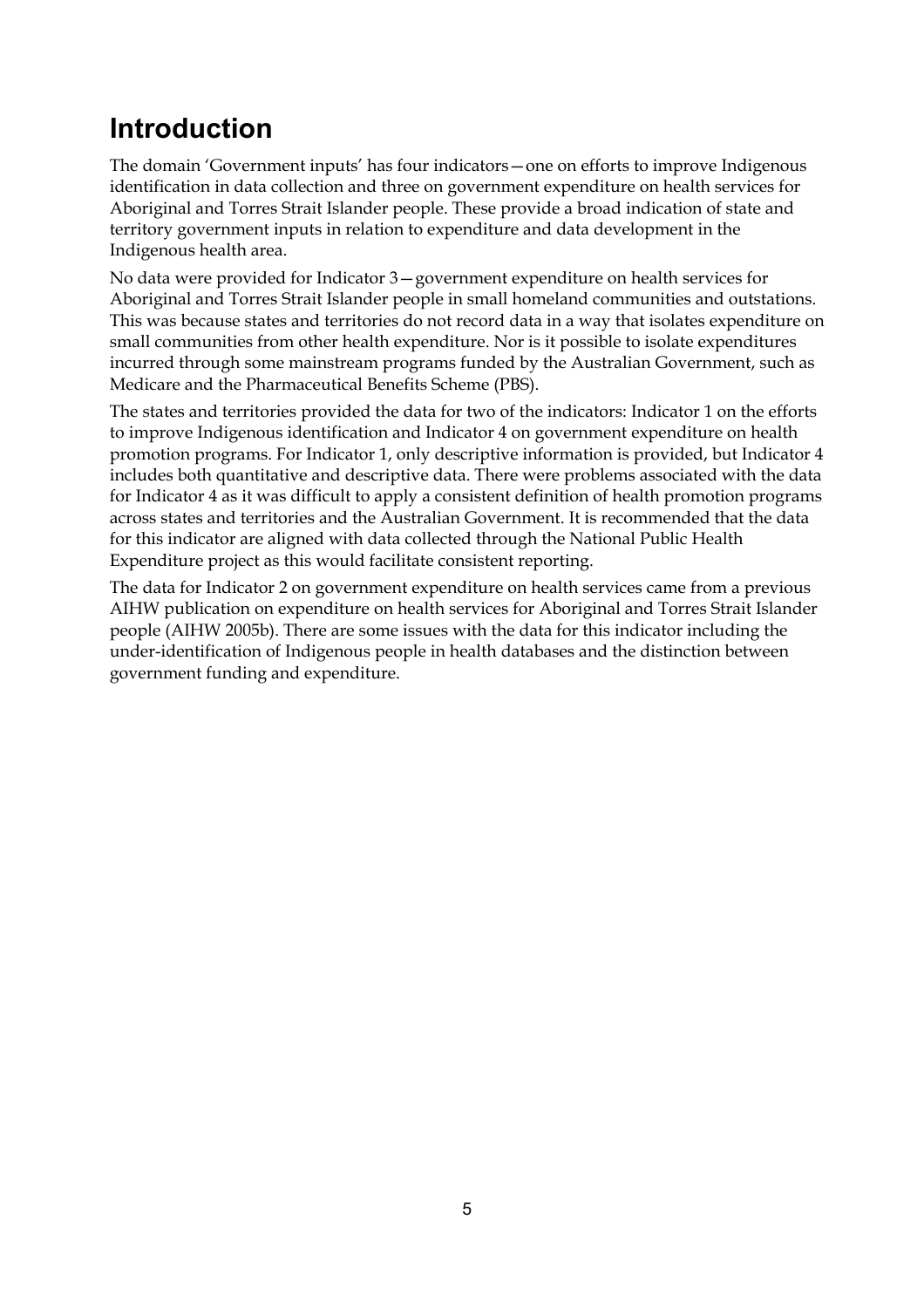# **Indicator 1. Efforts to improve identification of Aboriginal and Torres Strait Islander people in data collections**

**Indicator**: A description of actions undertaken by the states and territories to improve the identification of Aboriginal and Torres Strait Islander people in the datasets used for reporting on the indicators.

# **Purpose**

The indicator provides information about the adequacy of recording Aboriginal and Torres Strait Islander health status in health-related datasets, identifies datasets that are considered reliable sources of information about Indigenous health and describes action taken to improve the identification of Indigenous peoples in health-related data.

# **Data**

The technical specifications for this indicator request that information be provided on progress towards Indigenous identification in eight administrative data sources—birth registrations, death registrations, hospital separation statistics, Pap smear registries (which is included under Indicator 25), Perinatal data collections, Equal Employment Opportunity (EEO) and other workplace surveys, notifiable disease registries, and pathology forms. Information for this indicator was provided by the states and territories and national data custodians. Information on the role of the National Advisory Group on Aboriginal and Torres Strait Islander Health Information and Data and the role of the ABS in counting and estimating the Indigenous population in the Census is also provided below.

# **National Advisory Group on Aboriginal and Torres Strait Islander Health Information and Data**

The National Advisory Group on Aboriginal and Torres Strait Islander Health Information and Data (NAGATSIHID) plays a very important role in improving the quality of Indigenous data. The group was established in October 2000 to provide broad strategic advice to the National Health Information Management Group (NHIMG) on the quality and availability of data and information on Aboriginal and Torres Strait Islander health and health service delivery. The advisory group was established to draw together the range of existing activities already underway into a coordinated and strategic process.

The advisory group is responsible for:

- advising the Aboriginal and Torres Strait Islander Health and Welfare Information Unit on priorities in its work plan
- providing advice to NHIMG and the Standing Committee on Aboriginal and Torres Strait Islander Health (SCATSIH) on the national performance indicators and targets for Aboriginal and Torres Strait Islander health jurisdictional reporting and associated activities
- continuing the implementation of the National Indigenous Health Information Plan. This includes monitoring and improving Indigenous identification in a range of administrative datasets that include information on Indigenous health and service use.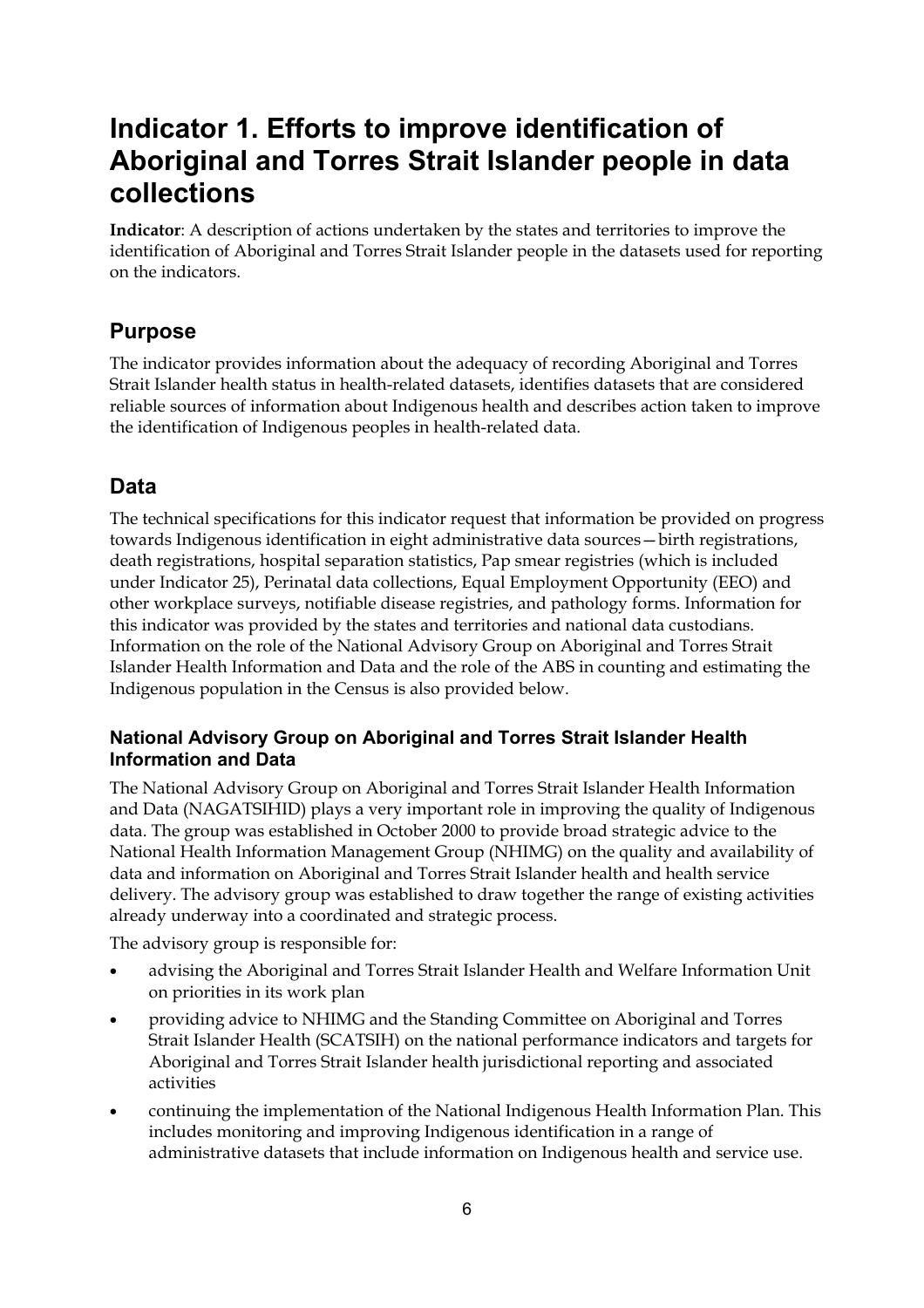In 2003, new governance arrangements for health information were set up and NAGATSIHID became a direct committee of the National Health Information Group. NHIMG became the Statistical Information Management Committee (SIMC).

The NAGATSIHID work program encompasses a broader range of datasets than those specified for this indicator, including population enumeration, national community mental health care, general practice, and alcohol and other drug treatment services. The datasets reported below are those specified by Indicator 1.

# **The Census of Population and Housing**

The Census of Population and Housing forms the centrepiece of ABS statistics on the characteristics of Aboriginal and Torres Strait Islander peoples. The Census also provides the basis for Indigenous population estimates. As in previous censuses, the ABS made considerable efforts to achieve an accurate count of Aboriginal and Torres Strait Islander peoples in 2001. The Census Indigenous Enumeration Strategy included collection procedures and awareness activities designed to address potential cultural barriers for Indigenous persons and to encourage their participation. It recognised the important role of consultation, liaison with Indigenous organisations and communities, and Indigenous involvement in all aspects of the collection process.

In 2001, 410,000 Aboriginal and Torres Strait Islander people were counted in the census. After adjusting for net undercount and Census records where Indigenous status was unknown, the estimated Indigenous population was estimated to be 458,000. Nationally, the total net undercount for the 2001 Census was 1.8%.

The undercount of Aboriginal and Torres Strait Islander peoples was estimated at 6.1%, compared with just over 7% in 1996.

Projections of the resident Indigenous population based on 1996 Census data were published in 1998. A high series and a low series were produced which were based on different assumptions about the level of unexplained growth in the Indigenous population. Estimates of the Indigenous population based on 2001 Census data show that the observed population growth for the intercensal period fell within the expected range.

Between 1996 and 2001, the Census count of Indigenous people increased by 16%, and about 12% of this growth can be explained by demographic factors (births and deaths). Overall growth in the Indigenous population in this period was lower than that observed between the 1991 and 1996 Censuses (33%), and the share of growth that could not be explained by demographic factors during this period also declined, from over half of the growth between 1991 and 1996 to one-quarter of growth from 1996 to 2001.

# **Birth registrations**

Birth registrations, from the Registrar of Births, Deaths and Marriages in each state and territory, provide information about both parents' Indigenous status. It is a legal requirement that all births are registered, but this does not always occur and in some cases the registration is incomplete, late or missing. Indigenous status may also be incorrectly recorded. Indigenous status is therefore underreported in birth registrations. The data on Indigenous births from all states and territories combined, however, are considered to be of sufficient coverage for statistical reporting.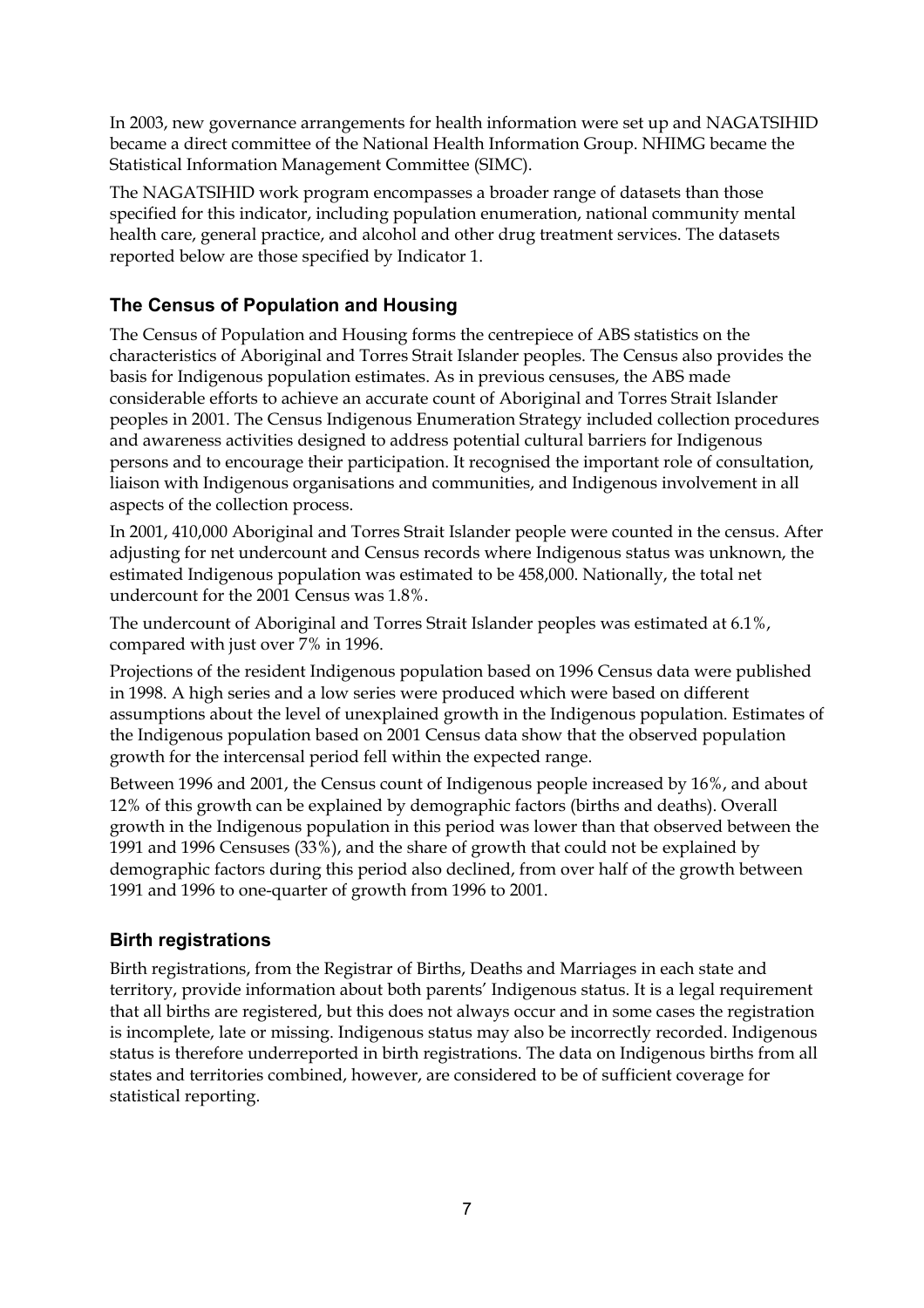# **National**

The ABS is responsible for coordinating efforts to improve the national data on births, deaths and marriages and continues to work with state and territory registrars to improve the quality of the data in all states and territories. Some jurisdictions have established data linkage projects between the Registry of Births, Deaths and Marriages and the perinatal data collection to resolve discrepancies between the two data sources.

# **New South Wales**

Indigenous identification in birth data is expected to improve with the electronic transfer of birth registration data from New South Wales public hospitals to the NSW Registry of Births Deaths and Marriages. The Registry will be able to follow up on unregistered births, a significant number of which are known to be Indigenous. The transfer of birth data was trialed during 2004 and from March 2005, the Registry commenced using the data to follow up unregistered births.

# **Victoria**

There are five datasets recording Aboriginal births in Victoria. No Victorian dataset currently records all Victorian births as Aboriginal. Two datasets record the Indigenous status of both parents: the Registrar of Births, Deaths and Marriages and Maternal and Child Health Service. The Perinatal Data Collection Unit records only the identification of the mother. The Victorian Admitted Episodes Dataset records the delivery to the mother. Some Victorian hospitals also ask about the father's or baby's identification, as well as the mother's. Koori Hospital Liaison Officers (KHLOs) record all births to Indigenous mothers or fathers in 16 hospitals and report directly to the Department of Human Services.

The Maternal and Child Health Service receives notifications from hospitals according to the mother's place of residence. All mothers are visited at home in the first week and information including Aboriginal status is collected at that time. Collecting information in this setting is believed to have contributed to the consistently high level of babies identified as Aboriginal.

Changes to the method of funding Aboriginal services in hospitals, commencing in July 2004, are expected to produce improvements in the identification of Aboriginal patients, including babies, in hospital admissions systems.

When comparing birth numbers with the number of children identified as Aboriginal in the first year of school (Prep) by the School Nursing Service (Department of Human Services) 6 years later, there is a substantial under-identification of Indigenous births. For example, in 2004, there were approximately 23% more children identified as Aboriginal by the School Nursing Service as by the Registry of Births Deaths and Marriages for 6 years earlier (1996).

Data in births datasets are compared annually to measure the level of under-identification. When possible, data are matched at unit level across datasets.

# **Queensland**

A variety of promotional and data quality exercises have been undertaken by Queensland Health in conjunction with the Registrar-General, Births, Deaths and Marriages. Further joint activities are planned with the Registrar-General's Office under the Queensland Government implementation of the National Strategic Framework for Aboriginal and Torres Strait Islander Health.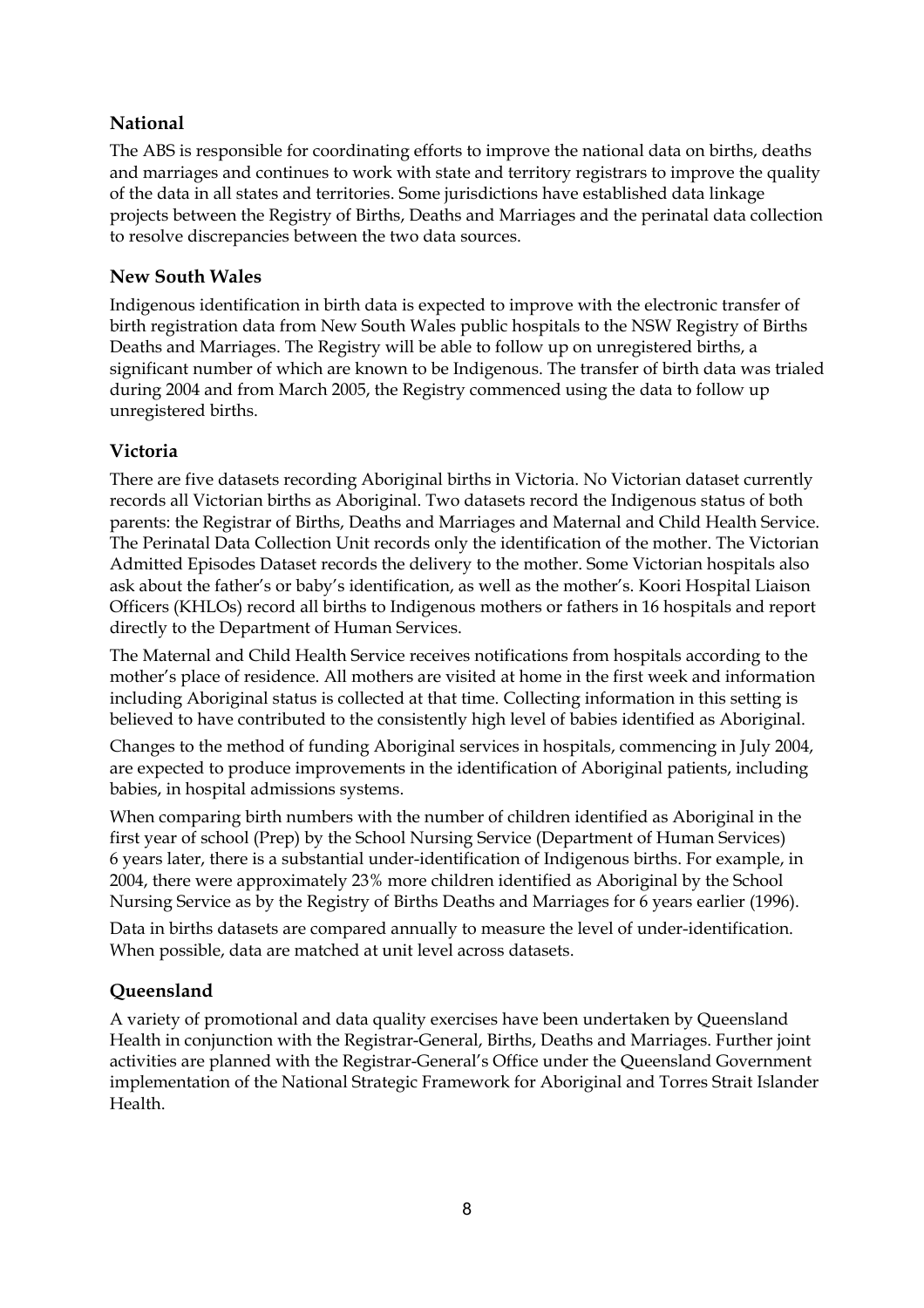# **Western Australia**

The ABS has continued to provide the WA Registrar of Births, Deaths and Marriages with promotional material, and has developed information and training sessions that can be conducted for both Registry staff and providers of information.

# **South Australia**

In the South Australian perinatal data collection notified by hospital and homebirth midwives to the Pregnancy Outcome Statistics Unit of the Department of Health, recording of Aboriginal and Torres Strait Islander status is undertaken in the manner recommended by the ABS. Guidelines are provided to midwives, also as recommended by the ABS. However, it is not known how this is implemented at the data collection point by individual hospitals and homebirth midwives. The South Australian perinatal data collection, as in all Australian states, only collects Aboriginal and Torres Strait Islander status for the mother, and reports on births to Aboriginal mothers. This differs from the data collection of birth registrations of the South Australian Births, Deaths and Marriages Registration Division, which is used by the ABS, in that Aboriginal and Torres Strait Islander births may be identified for both mother and father. While no efforts have been made recently to improve identification of Indigenous people in this data collection, the Pregnancy Outcome Statistics Unit is hoping to look at identification in conjunction with the Births, Deaths and Marriages to compare the two data collections with regards to Indigenous status of births in the near future.

# **Tasmania**

The ABS continues to work with the Registrar of Births and Deaths on improving the identification of Aboriginal and Torres Strait Islander peoples in birth registrations through quarterly meetings of the Aboriginal and Torres Strait Islander Data Working Group. The Department of Health and Human Services and Department of Education are also involved in these meetings.

# **Australian Capital Territory**

When compared with ABS experimental estimates (low series), only 62% of Aboriginal and Torres Strait Islander births are recorded as such on the ACT Register (average 65 per annum 1998–2003). ACT Health is considering the possibility of including the Aboriginal and Torres Strait Islander identifier as a mandatory field on birth notifications and registrations, via amendments to the Births, Deaths and Marriages Regulations. ACT Health will also monitor progress at the national level, on the proposal to record the Aboriginality of the father on the Maternal Perinatal Data Collection; this collection is considered to have a high level of reliability in the ACT and will provide a valuable source of cross-reference against birth registrations.

# **Northern Territory**

The Northern Territory uses a shared Client Master Index (CMI) to manage patient demographic data in almost all of the Department of Health and Community Services databases. CareSys, which is used in all five hospitals, acts as the master index and is linked to the Community Care Information System and Primary Care Information System. All three applications have the ability to register new clients as well as update existing registration details. This linking provides a very high level of data quality as the patient information is not just entered and updated by a single source and thus any incorrect recording of Indigenous status is greatly reduced.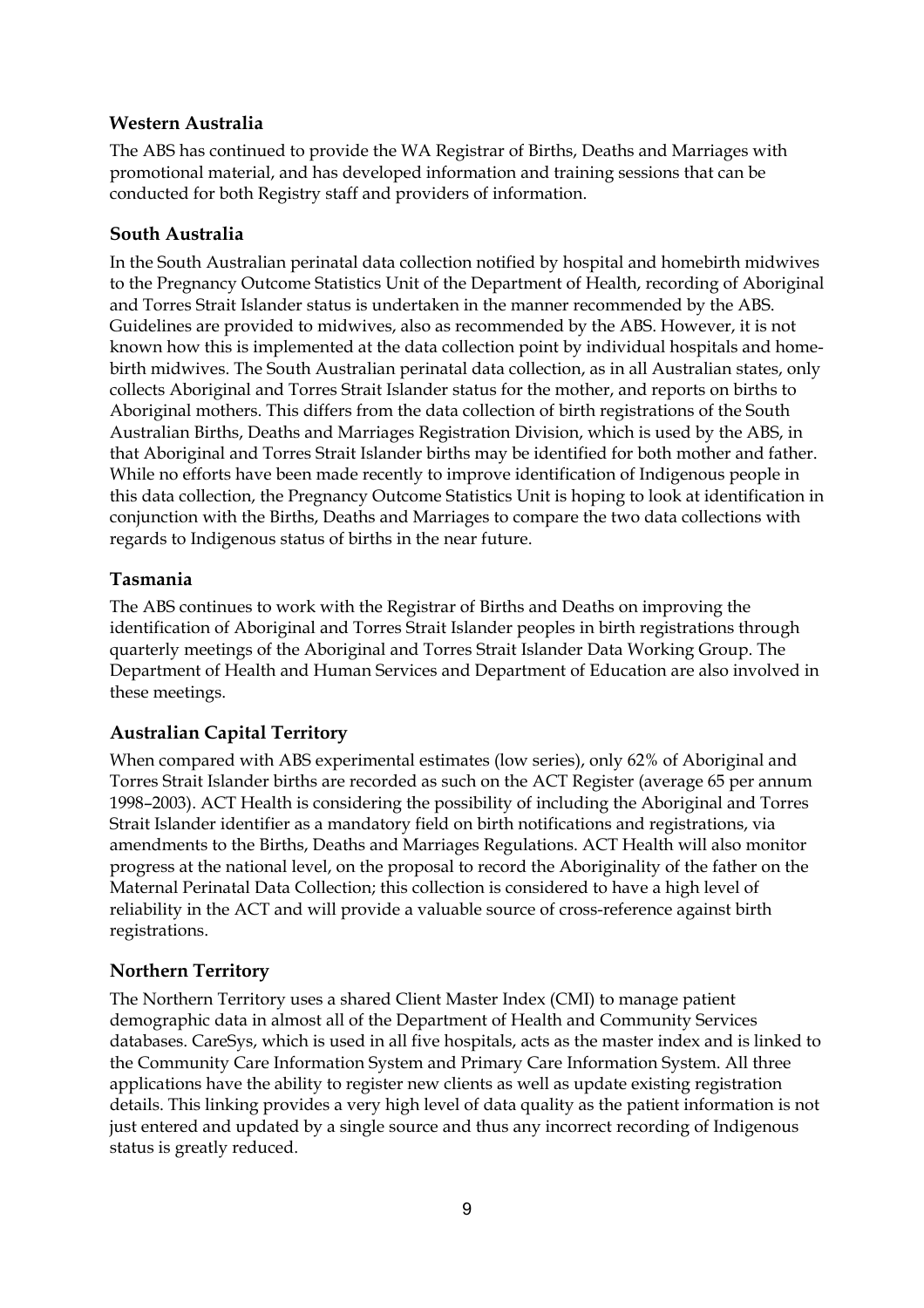# **Death registrations**

Like births, all deaths are required by law to be registered with the Registrar of Births, Deaths and Marriages. There is incomplete identification of Indigenous deaths in all states and territories; however, the data from Queensland, South Australia, Western Australia and the Northern Territory are currently considered to be of sufficient quality to enable statistics to be produced. For longer term analysis of Indigenous mortality, the data from South Australia, Western Australia and the Northern Territory are considered to be of sufficient quality for data analysis for the past 10 years.

# **National**

The ABS continues to work with state and territory Registrars of Births, Deaths and Marriages to improve the quality of the data in all states and territories. This includes ongoing publicity campaigns, which explain to the funeral industry the importance of accurate Indigenous identification. The various funeral directors' associations and individual members are also provided with literature promoting the ABS's standard Indigenous question and best practice in recording Indigenous status.

# **New South Wales**

In January 2002, the Department of Commerce's Office of Information Technology provided funding for the Birth and Death Information Transfer Project. This project delivers on-line medical certificate cause of death and medical certificate cause of perinatal death forms for use in public hospitals, as well as electronic notification of births that occur in public hospitals. The On-line Medical Certificate Cause of Death form (e-DC) continues to be trialed in two metropolitan public hospitals. State-wide release is expected in 2005. Under this project the medical practitioners in NSW public hospitals will enter data directly on to an electronic death certificate (e-DC) located on the NSW Health Intranet and this information will be sent regularly by secure on-line transfer to the Registrar of Births, Deaths and Marriages (RBDM).

It is anticipated that the introduction of the e-DC will contribute to improving the quality of Aboriginal and Torres Strait Islander origin information on death registrations. Demographic information, including Indigenous status, collected at hospital patient registration will be used to populate the form when completed by the doctor.

In 2002–03 communications with funeral directors were improved through forums held at the RBDM and birth registration forms were redesigned to include clearer instructions in relation to questions relating to the Indigenous origin of either parent.

# **Victoria**

Until 2003, deaths were recorded as Aboriginal according to the identification on the Notification of Death form provided to the Registrar of Births, Deaths and Marriages by the funeral director. Since 2004 Aboriginal status recorded on the Medical Certificate of Cause of Death can also be used for registration purposes. General practitioners and hospital doctors were targeted to improve completion of Aboriginal status on the death certificate.

Following a range of data quality audits at the Registrar of Births, Deaths and Marriages, the ABS has engaged in promotional activities aimed at improving the identification of Indigenous deaths. ABS has implemented an ongoing publicity campaign, which explains to the funeral industry the importance of accurate Indigenous identification. The various funeral directors' associations and individual members have received literature promoting the ABS standard Indigenous question and best practice in recording Indigenous status. The ABS has also spoken directly with a number of funeral directors in order to ascertain exactly why they are reluctant to ask the Indigenous status question.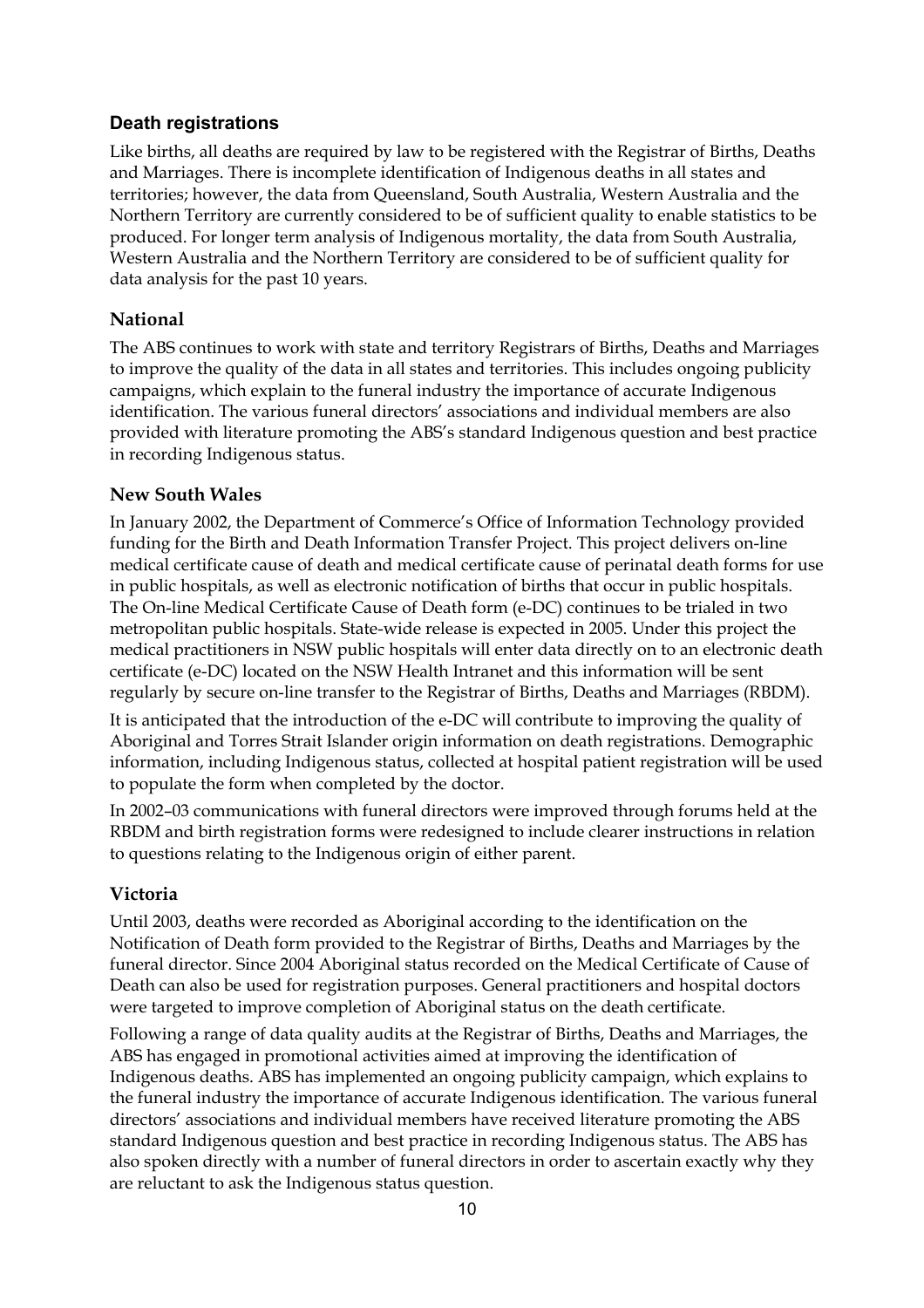Indigenous status is also recorded on the death certificate completed by a doctor but until 2003 this information was not used in the death registration. Efforts are being made to make greater use of this information. As such, doctors have been and will continue to be targeted regarding the need to complete the Indigenous status question on the death certificate.

# **Queensland**

A variety of promotional and data quality exercises have been undertaken by Queensland Health in conjunction with the Registrar-General, Births, Deaths and Marriages. Further joint activities are planned with the Registrar-General's Office under the Queensland Government implementation of the National Strategic Framework for Aboriginal and Torres Strait Islander Health.

To formally register a death in Queensland, three different forms must be completed. Joint investigation with the Queensland Registrar-General of Births, Deaths and Marriages shows that many of the deaths that are incompletely registered are of Indigenous people. Queensland Health is currently working with the Registrar-General to investigate options to use these incomplete death registrations in reporting on deaths in the Indigenous population.

# **Western Australia**

See section on birth registrations.

# **Tasmania**

See section on birth registrations.

# **Australian Capital Territory**

The recorded rate of Aboriginal and Torres Strait Islander deaths in the Australian Capital Territory (an average of 1.5 per 1000) is less than half that of the non-Indigenous population, which indicates a very significant under-recording. ACT Health is investigating the possibility of including the Aboriginal and Torres Strait Islander identifier as a mandatory field on cause of death certification and death registration, via amendments to the Births, Deaths and Marriages Regulations.

# **Northern Territory**

In November 2003, the Department of Health and Community Services (DHCS) entered into an agreement with Births, Deaths and Marriages (BDM) to source the death data registered in the Northern Territory. At this time DHCS conducted an audit to update death data in the Client Master Index (CMI) back to 1980. The Royal Darwin Hospital Medical Records Manager is in charge of updating all death notifications from BDM. The other four hospitals within the Northern Territory have a daily report that provides the details of any patients in the CMI listed as deceased to ensure that the archiving of these records is up-to-date.

A Death Data Management Policy exists to govern the use of the death data received from BDM.

# **Hospital separation statistics**

# **National**

Data on hospitalisations are supplied to the AIHW by the state and territory health authorities. The collection of the data is undertaken by the AIHW under the auspices of the Australian Health Ministers' Advisory Council through the National Health Information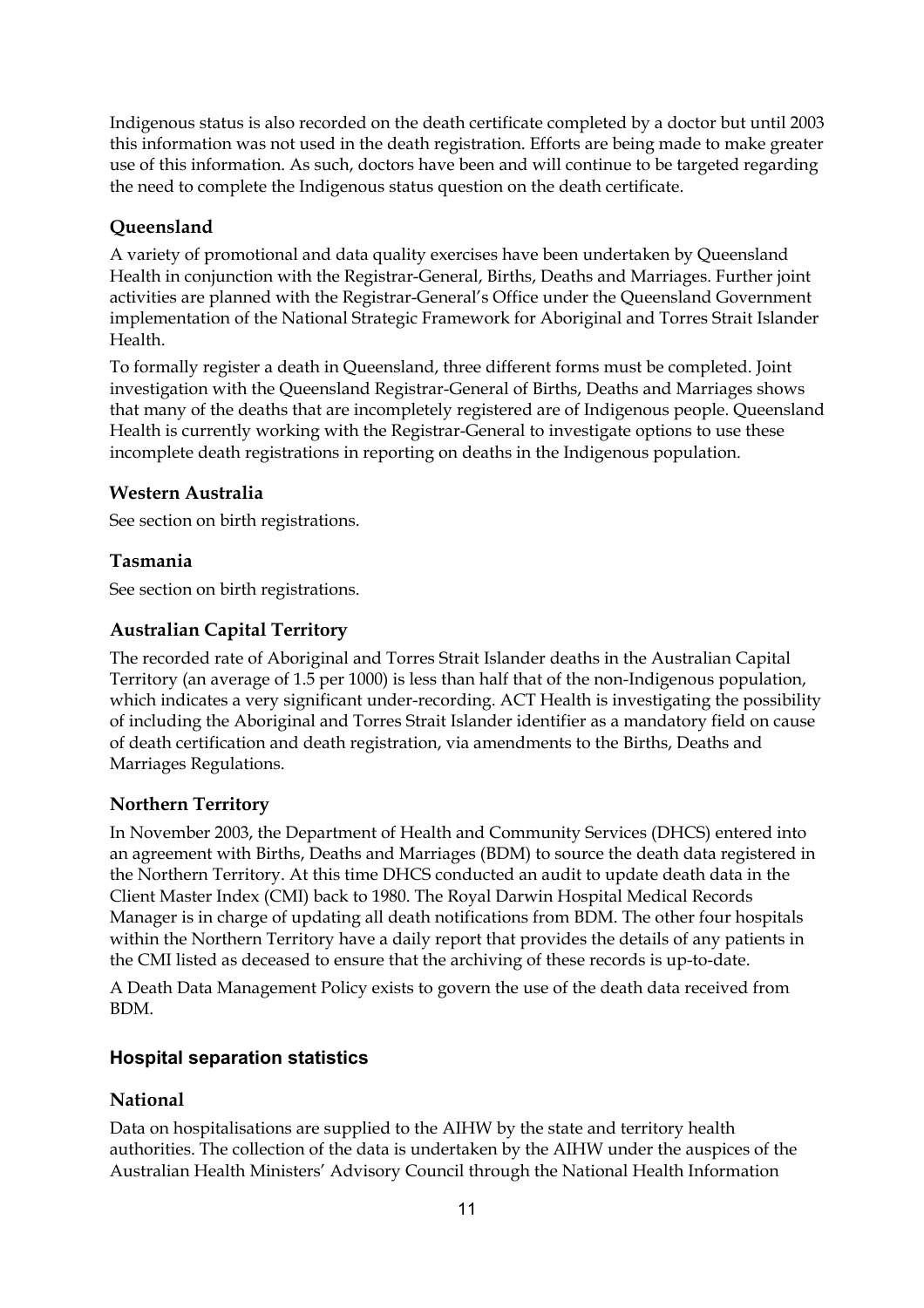Agreement. The quality of the data on Indigenous status in hospital separation statistics has continued to improve due to the use of the *National Health Data Dictionary* definitions by all states and territories. However, further improvement is needed, with Indigenous data being considered of acceptable quality for only four states and territories in 2003–04—South Australia, Western Australia, Queensland and the Northern Territory.

Recent work by the AIHW on the quality of Indigenous status data in hospital separations records has resulted in recommendations for appropriate analysis of Indigenous status data and for improving the quality of the data.

The analysis recommendations include that national analysis should be undertaken using data only from the Northern Territory, Western Australia, South Australia and Queensland. They also include that caveats should accompany the analyses noting that under-identification occurs and that the hospitalisation experience for Indigenous persons in those four jurisdictions may not necessarily reflect the hospitalisation experience of Indigenous persons from other jurisdictions. Also, that under-identification factors should not be applied to the data (except when required by the analytical purpose, such as estimation of the proportions of health expenditures that are on Indigenous and non-Indigenous persons), and that records for which Indigenous status is not reported should be regarded as being for non-Indigenous persons.

The recommendations for improving data quality include recommendations on data collection processes, on training of data collection staff, on organisational policies and practices and on ongoing data monitoring and audit activities. States and territories are already engaged in a range of similar initiatives aimed at improving the quality of Aboriginal and Torres Strait Islander origin information in hospital separations data.

#### **New South Wales**

For 2002 to 2004, the New South Wales Health Department reported that its data were in need of improvement. To address this issue, the department continues to be active in the implementation of initiatives aimed at improving the quality of Indigenous origin information in hospital separations data. Departmental publications and circulars continue to be used to encourage a uniform approach to the identification of Indigenous patients in addition to providing a framework for continuous improvement in this data collection. To complement these strategies the Department has developed and implemented its Collecting Patient Registration Information Training Program. This training program raises awareness of data items, including Indigenous status, that may relate to sensitive issues and reviews strategies that may assist in the collection of complete and accurate patient registration information. This training program is being implemented in NSW Area Health Services.

Initially released in 2002, the training program is currently being reviewed to enable it to be used to improve quality of Indigenous data in other collections, for example, the state-wide Infant Screening for Hearing program.

#### **Victoria**

The number of separations recorded as those of Aboriginal and Torres Strait Islander people has continued to increase each year, due both to natural increase and to the increased number of hospitals identifying Aboriginal patients correctly.

The Hospital Accreditation Project, which began in December 2001, aimed to develop a strategy for the accreditation of public hospitals in regard to the reporting of Aboriginal status and the provision of hospital services for Aboriginal and Torres Strait Islander patients. The project included a literature review, a report on the effectiveness of the existing Weighted Inlier Equivalent Separation (WIES) supplement (10%) for Aboriginal patients, the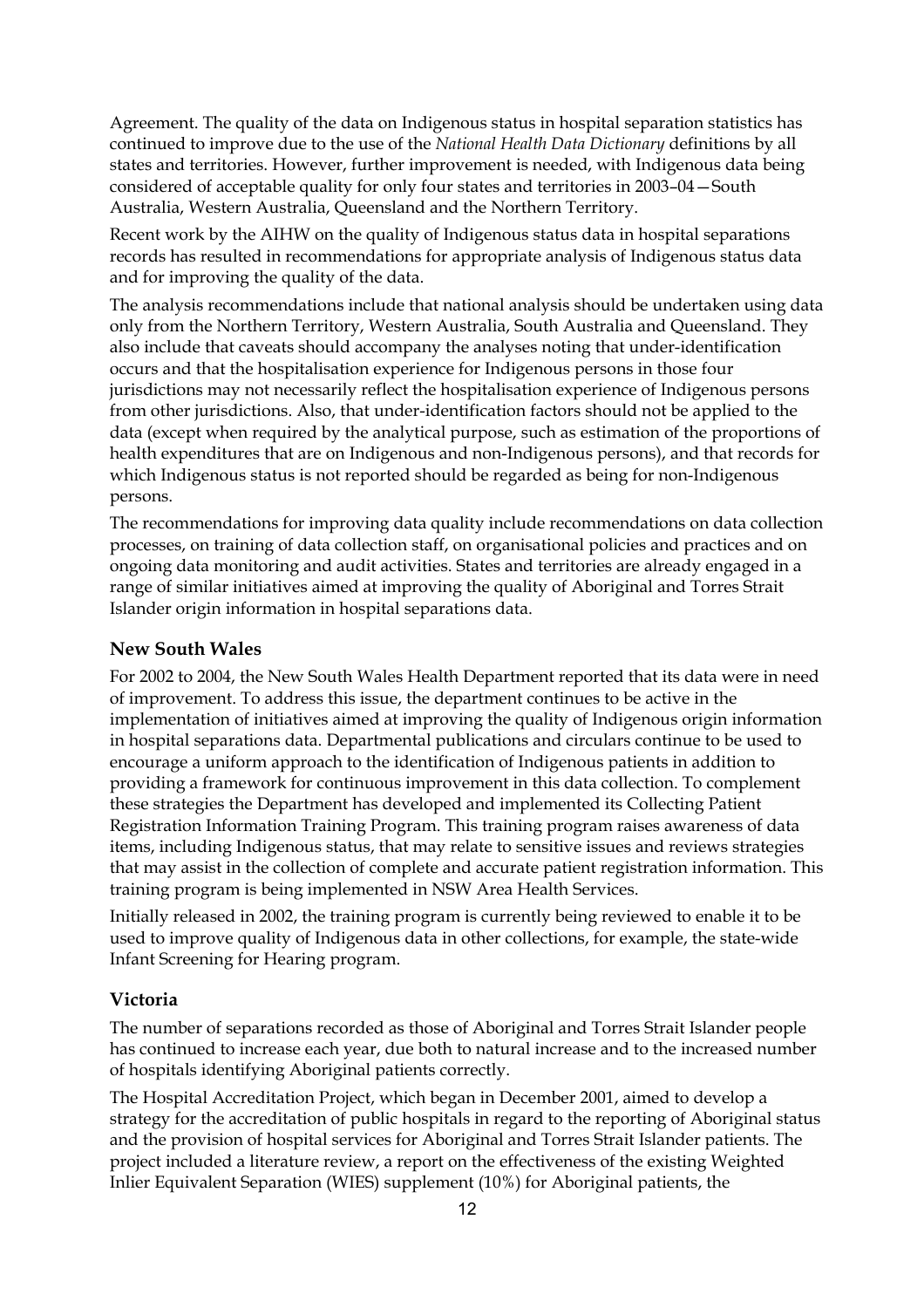development of appropriate quantitative and qualitative performance indicators, and the development of a methodology and implementation plan for hospital accreditation based on accurate recording of Indigenous status and the appropriateness of services provided.

The first part of the project was completed in December 2002 and recommended that:

- all acute care facilities be offered training related to the nature and applications of the quality framework
- appropriately skilled Aboriginal people should be in attendance at the training;
- a package of requirements be considered as the accreditation criteria for services to receive additional WIES payment, including reporting on Aboriginal service usage to Aboriginal community organisations
- all acute care services receiving WIES payment should have a continuous improvement process in place
- minimum acceptable standards be identified and accreditation would depend on meeting these standards.

From July 2004 the Koori Hospital Liaison Officer (KHLO) Program ceased as a separate funding item. A new program, Improving Care for Aboriginal and Torres Strait Islander Patients, will operate. The program will involve:

- amalgamation of the formerly separate KHLO Program funding and the 10% Aboriginal WIES supplement into a single funding stream through WIES
- an increase in the Aboriginal WIES supplement to 30% for each Aboriginal patient
- a focus on cultural change in health services leading to improved identification and health care for Aboriginal patients.

It is expected that this will result in an increase in the number of patients identified as Aboriginal, which will be monitored by the Koori Human Services Unit.

# **Queensland**

Activities undertaken by Queensland Health to improve the quality of Indigenous identification on hospital separation records include: training hospital staff on the importance of identification; providing feedback to hospital staff with regard to performance in correctly recording patients' Indigenous status; and identifying a key contact within each health service district to take on the responsibility of promoting the need to accurately record Indigenous status.

Within the activities being implemented under the Indigenous Information Strategy Team, a program of hospital data quality audits will be carried out over the next few years to give a clear statewide picture of under-identification.

# **Western Australia**

A small internal working group has been established to review the progress of the implementation of the recommendations from the 'Assessing the quality of identification of Aboriginal and Torres Strait Islander people in Western Australian hospital data' report.

The ABS has given presentations and conducted sessions with relevant staff in country hospitals on the importance of Indigenous identification specific to regional hospitals.

# **South Australia**

In 2003–04, some South Australian hospitals considered strategies both for increasing selfidentification of Aboriginal and Torres Strait Islander patients on admission, and sensitivity of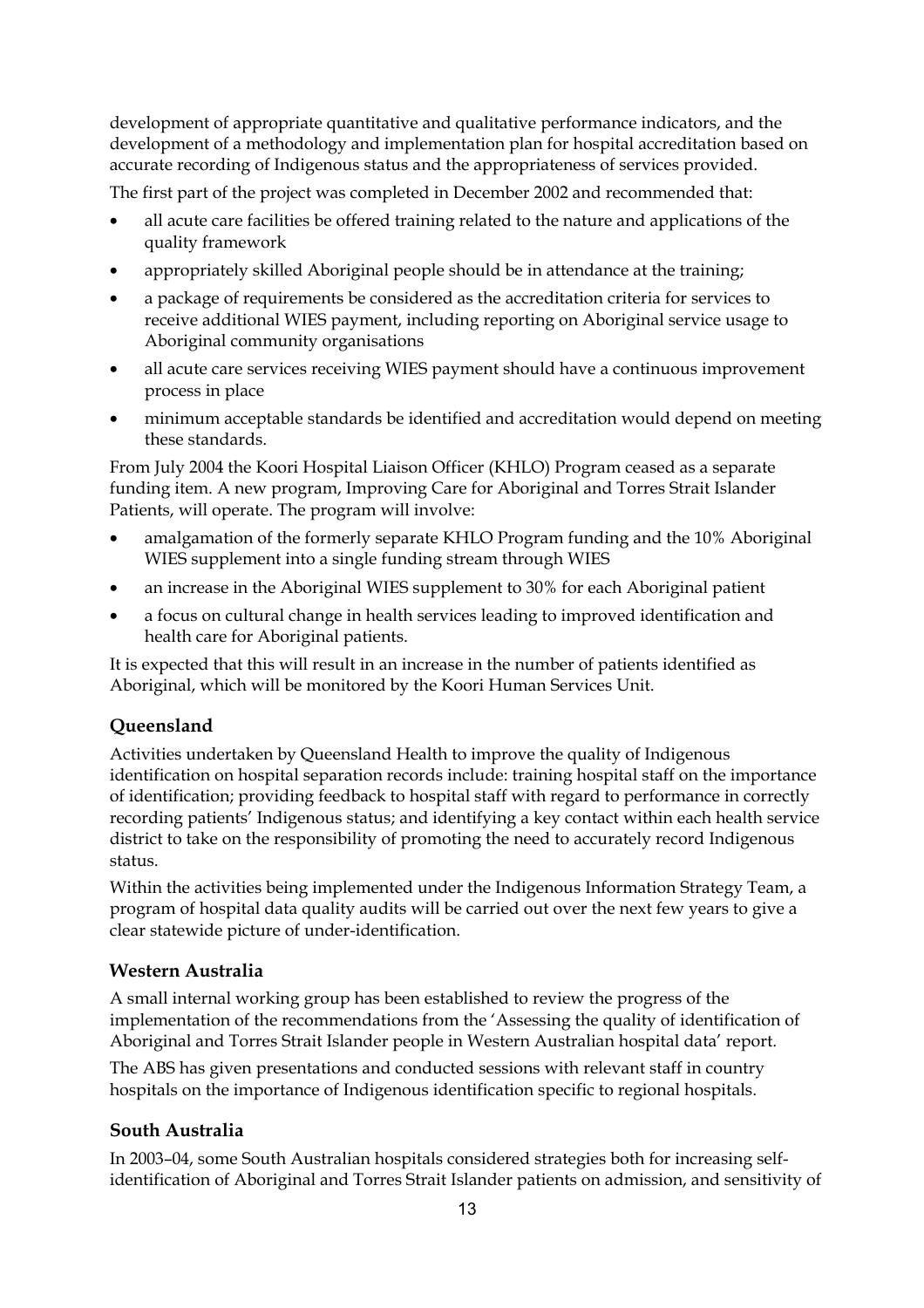staff in undertaking admission procedures. These strategies included the review of admission forms, preparation of patient education brochures, and involvement of community representatives in redesign of patient care.

In 2002–03, the Department of Health provided training sessions to staff in metropolitan and country hospitals, based on a training package developed by the ABS. The sessions focussed on the importance of correct identification and the need to comply with the national standard for data capture. Further, the department's casemix payment system applies a 30% loading to Indigenous separations, which acts as an incentive for improved identification.

# **Tasmania**

In 2004, the Department of Health and Human Services through the Aboriginal Data Improvement Project conducted a series of training sessions on data collection throughout the agency aimed at improving the recording of Indigenous status in hospital records. These included the distribution of ABS posters and pamphlets on Indigenous identification.

# **Northern Territory**

The ABS continued to provide training sessions to hospital staff on how to ask the standard question on Indigenous status in an effort to improve the recording of Indigenous status in hospital records. The ABS has also prepared pamphlets for patients and staff on the 'why and how' of Indigenous status to increase staff awareness of the importance of recording Indigenous status correctly.

# **Australian Capital Territory**

Aboriginal and Torres Strait Islander hospital separations in the Australian Capital Territory are estimated to be approximately 45% under-identified. A project is being developed to identify and survey Aboriginal patients not identified on admission and determine the reasons for non-identification.

# **Perinatal collections**

Perinatal or midwives statistics include details of antenatal care, complications of pregnancy and labour, and neonatal health. The Indigenous status of the mother is identified in the National Perinatal Data Collection held at the AIHW, and in the perinatal collections in all states and territories. Most states and territories do not record any information about the father.

# **National**

The question of whether the Indigenous status of the father should be collected has been discussed by the National Perinatal Data Development Committee and was not supported. The committee considered it unlikely that reliable information on paternal Indigenous status could be captured through the state perinatal or midwives collections. Fathers may not be present at the birth and the data should therefore be collected from the mother (as the basis for collection of Indigenous status data is the mother identifying as Indigenous).

All jurisdictions are currently working towards improving the ascertainment of Indigenous status in their perinatal collections and this work needs to continue. It is recommended that 'Indigenous status' of the mother be reported in accordance with the *National Health Data Dictionary* data domains for all jurisdictions.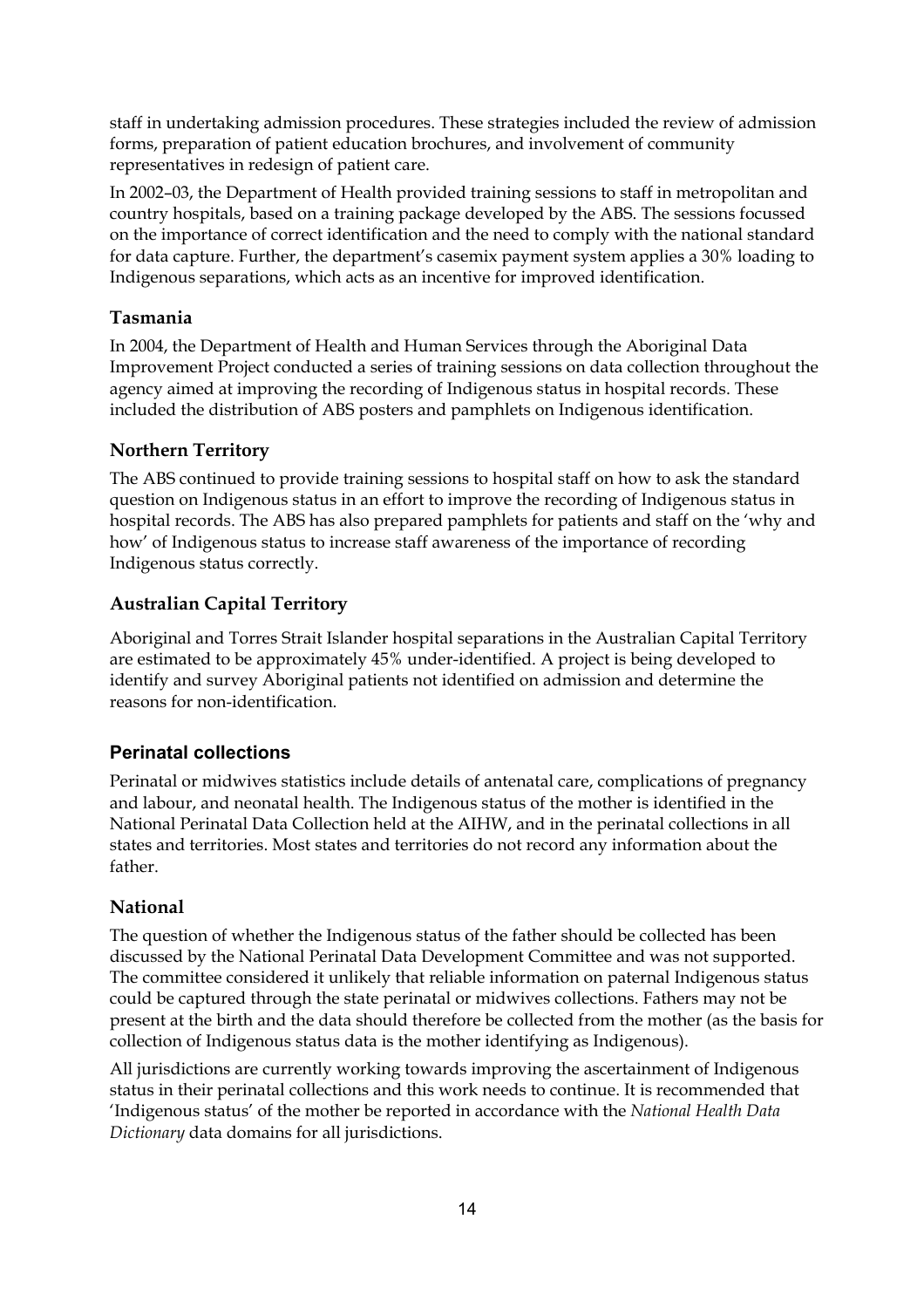# **New South Wales**

Paternal Aboriginality is currently not included in the state perinatal data collection and there are currently no plans to do so. The National Perinatal Data Development Committee considers it unlikely that reliable information on paternal Indigenous status can be captured through the state perinatal/midwives collections. This is because the father may not be present at the birth and the data should not be collected from the mother (as the basis for collection is the individual identifying as Aboriginal). Also if a male person is present at the birth, that person may not be the baby's father.

However, NSW Health recognises that the Aboriginality of the baby depends on the Aboriginality of both mother and father. For this reason, NSW Health obtains information on paternal Aboriginality by linking perinatal data to the NSW Registry of Births, Deaths and Marriages birth registration data on an annual basis.

# **Victoria**

In Victoria, only 15% of babies registered as Indigenous have two Indigenous parents. Babies with Indigenous fathers and non-Indigenous mothers account for 40% of births registered as Indigenous. The inclusion of paternal identification in all birth datasets would increase the quantity and quality of data available on births.

Mercy Hospital for Women now asks about the Indigenous status of both parents on the preadmission form. If the question is not answered on the form, the mother will be asked orally at the time of admission. The focus is on the identification of the baby rather than the father.

Although the perinatal collection does not record the father's identification, three other collections record the Aboriginal identification of both mother and father.

# **South Australia**

See section on birth registrations.

# **Tasmania**

At present, data on Indigenous status is not compliant with the specifications outlined in the *National Health Data Dictionary*. This is because the 'Not stated' category for Indigenous status is not able to be distinguished from the category of mothers who were neither Aboriginal or Torres Strait Islander. The Department of Health and Human Services in Tasmania is actively pursuing improvements in the collection and provision of Indigenous status data.

# **Australian Capital Territory**

The ACT is monitoring national moves to include paternal Indigenous identification in the Maternal Perinatal Data Collection.

# **Northern Territory**

The Indigenous status of mothers is identified in the perinatal data collection; however, no information is recorded about the father.

# **Notifiable disease registries**

Communicable diseases of particular public health importance are, under legislation, notifiable to state and territory health authorities. Notifications are received from hospitals, general practitioners (GPs) and diagnostic laboratories. The proportions of notifications, however, vary.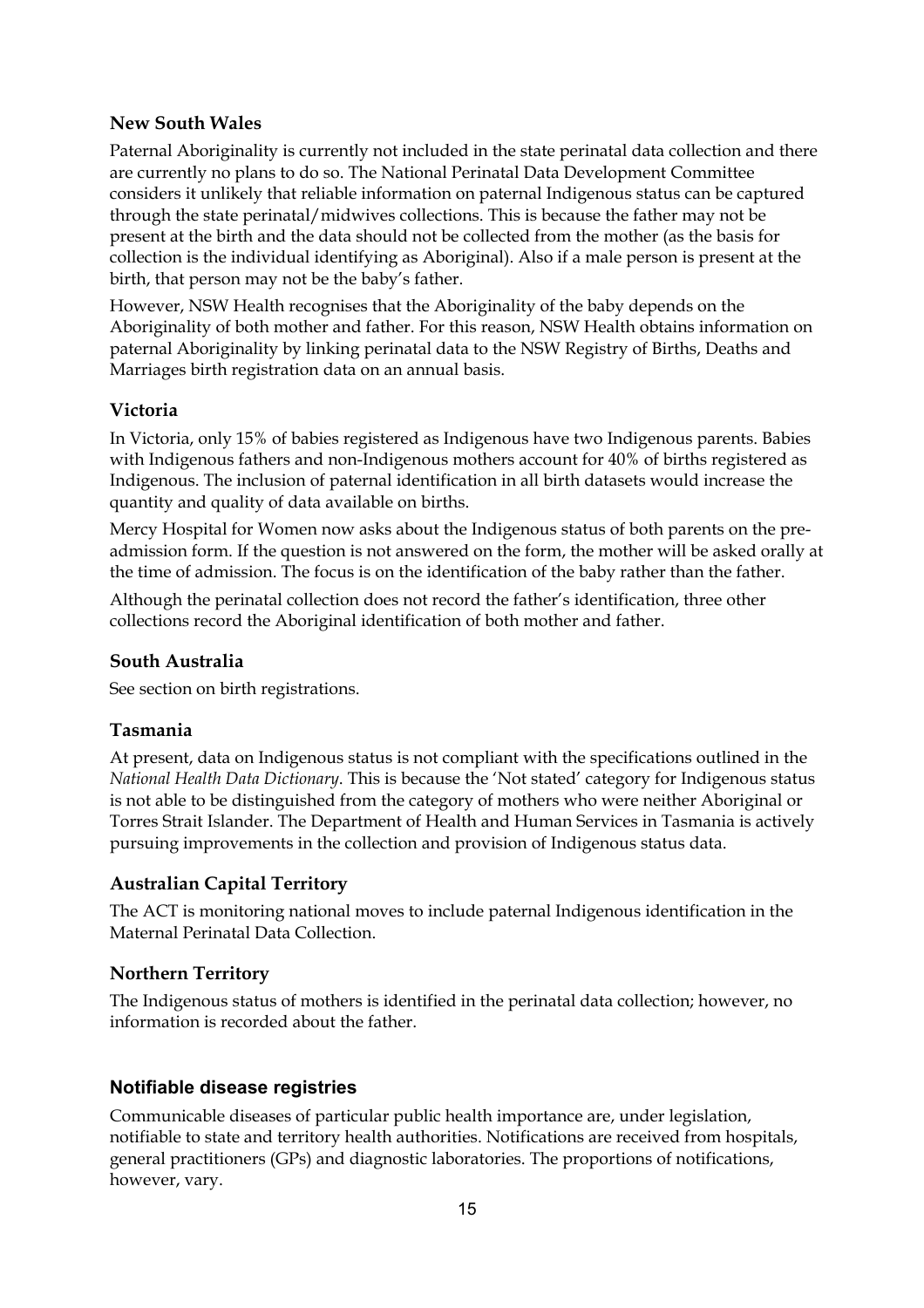# **National**

The National Notifiable Disease Surveillance System (NNDSS) is maintained by the Australian Government. It receives notifications of communicable diseases from all Australian states and territories which collect data under public health legislation. The NNDSS includes an Indigenous identifier but it is not consistent across all states and territories.

In 2004, the completeness of Indigenous identification in notifications to the NNDSS was assessed by analysing the proportion of notifications lacking identification of Indigenous status by state and territory and disease. Adequate levels of completeness (defined as at least 60% for a substantial majority of the diseases analysed) was achieved in the Northern Territory (91.9%), South Australia (89%) and Western Australia (64%). However the completeness of Indigenous data in other states and territories was poor—Australian Capital Territory (3%), New South Wales (21%), Queensland (33%), Tasmania (5%).

In 2002–03 expenditure on the NNDSS was \$318,000 and in 2003–04 expenditure was approximately \$337,000.

The project—*Improving Indigenous identification in communicable diseases reporting systems: Stage 1, Initial Report—*was funded by the Australian Government and auspiced by the National Advisory Group on Aboriginal and Torres Strait Islander Health Information and Data and the National Public Health Information Working Group. A steering committee was established which comprised peak Indigenous health organisations and Indigenous health experts to improve the quality of the Indigenous data in notifiable disease registries. Under the guidance of the steering committee, the project developed a draft discussion paper containing recommended strategies and options to improve Indigenous identification in communicable disease reporting. The paper recommends actions to improve Indigenous identification reporting in all communicable disease data collections in all jurisdictions through developing policy, creating incentives, improving reporting, introducing workplace reforms, enhancing information systems and exploring initiatives for targeted change.

For 2002–03, rounded expenditure was \$26,000 and in 2003–04 it was \$32,000.

# **Victoria**

The Health (Infectious Diseases) Regulations were revised to include Indigenous status and became effective in May 2001. Prior to that there was no provision for recording Indigenous status on notifications or laboratory report forms. Measles and acute hepatitis B notifications were followed up by Department of Human Services staff who checked the patient's Indigenous status with the doctor or patient.

Very few Aboriginal patients have been identified through the Notifiable Diseases Information system, often fewer than identified by hospitals as inpatients. Pathology forms do not record Aboriginal status, apart from those required under the Health (Infectious Diseases) Regulations.

Efforts have been made to encourage GPs to identify patients on infectious diseases notifications.

# **Queensland**

Data for notification rates are dependent on an Indigenous status field being recorded on pathology request forms. Routinely, GPs and private pathology laboratories do not record this information. While Queensland Health facilities are improving their recording, only a third or less of disease notifications are received from these facilities. In general the completeness of identification is not sufficient to provide reliable rates for notifiable diseases amongst Indigenous people.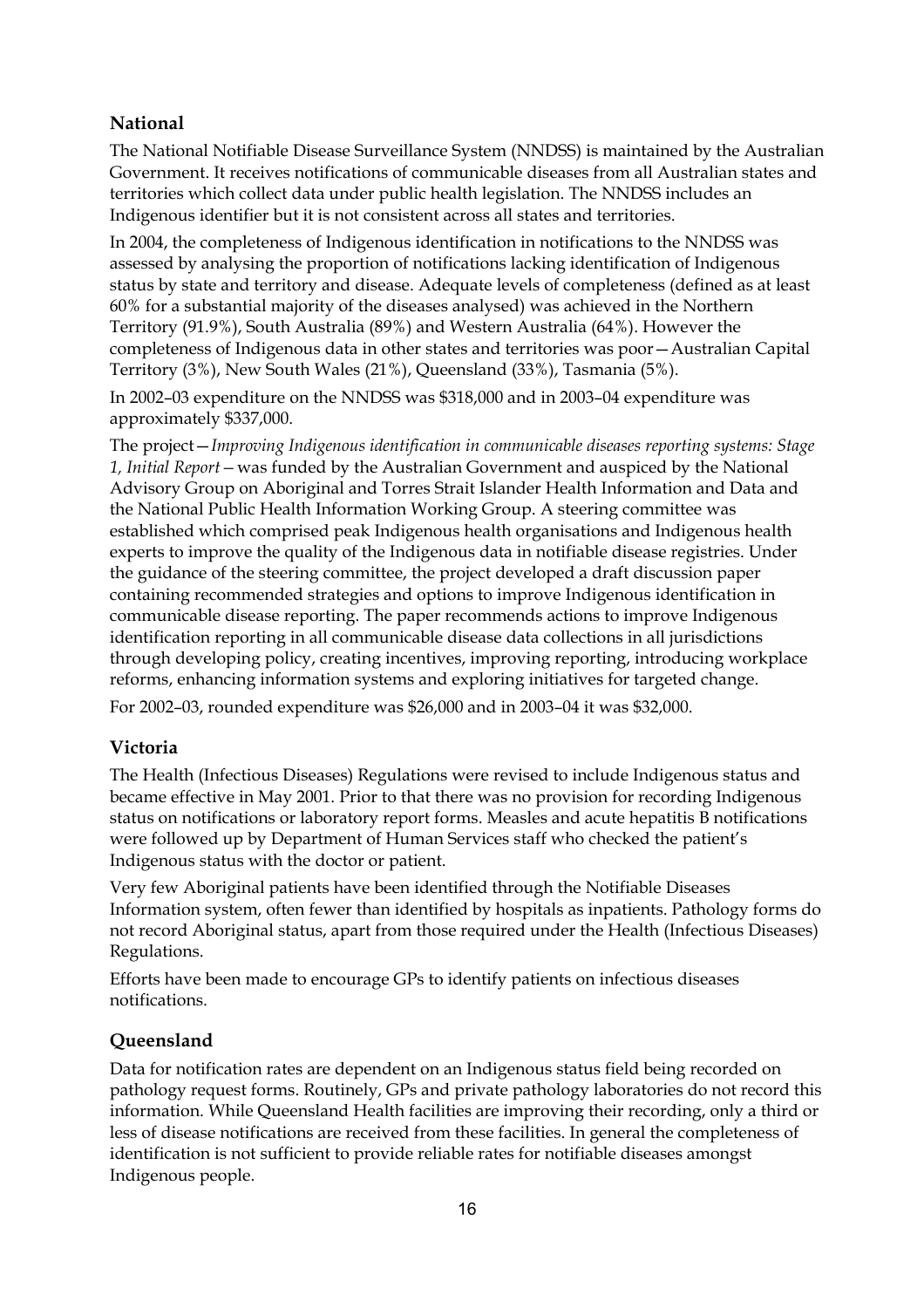An exception is when 'enhanced surveillance' is performed. Enhanced surveillance occurs when public health unit staff follow up individually on notifiable cases and collect more information than is obtained through the normal notification process. For these cases, the recording of Indigenous status information is significantly improved.

# **Western Australia**

Notification forms request data on Aboriginal identification but in many cases Indigenous status is not recorded. The Western Australian Indigenous Sexual Health Advisory Committee has placed on its workplan ways to improve Indigenous identification on notification forms. A small internal working group has been established to look at issues around identification of Aboriginal and Torres Strait Islander people on Pap smear registries.

# **South Australia**

The Communicable Disease Control Branch maintains a notifiable diseases database that records Indigenous status. In South Australia, laboratories do not routinely collect information on Indigenous status. However, medical practitioners are requested to identify Indigenous status on a Report of Notifiable Disease or Related Death form.

In 2004, there were 9,840 notifications of infectious disease in South Australia. Of these, medical practitioners identified 580 (7%) as Indigenous persons, 6,872 (78%) non-Indigenous persons, and for 1388 (16%) the status was unknown or not recorded. Since 1996, local attempts to improve Indigenous/non-Indigenous reporting have only resulted in modest improvements in the completeness of this field.

In South Australia, the quality of medical practitioner reporting has not been evaluated. Based on the draft report 'Improving Indigenous Identification in Communicable Disease Systems', it is reasonable to assume that Indigenous status is under-reported by medical practitioners and therefore Indigenous people are under-represented in the South Australian dataset.

In 2005 and following circulation of the above draft report, a committee was formed to address the issues raised. This committee has specifically been asked by Communicable Diseases Network Australia to address issues related to the feasibility of general practitioner reporting (i.e. patient privacy considerations and funding issues; Public Health Outcome Funding Agreements).

The committee consists of representatives from public health units in various states and territories. One option under consideration is reporting Indigenous status on laboratory forms. This option would allow South Australia to cross–reference information received by medical practitioners and laboratories, thereby improving the completeness of the dataset.

# **Tasmania**

Indigenous status is able to be collected through a questionnaire sent to general practitioners by the Public and Environmental Health Service. Correct data rely on GPs being aware of their patients' Indigenous status.

# **Australian Capital Territory**

The ACT Notifiable Diseases Registry is able to record the Aboriginal identifier; however, all entries are set to 'Unknown' due to a lack of information from GPs and pathology laboratories. ACT Health has investigated the possibility of including the Aboriginal and Torres Strait Islander identifier as a mandatory field in the Registry, through amendments to the Public Health Regulations, and determined that a national approach is required.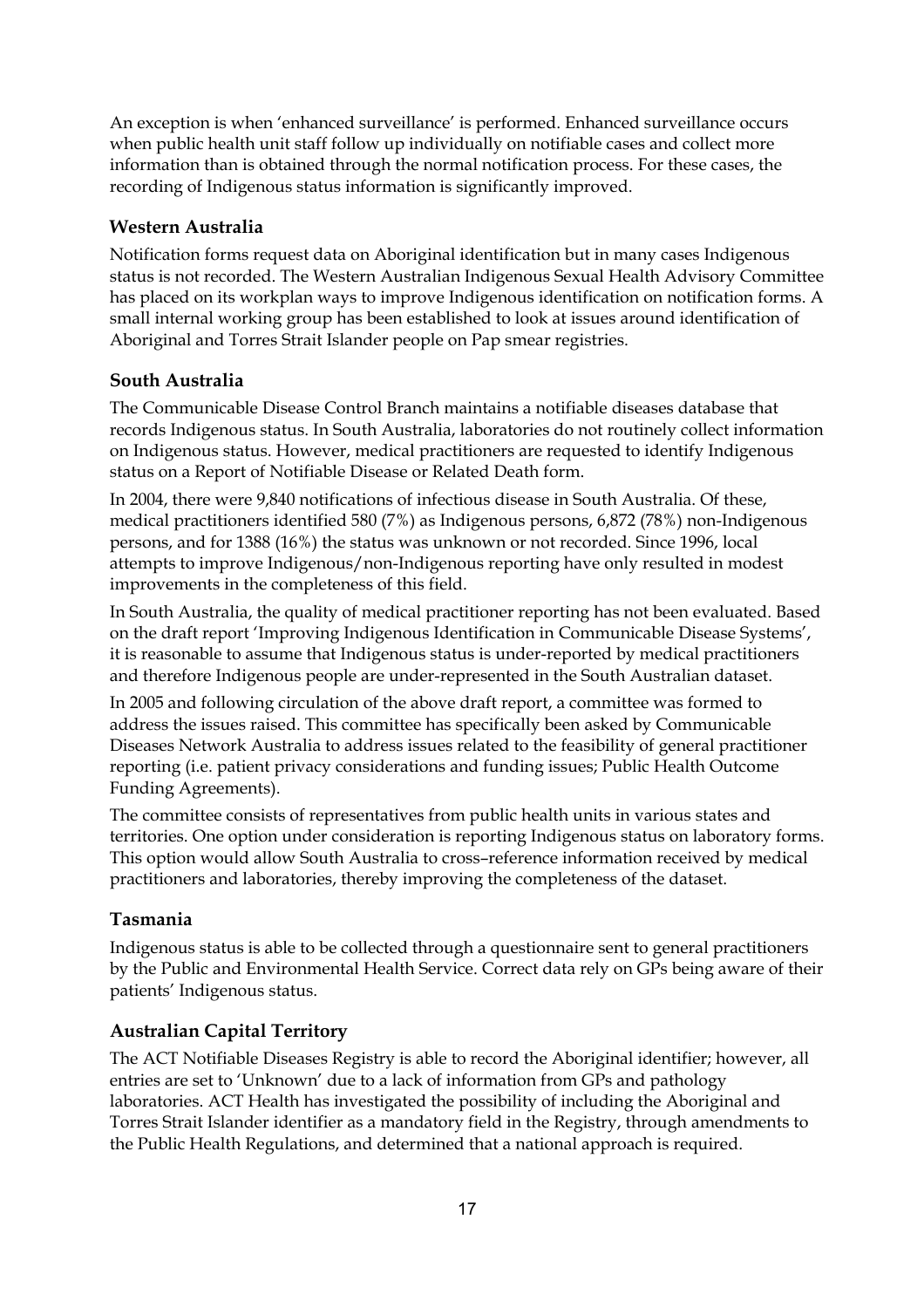Three Registries (Pap Smear, Cancer and Notifiable Diseases) are reliant on pathology request forms to obtain the Indigenous identifier. Following detailed investigations and discussions with the pathology laboratories providing services in the Australian Capital Territory, it has become apparent that due to the cross-jurisdictional nature of pathology operations, only a consistent national approach will be feasible. Patient information systems used by GPs, pathology databases, data transfer mechanisms and operational processes would all be impacted by changes to the request form, and cannot feasibly be tailored for individual jurisdictions. The issue has been referred to NAGATSIHID.

# **Northern Territory**

As part of the revision of the schedules pertaining to the Notifiable Diseases Act, the Department of Health and Community Services (DHCS) has ensured that reporting of Indigenous status is a mandatory requirement with the reporting of notifiable conditions by doctors and laboratories. Through the Northern Territory Public Health and Pathology Network DHCS has encouraged laboratories to record Indigenous status on pathology reports. DHCS has developed plans to review the accuracy of Indigenous status on the current hospital information system (this is being done elsewhere and may have been reported elsewhere). In the new Northern Territory Notifiable Diseases System, the national classification system for Indigenous status has been adopted.

Pathology referral forms include a field for Indigenous status; however, the field is inconsistently completed by medical practitioners.

# **Pap smear registries**

See Indicator 25.

# **Workforce surveys**

At present, there is no regular national survey which captures numbers of Aboriginal and Torres Strait Islander people in the health workforce. All states and territories administer an Equal Employment Opportunity questionnaire to new employees which includes an Indigenous identifier; however, identification is voluntary. In addition to this, some states and territories, such as New South Wales and Victoria, conduct annual surveys of the health labour force which also include a question on Indigenous status.

# **New South Wales**

The Premiers Workforce Profile Collection Data is a primary source of workforce statistical data for all NSW Government agencies on matters relating to equity and diversity. Although the profile captures information on whether the employee is of Aboriginal or Torres Strait Islander descent, there is concern about the response rate and the ability to accurately reflect actual numbers of Aboriginal and Torres Strait Islander people in the workforce.

Currently the Workforce Profile does not discriminate by 'job category', as defined by the AIHW. However, proposed changes to the Workforce Profile collection in 2005 will give the NSW Health Department the ability to report by a departmental 'treasury code' which classifies employees by the following groupings:

- **Medical**
- Nursing
- Hospital Administration and Clerical Support Service
- Allied Health Professionals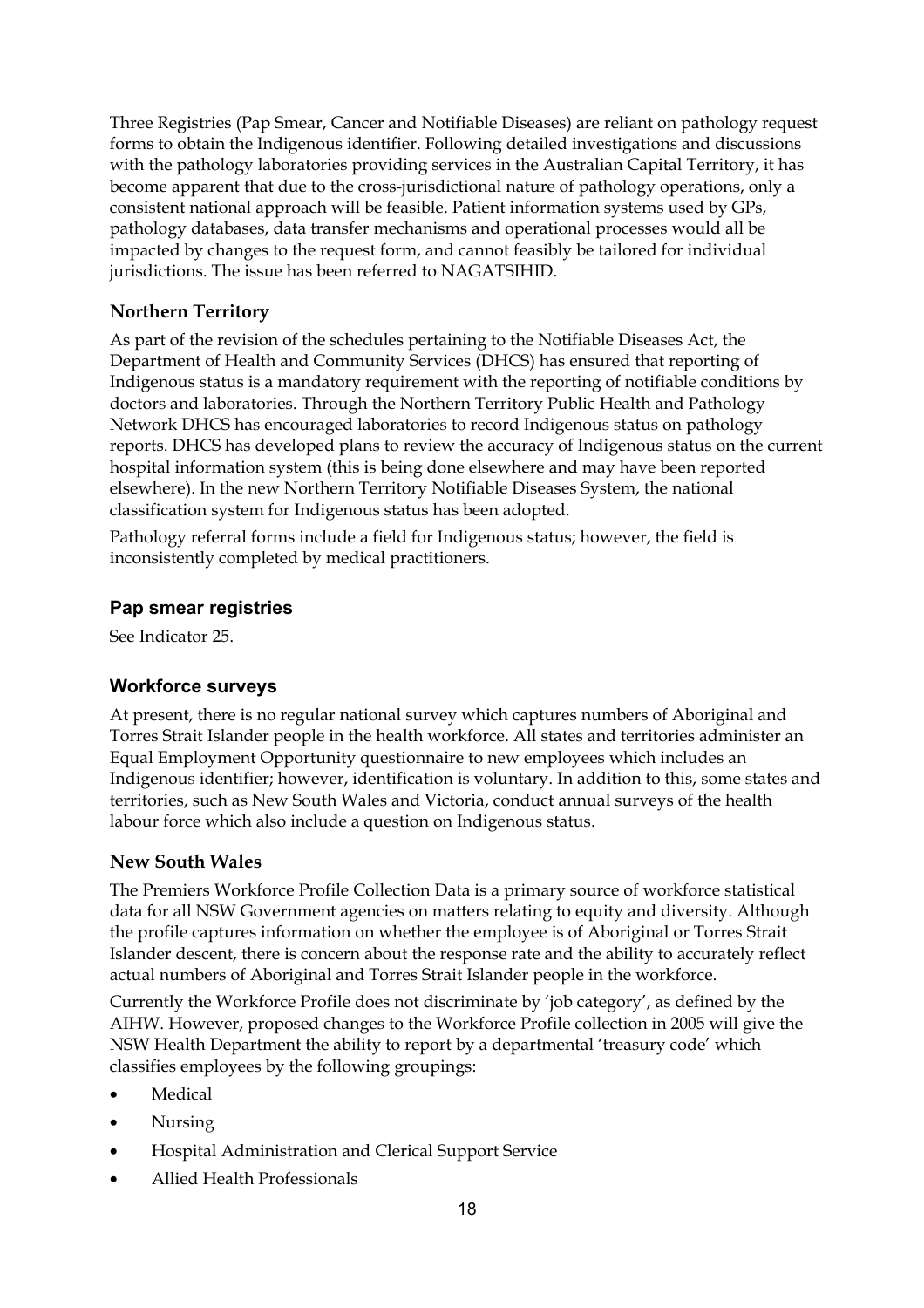- Hospital Employees
- Hotel Services
- Maintenance and Trades
- Ambulance Uniform Staff
- Others.

The NSW Health Department conducts seven annual labour force surveys of all NSW Health professionals, both public and private. The surveys are conducted as part of the annual registration process with their respective registration boards. Currently the Medical and Nursing labour force surveys collect information on the Aboriginality of its registered members. The department is currently updating all seven labour force surveys during 2005 to collect information as to the Aboriginal status of each professional group surveyed. The NSW Health professionals groups, which are surveyed annually, are listed below:

- Medical Practitioners
- Registered and Enrolled Nurses
- **Dentists**
- Psychologists
- Podiatrists
- Pharmacists
- Physiotherapists.

# **Victoria**

The Indigenous status of health service delivery staff is only known for a small number of job categories. With the exception of nurses, all of these positions are Indigenous-specific. The Nurses Board of Victoria included Indigenous status in its annual survey for the first time in 2002. There is no record of the number of Aboriginal Health Workers employed in Victoria.

In 2003–04, there were 17 Koori Health Liaison Officers (KHLOs) funded by the Department of Human Services and employed in Victorian hospitals and 10 Koori Mental Health Liaison Officers. The Koori Mental Health Liaison Officers are funded by the Department of Human Services to improve access to, and effectiveness of, mental health services for Aboriginal communities. These positions are generally located in the Area Mental Health Service.

The health labour force is surveyed by the Department of Health Services. Surveys will be conducted annually from 2005. Surveys are being amended to include Aboriginal status. Registration of health professionals now includes Aboriginal status.

Registration Boards which will be surveyed include: Chinese Medicine Registration Board, Chiropractors Registration Board, Dental Practice Registration Board, Medical Practitioners Registration Board, Medical radiation technologists, Occupational therapists, Osteopaths Registration Board, Optometrists Registration Board, Pathology Services Accreditation Board, Pharmacy Board, Physiotherapists Registration Board, Podiatrists, Psychologists Registration Board, Speech Pathologists.

# **Queensland**

Queensland Health conducts statistical surveys for most health professions in which practitioners are required to be registered. Indigenous status is one of the data elements collected within the surveys.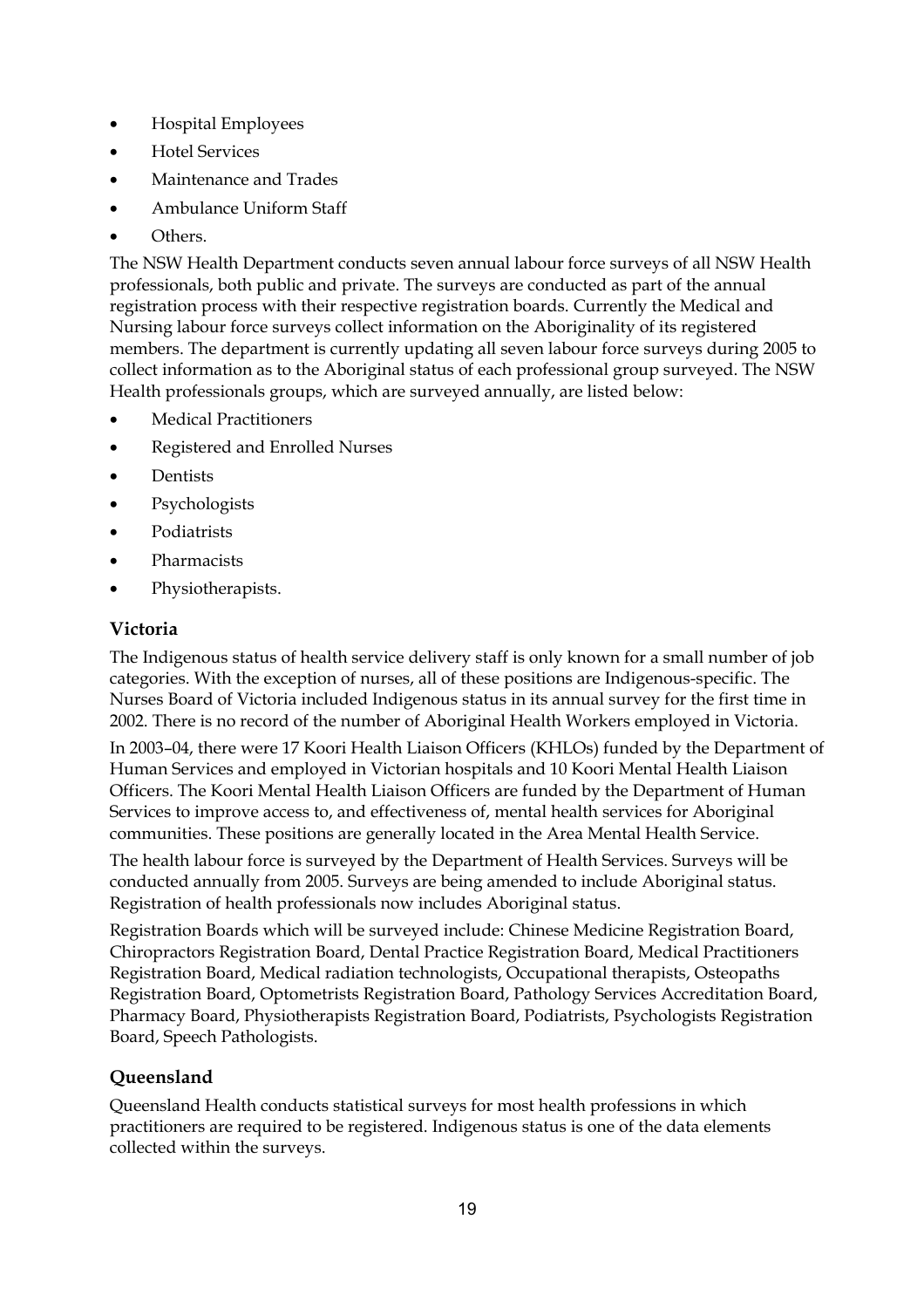Employees of Queensland Health voluntarily complete an EEO questionnaire when they commence employment. Indigenous status is one of the data elements collected. Data are collected and collated centrally and then sent to the Office of the Public Sector Merit and Equity.

# **Western Australia**

The Western Australian Department of Health, along with other Western Australian Government departments, are required to record Aboriginal and Torres Strait Islander status of all employees according to the Human Resource Minimum Obligatory Information Requirements 2004.

# **South Australia**

The collection of information for all new employees includes an Indigenous identifier. Discussions are ongoing within the Department of Human Services about how to get similar information for existing employees. There is an Aboriginal Recruitment and Retention Committee that is currently working on the issue of uniformity of employee Indigenous identification.

# **Tasmania**

EEO forms are completed by all new employees. Aboriginal or Torres Strait Islander identification is voluntary.

# **Australian Capital Territory**

Employees of ACT Health complete an EEO questionnaire upon commencement. However, it is voluntary for new employees to identify if they are Aboriginal or Torres Strait Islander.

# **Northern Territory**

Employees of the Department of Health and Community Services (DHCS) are required to complete an EEO questionnaire when they commence work. This self-completed questionnaire has an optional part which identifies Indigenous status. DHCS also undertakes an annual census day, which is designed to encourage staff to update their EEO data on the Personnel and Integrated Payroll System, especially if they have failed to complete this data when they commenced employment.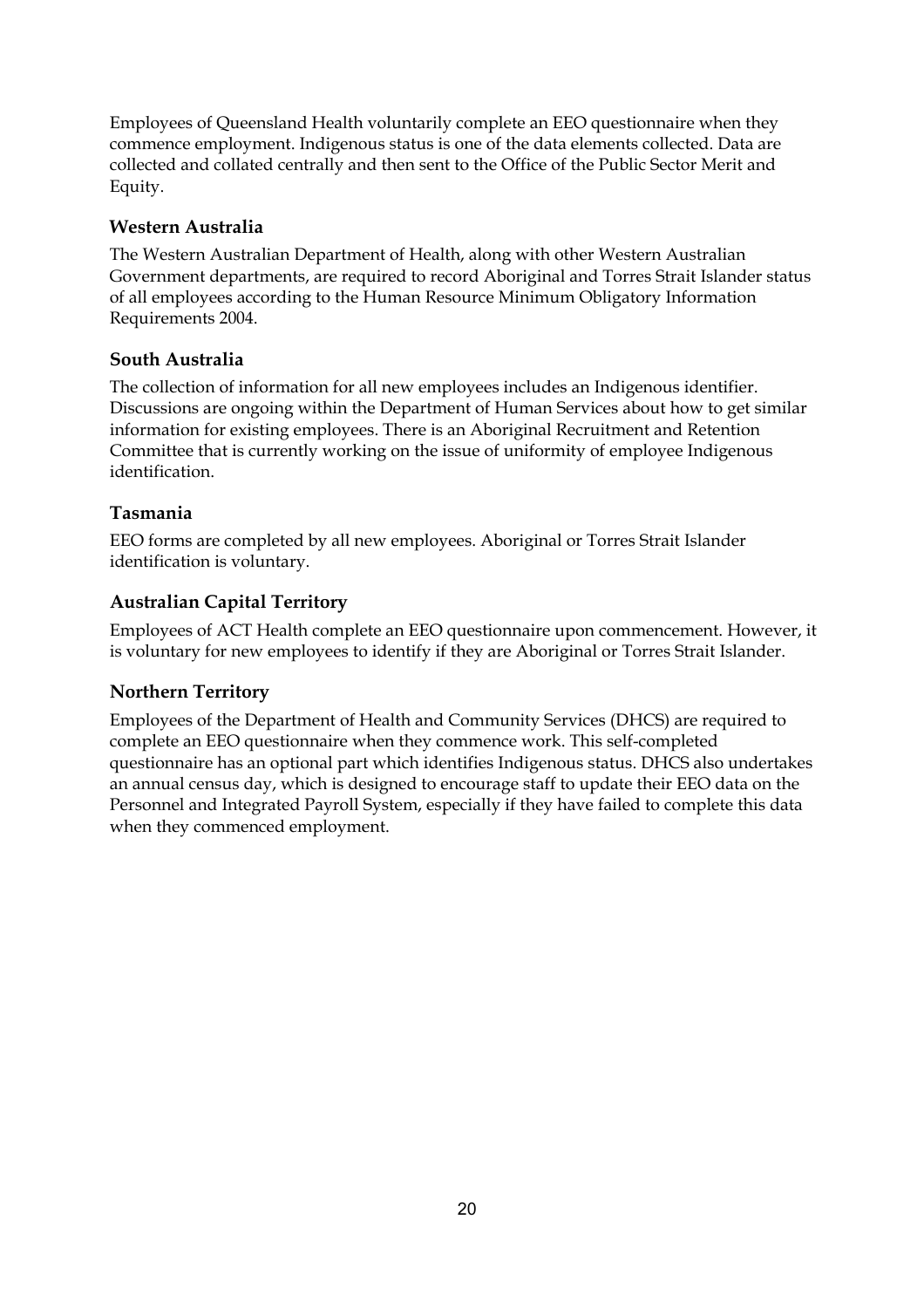# **Indicator 2. Government expenditure on health services for Aboriginal and Torres Strait Islander people**

**Indicator:** Overall per capita annual expenditure by governments on primary and secondary/tertiary care for Aboriginal and Torres Strait Islander health compared to the total population.

# **Purpose**

This indicator is designed to reflect resource allocation by governments on Aboriginal and Torres Strait Islander people relative to the total population.

# **Data**

Information for this indicator was prepared by the AIHW.

Data for 2001–02 published by the AIHW were used for this indicator (AIHW 2005b). Estimates of expenditure on health goods and services for Aboriginal and Torres Strait Islander people are produced triennially. Whilst comparisons with the total population have been specified for this indicator, data presented here compare expenditure for Indigenous and non-Indigenous Australians.

There are a number of difficulties in reporting on this indicator, including the issue of under identification of Indigenous Australians in health databases (such as for hospital separations). In some areas, such as expenditure on medical and pharmaceutical services, surveys have been used to estimate service use by Aboriginal and Torres Strait Islander people, and this, in turn, is used in the estimates of expenditure. Consequently, the reliability of the expenditure estimates is affected by sampling error. The surveys used in producing these estimates are also affected by under-identification.

It should also be noted that it is not always possible to make accurate estimations of health expenditure for Aboriginal and Torres Strait Islander peoples and their corresponding service use due to some services not collecting accurate information on the Indigenous status of service users. There may also be some limitations associated with the scope and definition of health expenditures and there may be inconsistencies in reporting and categorisation of expenditure on health goods and services across data providers.

Estimates of average expenditures per person also need to be interpreted with care. They are an indication of the average health expenditure per head of the reference population and do not reflect the average expenditure incurred by each person accessing the goods and services being discussed.

This indicator reports government health expenditure on the basis of where the responsibility for incurring the expenditure lies. It does not necessarily reflect the ultimate source of the funds that are used to pay for that expenditure. To this extent it does not necessarily give an accurate reflection of the level of responsiveness of a particular level of government to specific health needs of a population. For example, Australian Government transfers to the states and territories for health purposes are not recorded as Australian Government expenditure but are subsumed into the estimates of state and territory expenditure since it is the states and territories that have actually incurred the related expenditure.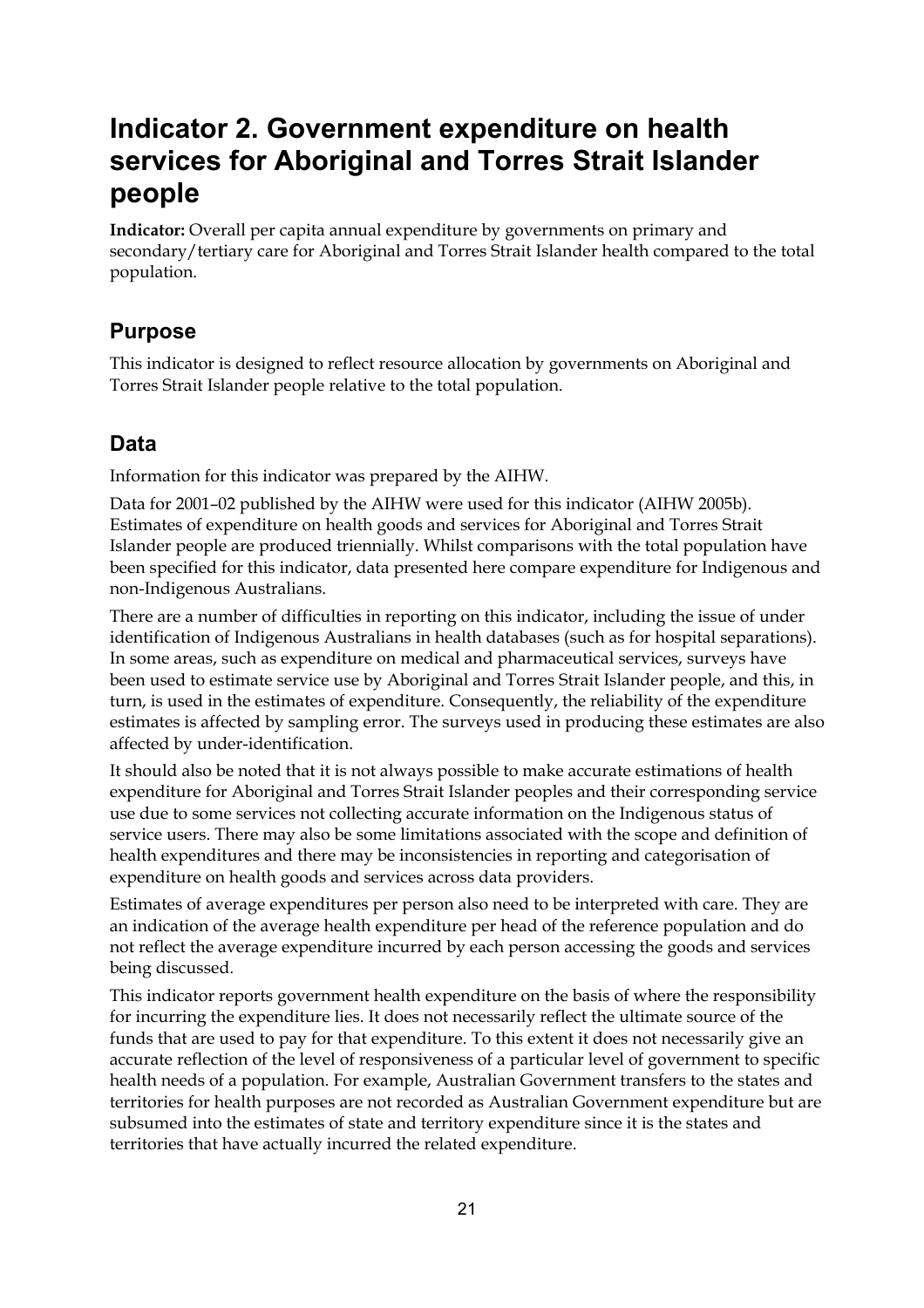In 2001–02, the Australian Government provided 43.1% of the total financing of health for Indigenous Australians. State and territory governments provided 49.5% and the remainder (7.3%) came from non-government funding sources (AIHW 2005b).

Estimated total expenditure on health services for Aboriginal and Torres Strait Islander peoples in 2001–02 was \$1,788.6 million which was 2.8% of national health expenditure. The average total expenditure per person was \$3,901 per Indigenous person, compared with \$3,308 per person for other Australians, giving a ratio (Indigenous Australians to non-Indigenous Australians) of 1.18:1. This includes government and private expenditure.

A breakdown of Australian Government and state and territory government expenditure on health services for Indigenous Australians is presented in Table 2.1.

- The majority of expenditure on Indigenous health was related to state and territory government administered programs. Of the estimated \$1,788.6 million expenditure on health for Aboriginal and Torres Strait Islander people in 2001–02, \$1,260.5 million (or 70.5%) related to programs that were primarily responsibilities of state and territory governments.
- On a per person basis, total government expenditure on Aboriginal and Torres Strait Islander people was estimated at \$3,637 per person, compared with \$2,168 per person for non-Indigenous Australians.
- State and territory governments spent an estimated \$2,749 per Aboriginal and Torres Strait Islander person, compared with \$1,141 for non-Indigenous people, giving a ratio (Indigenous to non-Indigenous) of 2.41:1.
- The Australian Government spent an estimated \$888 per Aboriginal and Torres Strait Islander person compared with \$1,028 per person for non-Indigenous Australians, giving a ratio (Indigenous to non-Indigenous) of 0.86:1.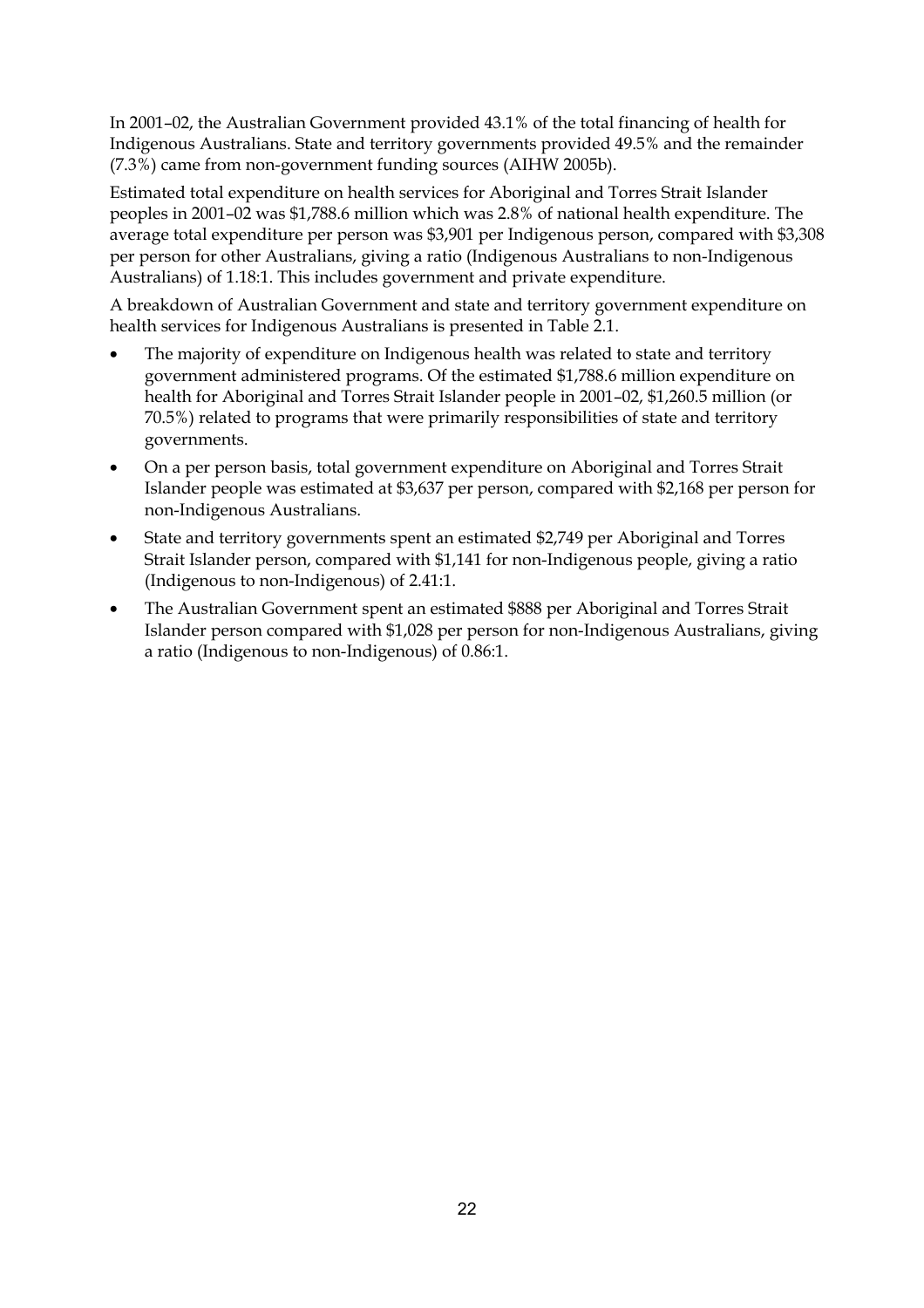| $\sin\phi$ ) contributions, by source of funds and margemens status, Australia, 2001–02. | Expenditure (\$ million) |                    |                         | Expenditure per person (\$) |                    |        |
|------------------------------------------------------------------------------------------|--------------------------|--------------------|-------------------------|-----------------------------|--------------------|--------|
| Source of funds                                                                          | Indigenous               | Non-<br>Indigenous | Indigenous<br>share (%) | Indigenous                  | Non-<br>Indigenous | Ratio  |
| <b>Expenditure by Australian</b><br>Government                                           |                          |                    |                         |                             |                    |        |
| Public (psychiatric) hospitals                                                           | 9.1                      | 175.6              | 4.9                     | 19.74                       | 9.26               | 2.13   |
| Private hospitals                                                                        |                          | 7.7                | 0.5                     | 0.08                        | 0.40               | 0.19   |
| Services for older people                                                                | 30.5                     | 3.379.2            | 0.9                     | 66.57                       | 178.28             | 0.37   |
| <b>Medical services</b>                                                                  | 93.7                     | 8,700.4            | 1.0                     | 182.58                      | 459.01             | 0.40   |
| Pharmaceuticals <sup>(a)</sup>                                                           | 35.9                     | 4,671.4            | 0.8                     | 78.3                        | 246.45             | 0.32   |
| Community health services                                                                | 166.8                    | 30.7               | 84.5                    | 363.81                      | 1.62               | 224.55 |
| Patient transport                                                                        | 12.4                     | 65.3               | 15.9                    | 26.95                       | 3.44               | 7.82   |
| Dental services                                                                          | 0.2                      | 70.8               | 0.3                     | 0.48                        | 3.73               | 0.13   |
| Other professional services                                                              | 6.0                      | 433.0              | 1.4                     | 13.18                       | 22.84              | 0.58   |
| Aids and appliances                                                                      | 1.0                      | 102.5              | 0.9                     | 2.12                        | 5.41               | 0.39   |
| Public health                                                                            | 16.3                     | 317.4              | 4.9                     | 35.49                       | 16.74              | 2.12   |
| Other health services (nec)                                                              | 19.5                     | 692.3              | 2.7                     | 42.53                       | 36.52              | 1.16   |
| Health administration                                                                    | 25.9                     | 832.9              | 3.0                     | 56.54                       | 43.94              | 1.29   |
| <b>Total Australian Government</b><br>expenditure                                        | 407.3                    | 19,479.2           | 2.0                     | 888.39                      | 1,027.67           | 0.86   |
| <b>Expenditure by state/territory</b><br>governments                                     |                          |                    |                         |                             |                    |        |
| Hospitals                                                                                | 829.0                    | 16,224.2           | 4.9                     | 1,807.92                    | 855.94             | 2.11   |
| Admitted patient services <sup>(b)</sup>                                                 | 661.9                    | 12,694.7           | 5.0                     | 1,443.55                    | 669.74             | 2.16   |
| Non-admitted patient<br>services                                                         | 142.4                    | 3,116.5            | 4.4                     | 310.56                      | 164.42             | 1.89   |
| Public (psychiatric) hospitals                                                           | 24.7                     | 413.0              | 5.6                     | 53.80                       | 21.79              | 2.47   |
| Services for older people                                                                | 11.7                     | 420.0              | 2.7                     | 25.51                       | 22.16              | 1.15   |
| Patient transport                                                                        | 50.2                     | 771.6              | 6.1                     | 109.45                      | 40.71              | 2.69   |
| Public health activities <sup>(c)</sup>                                                  | 56.2                     | 712.5              | 7.3                     | 122.65                      | 37.59              | 3.26   |
| Community health service                                                                 | 272.8                    | 2,772.1            | 9.0                     | 594.93                      | 146.25             | 4.07   |
| Health research                                                                          | 10.5                     | 215.6              | 4.6                     | 22.84                       | 11.38              | 2.01   |
| Health administration                                                                    | 13.5                     | 250.5              | 5.1                     | 29.39                       | 13.22              | 2.22   |
| Other health services                                                                    | 16.6                     | 253.7              | 6.2                     | 36.31                       | 13.38              | 2.71   |
| Total state/territory government<br>expenditure                                          | 1,260.5                  | 21,620.2           | 5.5                     | 2,749.00                    | 1,140.63           | 2.41   |
| <b>Total government expenditure</b>                                                      | 1,667.8                  | 41,099.4           | 4.1                     | 3,637.39                    | 2,168.30           | 1.68   |
| Non-government expenditure                                                               | 120.8                    | 21,609.5           | 0.6                     | 263.44                      | 1,140.66           | 0.23   |
| Total health expenditure <sup>(d)</sup>                                                  | 1,788.6                  | 62,708.9           | 2.8                     | 3,900.83                    | 3,308.35           | 1.18   |

**Table 2.1: Annual expenditure and expenditure per person by the Australian Government and state/territory governments, by source of funds and Indigenous status, Australia, 2001–02** 

(a) Includes estimated benefits through the PBS and RPBS. PBS benefits include those via special supply arrangements as well as mainstream PBS and enhanced rural and remote pharmacy package.

(b) All admitted patients in public (non-psychiatric) hospitals plus public patients in private hospitals.

(c) Expenditure estimates for public health activities were sourced from NPHEP and GPC reporting mechanisms.

(d) Total health expenditure includes funding by non-government sources.

*Source:* AIHW 2005b.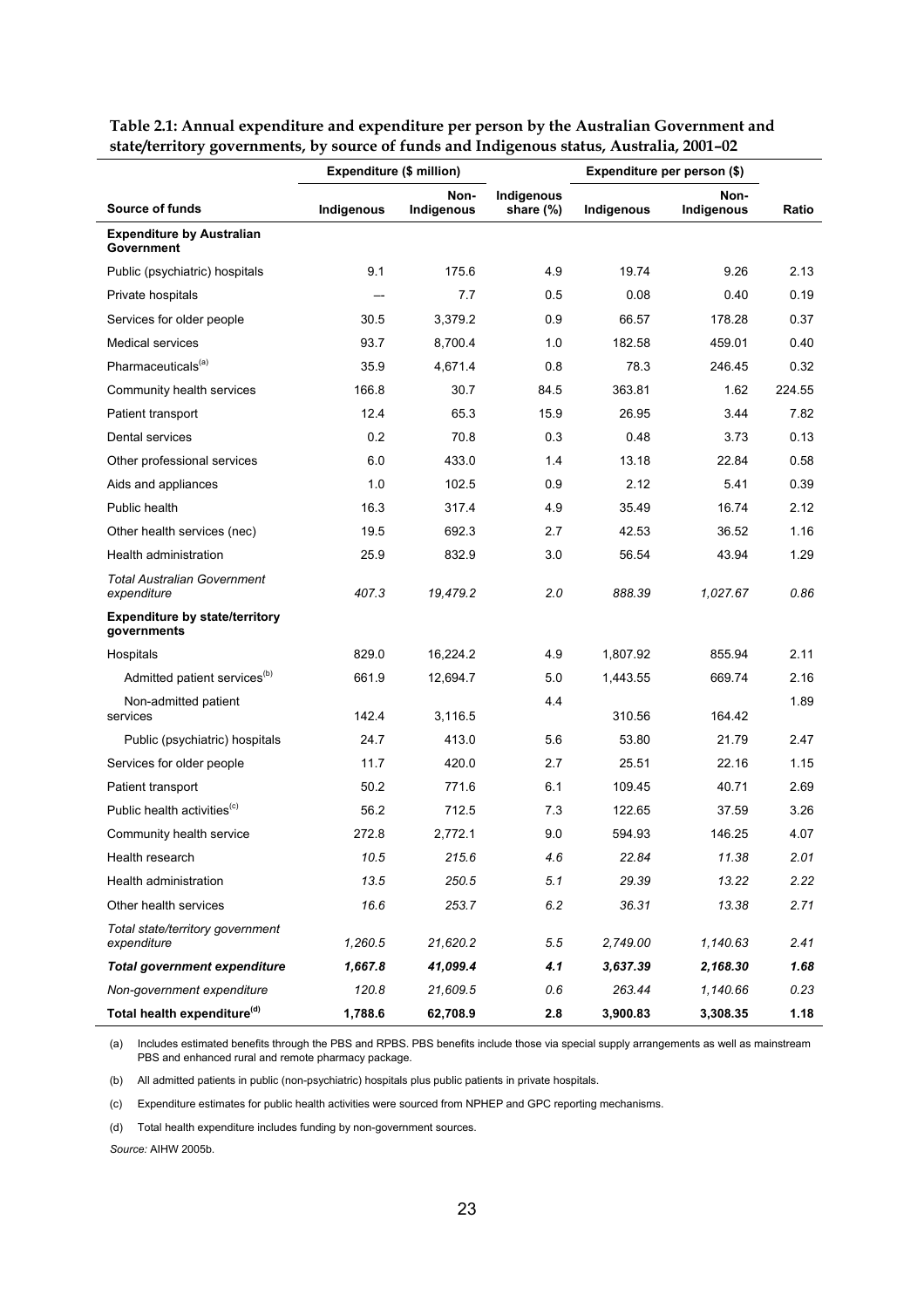A jurisdictional split of estimates of expenditure on health services for Indigenous and non-Indigenous people are shown in Table 2.2. These expenditures are partly funded by the Australian Government.

• The Northern Territory and Western Australia had the highest average expenditure per person (\$4,522 and \$3,850 respectively). This is, at least in part, explained by the large proportions of their Indigenous population living in remote areas. Tasmania, which had the lowest expenditure per person (\$815), was the only jurisdiction where the estimated expenditure per person for Indigenous Australians was lower than that for non-Indigenous people (\$1,478).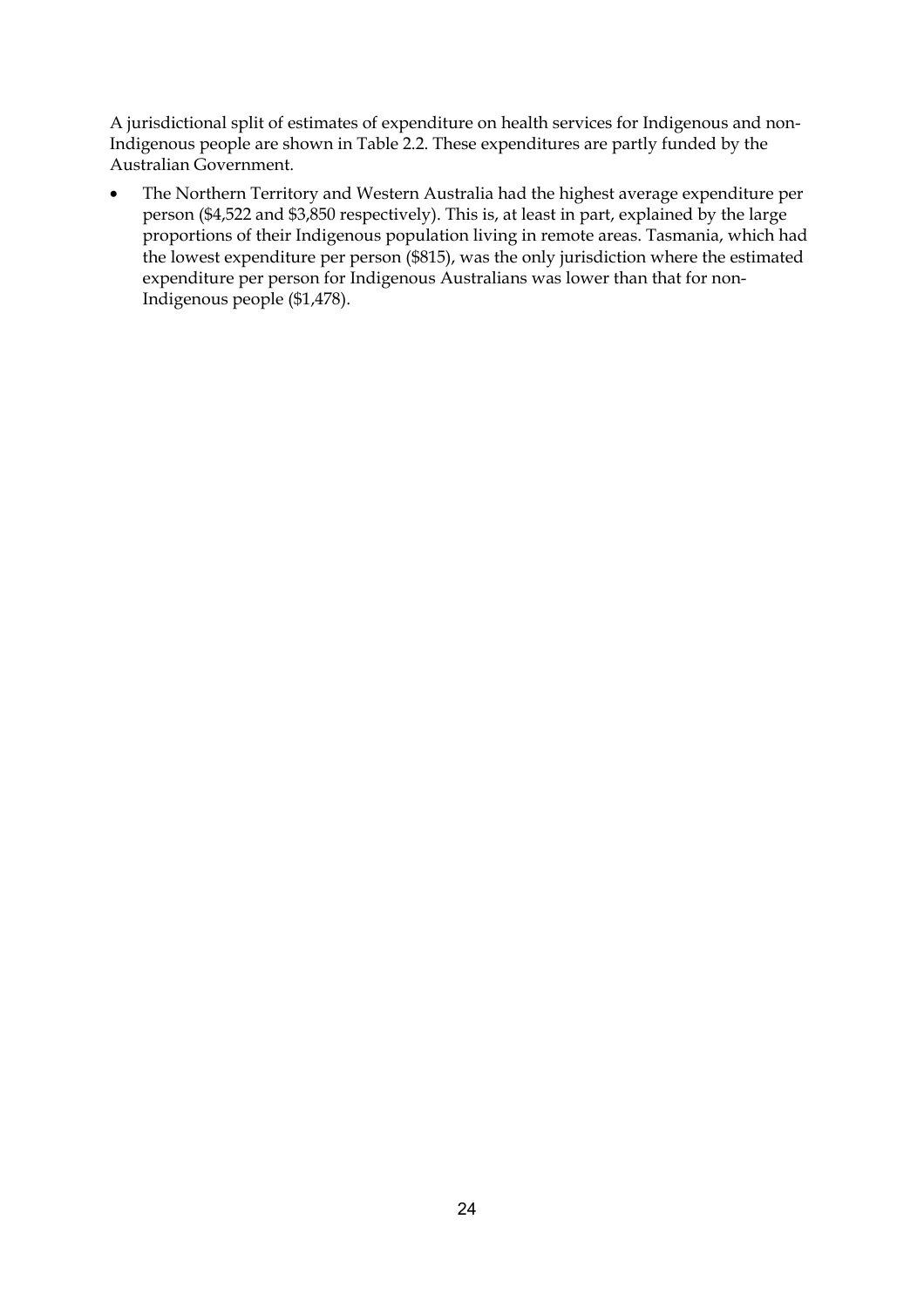#### **Table 2.2: Estimated annual and per person state/territory expenditure on health services, by program, 2001–02(a)**

|                                         | Expenditure (\$m)   |         |                         | Expenditure per person (\$) | Ratio    |                    |
|-----------------------------------------|---------------------|---------|-------------------------|-----------------------------|----------|--------------------|
| Area of expenditure                     | Indigenous<br>Total |         | Indigenous<br>share (%) | Indigenous                  |          | Non-<br>Indigenous |
| <b>New South Wales</b>                  |                     |         |                         |                             |          |                    |
| Acute-care hospitals                    | 177.8               | 5,743.4 | 3.0                     | 1.317.78                    | 891.78   | 1.48               |
| Admitted patient services               | 131.9               | 4,513.8 | 2.8                     | 978.01                      | 700.87   | 1.40               |
| Non-admitted patient services           | 45.8                | 1,229.5 | 3.6                     | 339.77                      | 190.91   | 1.78               |
| Public (psychiatric) hospitals          | 7.3                 | 152.2   | 4.6                     | 54.41                       | 23.63    | 2.30               |
| Services for older people               | 0.3                 | 43.5    | 0.6                     | 2.01                        | 6.76     | 0.30               |
| Patient transport                       | 9.7                 | 302.6   | 3.1                     | 71.71                       | 46.99    | 1.53               |
| Public health activities                | 9.0                 | 217.4   | 4.0                     | 67.01                       | 33.75    | 1.99               |
| Community health services               | 88.9                | 878.5   | 9.2                     | 659.09                      | 136.41   | 4.83               |
| Health research                         | 1.8                 | 93.9    | 1.9                     | 13.49                       | 14.59    | 0.92               |
| Other health services (nec)             | 0.5                 | 24.6    | 1.8                     | 3.41                        | 3.82     | 0.89               |
| <b>Total</b>                            | 295.3               | 7,456.1 | 3.8                     | 2,188.92                    | 1,157.72 | 1.89               |
| Victoria                                |                     |         |                         |                             |          |                    |
| Acute-care hospitals <sup>(a)</sup>     | 37.3                | 4,147.1 | 0.9                     | 1,338.43                    | 868.17   | 1.54               |
| Admitted patient services               | 27.0                | 3,463.8 | 0.8                     | 968.8                       | 725.11   | 1.34               |
| Non-admitted patient services           | 10.3                | 683.4   | 1.5                     | 369.63                      | 143.06   | 2.58               |
| Services for older people               | 0.4                 | 98.7    | 0.4                     | 14.40                       | 20.66    | 0,70               |
| Patient transport                       | 1.3                 | 170.1   | 0.7                     | 45.38                       | 35.60    | 1.27               |
| Public health activities <sup>(b)</sup> | 7.8                 | 194.9   | 3.9                     | 281.66                      | 40.79    | 6.90               |
| Community health services               | 19.4                | 640.9   | 2.9                     | 697.83                      | 134.17   | 5.20               |
| Health research                         | 0.1                 | 17.8    | 0.6                     | 3.73                        | 3.73     | 1,00               |
| Other health services (nec)             | 0.5                 | 21.8    | 2.1                     | 16.77                       | 4.55     | 3.68               |
| Total                                   | 66.8                | 5,291.2 | $1.2$                   | 2,398.19                    | 1,107.68 | 2.17               |
| Queensland                              |                     |         |                         |                             |          |                    |
| Acute-care hospitals                    | 198.1               | 2,449.0 | 7.5                     | 1,573.16                    | 699.11   | 2.25               |
| Admitted patient services               | 153.4               | 1,920.8 | 7.4                     | 1,218.67                    | 548.33   | 2.22               |
| Non-admitted patient services           | 44.6                | 528.2   | 7.8                     | 354.49                      | 150.78   | 2.35               |
| Public (psychiatric) hospitals          | 7.9                 | 121.4   | 6.1                     | 62.83                       | 34.64    | 1.81               |
| Services for older people               | 2.1                 | 114.9   | 1.8                     | 16.52                       | 32.81    | 0.50               |
| Patient transport                       | 19.4                | 214.4   | 8.3                     | 154.14                      | 61.21    | 2.52               |
| Public health activities <sup>(c)</sup> | 7.8                 | 119.1   | 6.1                     | 61.78                       | 33.99    | 1.82               |
| Community health services               | 62.7                | 690.1   | 8.3                     | 497.68                      | 196.99   | 2.53               |
| Health research                         | 1.3                 | 35.6    | 3.5                     | 10.15                       | 10.16    | 1.00               |
| Health administration (nec)             | 2.8                 | 57.0    | 4.7                     | 22.43                       | 16.28    | 1.38               |
| Other health services (nec)             | 0.3                 | 4.8     | 5.3                     | 2.15                        | 1.37     | 1.57               |
| <b>Total</b>                            | 302.3               | 3,806.3 | 7.4                     | 2,400.84                    | 1,086.57 | 2.21               |

*(continued)*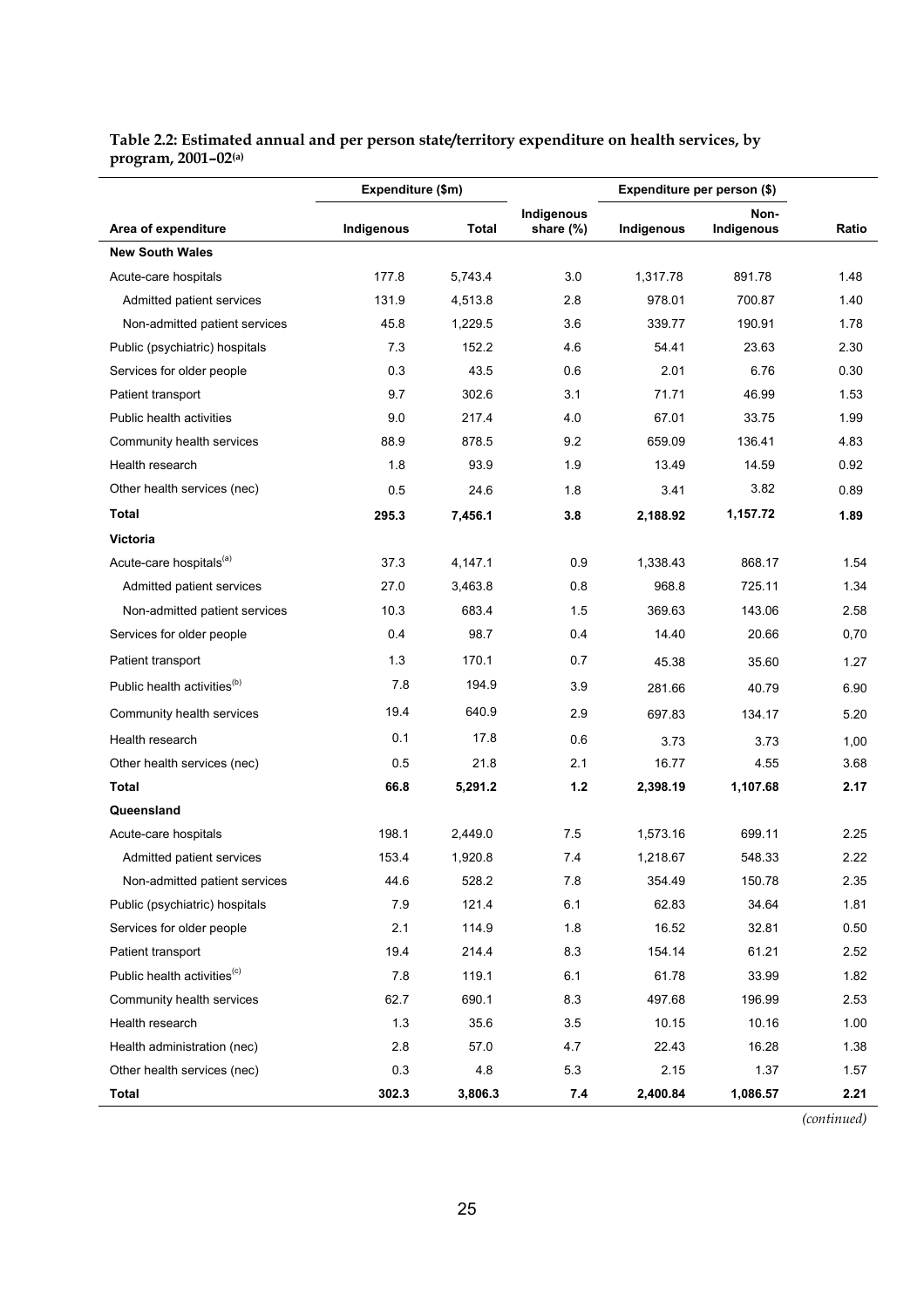#### **Table 2.2 (continued): Estimated annual and per person state/territory expenditure on health services, by program, 2001–02(a)**

|                                         | Expenditure (\$m)<br>Total<br>Indigenous |         |                         | Expenditure per person (\$) |                    |       |
|-----------------------------------------|------------------------------------------|---------|-------------------------|-----------------------------|--------------------|-------|
| Area of expenditure                     |                                          |         | Indigenous<br>share (%) | Indigenous                  | Non-<br>Indigenous | Ratio |
| Western Australia                       |                                          |         |                         |                             |                    |       |
| Acute-care hospitals                    | 181.2                                    | 1,693.8 | 9.7                     | 2,748.22                    | 922.95             | 2.98  |
| Admitted patient services               | 157.4                                    | 1,398.2 | 10.1                    | 2,387.24                    | 761.88             | 3.13  |
| Non-admitted patient services           | 23.8                                     | 295.6   | 7.5                     | 360.98                      | 161.07             | 2.24  |
| Public (psychiatric) hospitals          | 4.2                                      | 54.8    | 7.1                     | 63.55                       | 29.87              | 2.13  |
| Services for older people               | 8.8                                      | 122.8   | 6.7                     | 133.78                      | 66.90              | 2.00  |
| Patient transport                       | 1.7                                      | 7.8     | 17.9                    | 25.78                       | 4.25               | 6.07  |
| Public health activities <sup>(b)</sup> | 4.5                                      | 60.0    | 6.9                     | 67.65                       | 32.72              | 2.07  |
| Community health services               | 32.7                                     | 127.8   | 20.4                    | 495.97                      | 69.64              | 7.12  |
| Health research                         | 1.7                                      | 41.4    | 4.0                     | 25.78                       | 22.40              | 1.15  |
| Health administration (nec)             | 5.8                                      | 80.7    | 6.7                     | 87.69                       | 43.98              | 1.99  |
| Other health services (nec)             | 13.3                                     | 186.2   | 6.7                     | 201.73                      | 101.46             | 1.99  |
| Total                                   | 253.8                                    | 2,375.1 | 9.7                     | 3,850.16                    | 1,294.16           | 2.98  |
| <b>South Australia</b>                  |                                          |         |                         |                             |                    |       |
| Acute-care hospitals                    | 36.5                                     | 966.8   | 3.6                     | 1429.21                     | 650.52             | 2.20  |
| Admitted patient services               | 30.0                                     | 761.7   | 3.8                     | 1,174.54                    | 512.51             | 2.29  |
| Non-admitted patient services           | 6.5                                      | 205.1   | 3.1                     | 254.66                      | 138.00             | 1.85  |
| Public (psychiatric) hospitals          | 5.0                                      | 78.3    | 6.0                     | 194.03                      | 52.68              | 3.68  |
| Services for older people               | 0.1                                      | 40.0    | 0.3                     | 4.82                        | 26.92              | 0.18  |
| Patient transport                       | 1.9                                      | 34.3    | 5.1                     | 72.45                       | 23.06              | 3.14  |
| Public health activities                | 2.0                                      | 64.8    | 3.0                     | 78.31                       | 43.61              | 1.80  |
| Community health services               | 9.0                                      | 128.6   | 6.6                     | 353.75                      | 86.53              | 4.09  |
| Health research                         | 2.5                                      | 20.0    | 11.1                    | 97.87                       | 13.46              | 7.27  |
| Health administration (nec)             | 4.0                                      | 66.2    | 5.7                     | 158.00                      | 44.56              | 3.55  |
| Total                                   | 61.0                                     | 1,399.0 | 4.2                     | 2,388.43                    | 941.33             | 2.54  |
| Tasmania                                |                                          |         |                         |                             |                    |       |
| Acute-care hospitals                    | 8.0                                      | 375.6   | 2.1                     | 458.48                      | 826.46             | 0.55  |
| Admitted patient services               | 4.0                                      | 266.2   | 1.5                     | 230.55                      | 585.87             | 0.39  |
| Non-admitted patient services           | 4.0                                      | 109.3   | 3.5                     | 227.93                      | 240.59             | 0.95  |
| Public (psychiatric) hospitals          | 0.3                                      | 6.4     | 4.1                     | 15.65                       | 14.01              | 1.12  |
| Patient transport                       | 0.5                                      | 26.0    | 1.7                     | 26.25                       | 57.18              | 0.46  |
| Public health activities                | 0.7                                      | 19.9    | 3.4                     | 39.79                       | 43.70              | 0.91  |
| Community health services               | 3.5                                      | 191.3   | 1.8                     | 201.55                      | 420.91             | 0.48  |
| Health administration (nec)             | 0.8                                      | 46.6    | 1.8                     | 47.94                       | 102.52             | 0.47  |
| Other health services (nec)             | 0.4                                      | $6.2\,$ | 6.8                     | 25.85                       | 13.54              | 1.91  |
| <b>Total</b>                            | 14.2                                     | 671.8   | 2.1                     | 815.49                      | 1,478.31           | 0.55  |

*(continued)*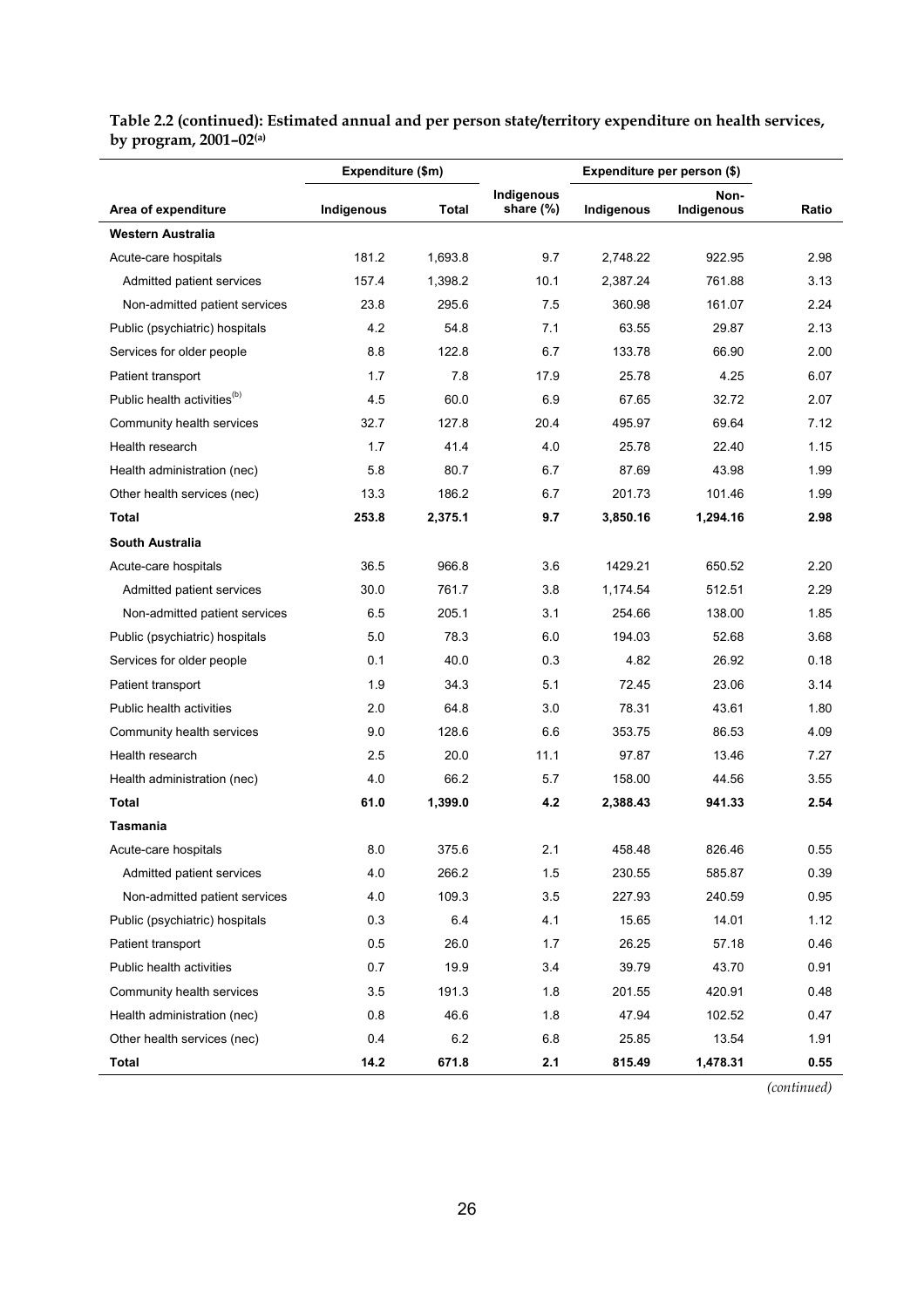|                                              | Expenditure (\$m) |              |                         | Expenditure per person (\$) |                    |       |
|----------------------------------------------|-------------------|--------------|-------------------------|-----------------------------|--------------------|-------|
| Area of expenditure                          | Indigenous        | <b>Total</b> | Indigenous<br>share (%) | Indigenous                  | Non-<br>Indigenous | Ratio |
| <b>Australian Capital Territory</b>          |                   |              |                         |                             |                    |       |
| Acute-care hospitals <sup>(d)</sup>          | 7.0               | 323.3        | 2.1                     | 1.778.69                    | 1,024.99           | 1.74  |
| Admitted patient services <sup>(e)</sup>     | 5.9               | 267.8        | 2.1                     | 1,503.47                    | 849.03             | 1.77  |
| Non-admitted patient services <sup>(f)</sup> | 1.1               | 55.5         | 1.9                     | 275.22                      | 175.95             | 1.56  |
| Public health activities                     | 0.3               | 22.4         | 1.2                     | 67.26                       | 71.00              | 0.95  |
| Community health services                    | 2.2               | 78.8         | 2.7                     | 570.7                       | 249.94             | 2.28  |
| Health research                              | 0.1               | 6.7          | 1.2                     | 21.05                       | 21.12              | 1.81  |
| Other health services (nec)                  | 0.2               | 9.5          | 2.2                     | 54.72                       | 30.19              | 1.81  |
| <b>Total</b>                                 | 9.9               | 449.8        | 2.2                     | 2.538.46                    | 1,426.13           | 1.78  |
| <b>Northern Territory</b>                    |                   |              |                         |                             |                    |       |
| Acute-care hospitals                         | 158.6             | 112.2        | 58.6                    | 2.788.15                    | 796.61             | 3.50  |
| Admitted patient services                    | 152.3             | 102.3        | 59.8                    | 2,677.39                    | 726.21             | 3.69  |
| Non-admitted patient services                | 6.3               | 9.9          | 38.8                    | 110.76                      | 70.40              | 1.57  |
| Patient transport                            | 15.6              | 7.4          | 68.0                    | 275.16                      | 52.27              | 5.26  |
| Public health activities                     | 24.2              | 14.1         | 63.1                    | 424.86                      | 100.17             | 4.24  |
| Community health services                    | 54.3              | 36.1         | 60.1                    | 955.13                      | 256.20             | 3.73  |
| Health research                              | 3.0               | 0.5          | 85.0                    | 52.57                       | 3.74               | 14.04 |
| Other health services (nec)                  | 1.5               | 0.7          | 69.1                    | 26.11                       | 4.71               | 5.55  |
| <b>Total</b>                                 | 257.2             | 171.0        | 60.1                    | 4,521.98                    | 1,213.70           | 3.73  |

#### **Table 2.2 (continued): Estimated annual and per person state/territory expenditure on health services, by program, 2001–02(a)**

(a) Expenditure on public (psychiatric) hospitals is included in admitted patient services.

(b) Reported expenditure for public health activities does not necessarily concur with NPHEP activity reporting.

(c) Public health activities expenditure is reported using the NPHEP activity classifications.

(d) An estimated 22% of separations in the ACT are non-ACT residents; the expenditure per person rates have been adjusted to account for this.

(e) An estimated 22% of separations in the ACT are non-ACT residents; the expenditure per person rates have not been adjusted to account for this.

(f) No split of expenditure on non-admitted patient services into expenditure on emergency departments and other non-admitted patient services is available for the ACT. It is estimated that 12% of emergency department presentations in the ACT are of non-ACT residents; the expenditure per person estimates have not been adjusted to account for this.

*Notes:* 

1. Excludes state funding of private hospitals.

2. For New South Wales, Victoria, Australian Capital Territory and the Northern Territory, all health administration expenditure has been apportioned across the expenditure categories.

*Source:* AIHW 2005b.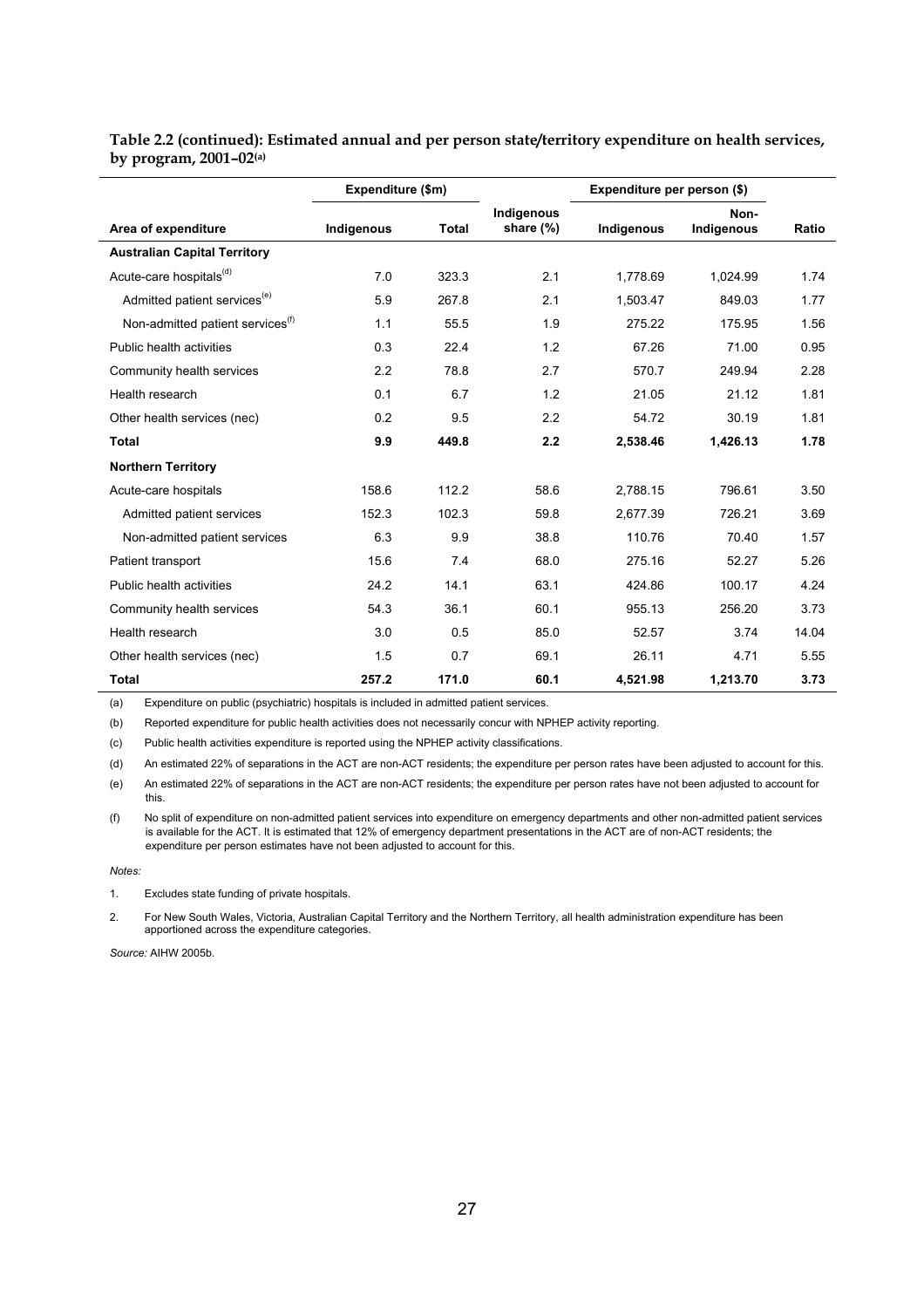#### **Box 2.1: Data issues**

*It is not always possible to make accurate estimations of health expenditure for Aboriginal and Torres Strait Islander peoples and their corresponding service use due to some services not collecting accurate information on the Indigenous status of service users. Consequently, the estimates published here may somewhat overstate or understate actual expenditure.* 

*There may be some limitations associated with the scope and definition of health expenditures included in this indicator and there may be inconsistencies in reporting and categorisation of expenditure on health goods and services across data providers. These may result from limitations of financial reporting systems, and/or different reporting mechanisms. Reporting of health administration (nec) is one such example. In some cases, all the associated administration costs have been included in the estimates of expenditure on a particular health service category (for example acute-care services), whereas in other cases, they have been separately reported.* 

*Estimates of the level of Indigenous under-identification were used to adjust some reported expenditures. In some states and territories a single, state-wide average under-identification adjustment factor was applied; in others, differential under-identification factors were used, depending on the region type in which the particular service(s) were located. In some jurisdictions no Indigenous under-identification adjustment was deemed necessary.* 

*Variations in the adjustment were also applied at a very broad level to two regional classifications—a 38% under-identification adjustment was applied to data from hospitals in metropolitan areas and a 21% adjustment to all other hospitals. It should be noted that some of the expenditure patterns suggested are influenced by these likely variations in identification and that the application of very broad underidentification adjustments may mask some differences that may exist between states and territories and between regional types.* 

*Estimates of average expenditures per person need to be interpreted with care. They are an indication of the average health expenditure per head of the reference population(s)—in this case, the whole of the Indigenous and non-Indigenous populations drawn from ABS Census estimates for 2001—and do not reflect the average expenditure incurred by each person accessing the goods and services being discussed.* 

*Furthermore, readers should bear in mind that the average cost of providing health services is likely to vary quite considerably from one jurisdiction to the next for a variety of demographic, economic, geographic and other reasons such as differences in the health status of the population.*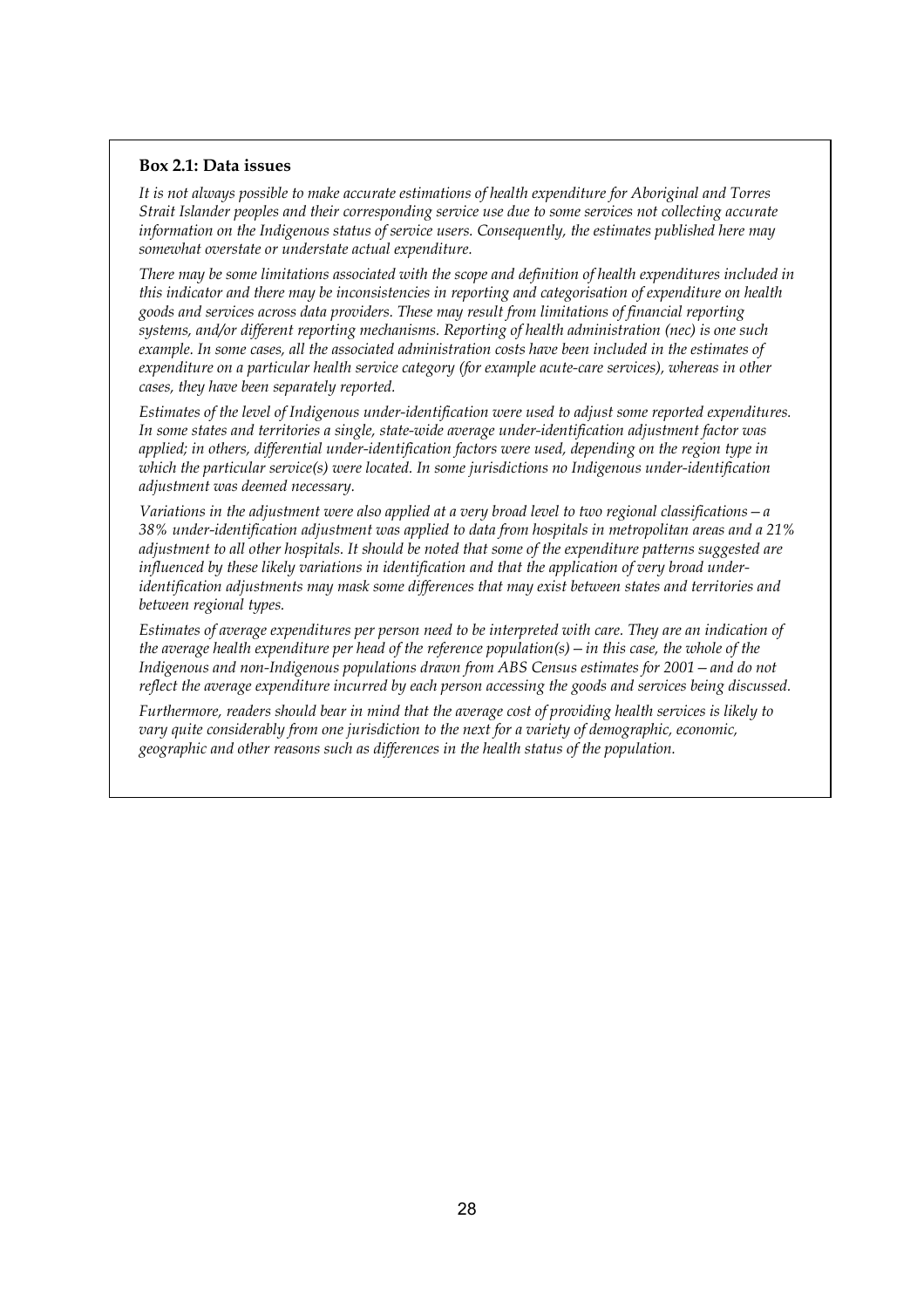# **Indicator 4. Government expenditure on, and description of, selected health promotion programs**

# **Indicator:**

- (a) A brief description of health promotion programs targeting social and emotional wellbeing and mental health for Aboriginal and Torres Strait Islander people and an estimate of total expenditure on them.
- (b) A brief description of health promotion programs targeting risk factors except social and emotional wellbeing and mental health for Aboriginal and Torres Strait Islander people and estimate of total expenditure on them.

# **Purpose**

Information for this indicator was provided by the states and territories and the Australian Government.

This indicator describes the commitment to health promotion programs for Aboriginal and Torres Strait Islander people by the state and territory governments and the Australian Government. Expenditure on health promotion programs targeting social and emotional wellbeing and mental health for Aboriginal and Torres Strait Islander people are separately identified from all other expenditures on health promotion.

# **Data**

- The Australian Government spent \$16.7 million in 2002–03 and \$17.8 million in 2003–04 on programs to promote social and emotional wellbeing and mental health, and \$5.9 million in 2002–03 and \$6.6 million in 2003–04 on other health promotion programs.
- Among the states and territories which were able to provide data, expenditure on health programs for social and emotional wellbeing was highest in Western Australia (\$1.9 million in 2003–04) and Victoria (\$1.4 million in 2003–04).
- Expenditure on other health promotion programs was highest in Victoria in both years (\$4.8 million in 2002–03 and \$4.7 million in 2003–04).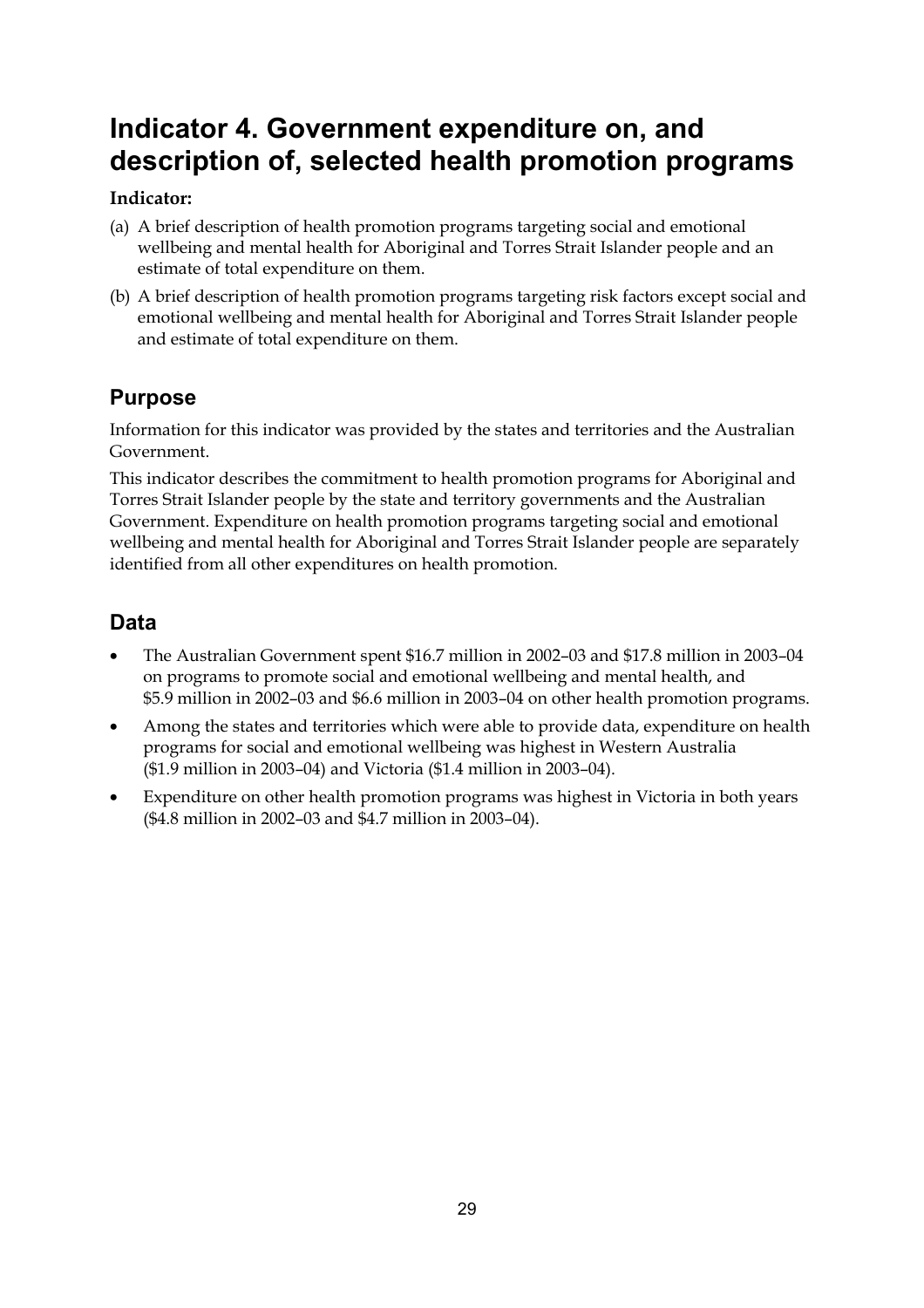|                                   | $NSW^{(a)}$ | <b>Vic</b> | $Qld^{(b)}$ | <b>WA</b> | SA <sup>(c)</sup> | $\text{Tas}^{\text{(d)}}$ | <b>ACT</b> | NT <sup>(e)</sup> | Aust<br>Govt <sup>(f)</sup> |
|-----------------------------------|-------------|------------|-------------|-----------|-------------------|---------------------------|------------|-------------------|-----------------------------|
|                                   | $2002 - 03$ |            |             |           |                   |                           |            |                   |                             |
| Social<br>/emotional<br>wellbeing | n.a         | 1,027.1    | 219.6       | 1,653.8   | n.a               |                           | 50.5       | n.a               | 16,683.1                    |
| Other health<br>promotion         | 2,346.9     | 4,768.2    | 2,146.0     | 3,167.7   | n.a               | --                        | 63.0       | n.a               | 5,860.9                     |
| <b>Total</b>                      | 2,346.9     | 5,795.3    | 2,365.6     | 4,820.5   | n.a               | --                        | 113.5      | 1,681.6           | 22,544.0                    |
|                                   | 2003-04     |            |             |           |                   |                           |            |                   |                             |
| Social<br>/emotional<br>wellbeing | n.a         | 1,357.1    | 67.8        | 1,859.7   | n a               |                           | 28.1       | n.a               | 17,820.0                    |
| Other health<br>promotion         | 1,105.4     | 4,672.8    | 2,845.8     | 2,770.0   | n.a               | --                        | 41.5       | n.a               | 6,600.7                     |
| Total                             | 1,105.4     | 6,029.9    | 2,913.6     | 4,629.7   | n.a               |                           | 69.6       | 1,678.9           | 24,420.6                    |

**Table 4.1: Expenditure on health promotion programs targeting Aboriginal and Torres Strait Islander people, 2002–03 and 2003–04 (\$'000)** 

(a) Accurate data on social and emotional wellbeing health promotion expenditure in NSW were not available for these periods and thus were not presented.

(b) Queensland expenditure estimates relates only to expenditure by Queensland Health Public Health Services. Individual Health Service Districts also expend money on targeted health promotion activities. It should be noted that a significant component of Public Health Services' mainstream work incorporates strategies for the Aboriginal and Torres Strait Islander population. As these were not considered to 'specifically target' the Indigenous population, they have been excluded from the information provided. Other health promotion activities are funded through population health and area health services however this is unable to be quantified.

(c) South Australia was unable to provide data for this indicator.

(d) Tasmania did not provide health promotion programs specific to Aboriginal and Torres Strait Islander people in these years.

(e) Provision of expenditure information in relation to mental health (social/emotional) activities has some inherent difficulties as it is almost impossible to accurately isolate funding that relates specifically to Indigenous mental health promotion.

(f) The 2003–04 aggregated expenditure total includes general expenditure of \$300,000 on 2nd round coordinated care trials. This is an overestimate, as it is impossible to separate health promotion activities from other trial activities.

*Source:* Data provided by states and territories, the Office of Aboriginal and Torres Strait Islander Health and the Australian Government Department of Health and Ageing.

The differences in data provided by the states and territories suggest that 'health promotion activities' may have been interpreted differently in different states and territories. For example, some jurisdictions may have included all Indigenous health promotions funding in 'other health promotion', as the distinction between social/emotional wellbeing and other health is difficult to make. Also, expenditure details for programs that have been identified as 'health promotion' are likely to have included some components for the treatment of preexisting illnesses. Furthermore, other programs that are mainly service delivery oriented (and therefore have been excluded from the current expenditure estimate) may also have a 'health promotion' component. As a result, the actual expenditure on 'health promotion' may be misrepresented.

#### **Australian Government**

#### **Emotional and social wellbeing health promotion programs**

#### *Emotional and Social Wellbeing Program*

Through the Office for Aboriginal and Torres Strait Islander Health, the Australian Government funds the Emotional and Social Wellbeing Program targeting Aboriginal and Torres Strait Islander peoples with an expenditure of \$5.976 million in 2002–03 and \$5.624 million in 2003–04. With these funds, the Australian Government continued funding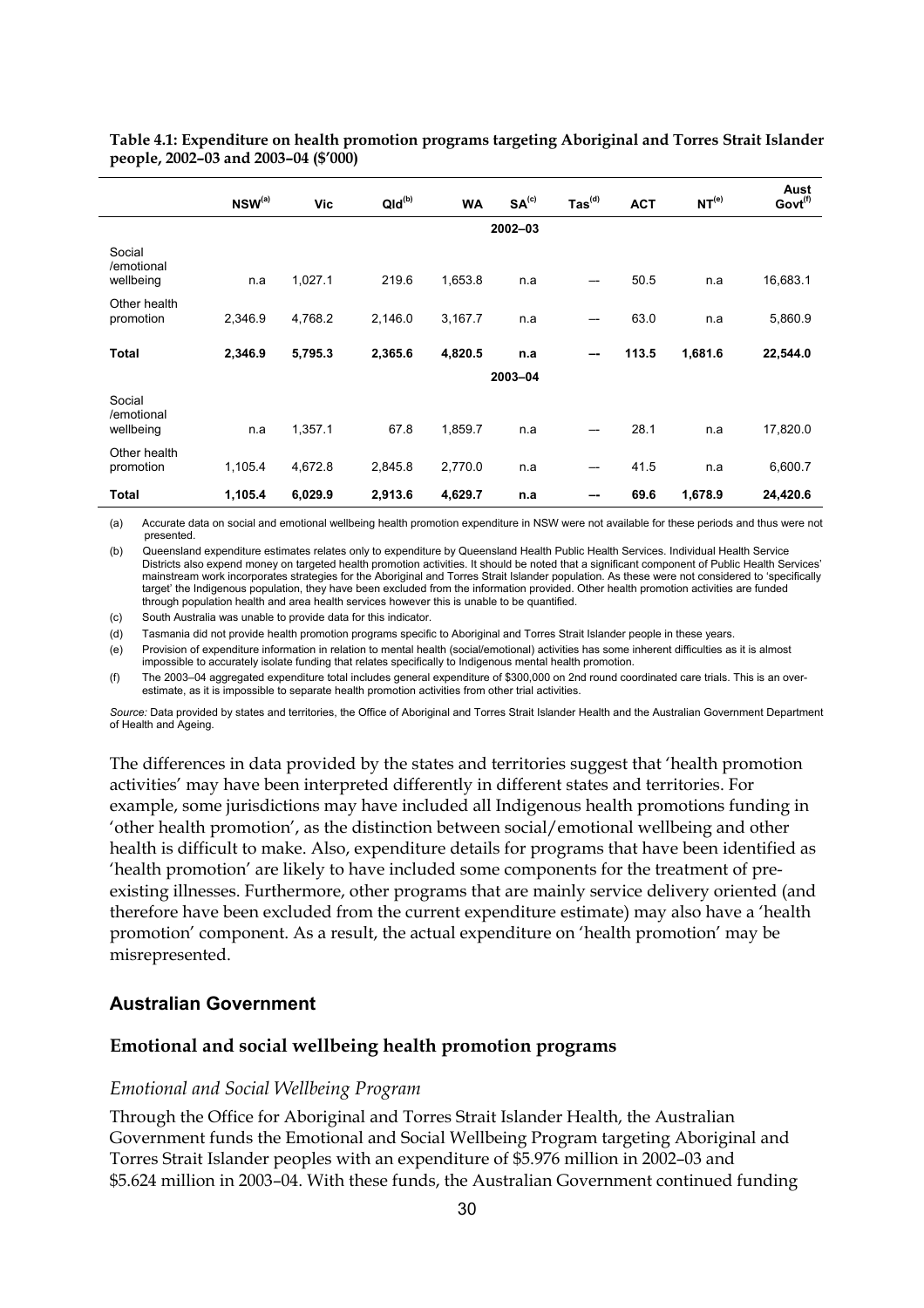19 emotional and social wellbeing services, and a range of related projects around Australia, including the ongoing development and expansion of 13 regional centres that provide training and workforce support.

The regional centres help build effective infrastructure for the delivery of emotional and social wellbeing programs through developing curricula, supporting training, and providing professional support to Aboriginal and Torres Strait Islander mental health and counselling staff and programs. Increased funding enabled the number of regional centres to be expanded from 13 in 2002–03 to 15 in 2004–05 and allowed a number of education and training initiatives to be instigated.

A second and third round of Innovative Grants in 2002–03 and 2003–04 provided funding for innovative, culturally appropriate approaches to healing. Examples of projects supported under this initiative included community healing workshops, traditional healing, return to country, return to institutions, arts and oral history healing projects. Continued funding was provided for the Marumali Program, a training program aimed at improving the quality of support available to individuals and communities affected by the past removal of children.

In addition to the funding outlined above, expenditure on the Bringing Them Home Program rose from \$9.037 million in 2002–03, to \$9.221 million in 2003–04. As part of the response to the Bringing Them Home report (HREOC 1997), the Australian Government has continued to provide funding for Bringing Them Home counselling positions around Australia to provide personal support for individuals, families and communities affected by past policies of the forced removal of children. In 2002–03, there were 104 counselling positions under this program rising to 105 in 2003–04.

# *MindMatters*

The MindMatters program was launched in March 2000. It is an Australia-wide program conducted by the Australian Principals Associations Professional Development Council and the Curriculum Corporation with funding from the Australian Government. The initiative has several components including resources for schools, a national professional development and training strategy, and a dedicated website. Aboriginal and Torres Strait Islander issues are woven throughout the MindMatters program.

Funding has been made available to enable the employment of an Indigenous person to work across the suite of MindMatters packages to ensure the cultural appropriateness and inclusiveness of the entire initiative over the period 2003-2005. Expenditure on this initiative was \$15,000 in 2002–03 and \$90,000 in 2003–04.

#### *National suicide prevention strategy*

A number of Indigenous Australians with expertise in writing and drawing have been engaged to reproduce information about suicide prevention in a culturally appropriate way. This will enable Aboriginal and Torres Strait Islander peoples to have access to important information about a range of issues along with information on the experiences of a number of Indigenous communities relating to suicide and suicide prevention. Expenditure on this strategy was \$500,000 in 2003–04.

# *The development and implementation of the National Aboriginal and Torres Strait Islander Safety Promotion Strategy*

The National Aboriginal and Torres Strait Islander Safety Promotion Strategy outlines specific strategic requirements for improving safety and reducing the incidence of and harm from injury to Aboriginal and Torres Strait Islander peoples. The Strategy builds on and is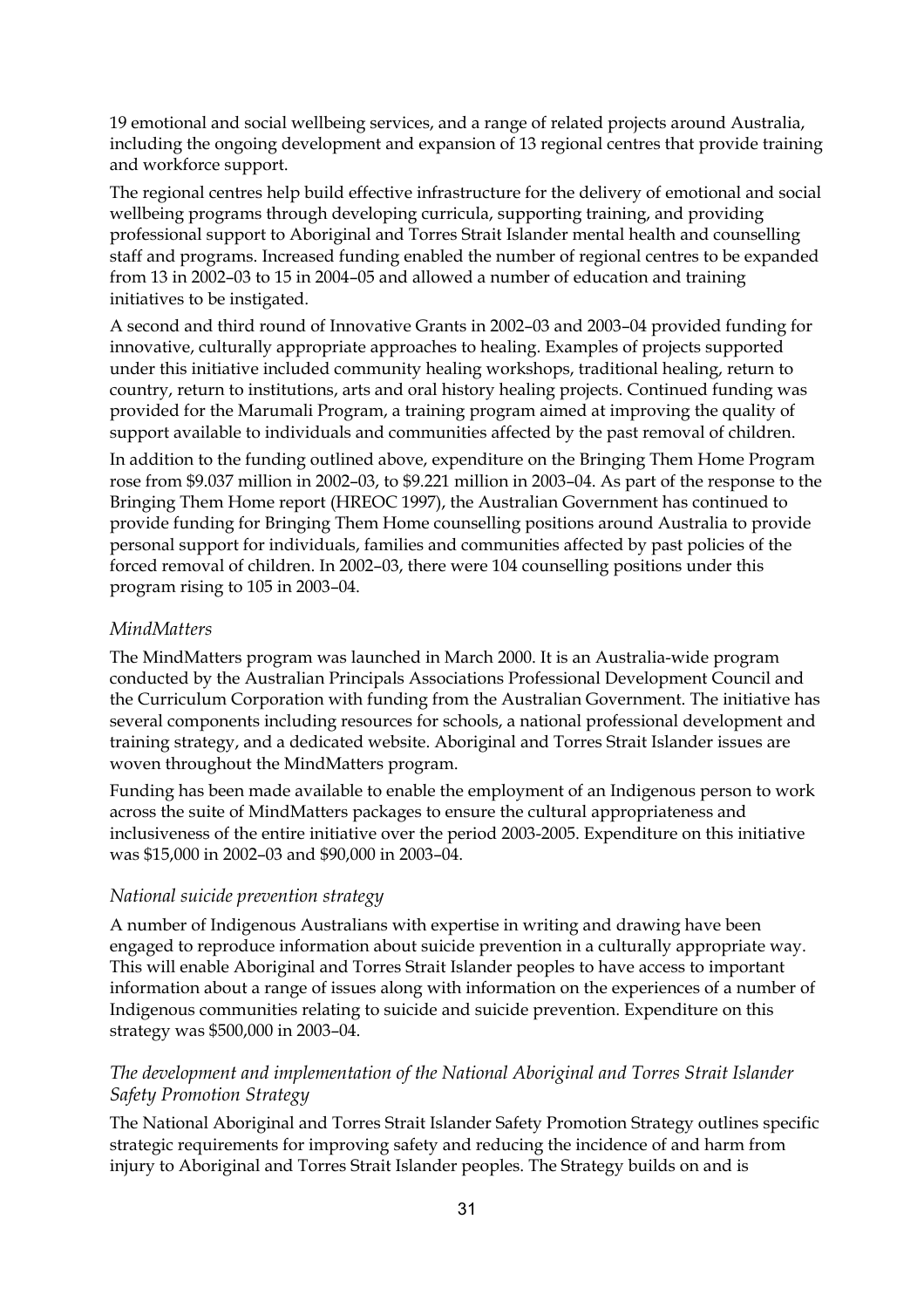integrated with the National Injury Prevention and Safety Promotion Plan—2004–2014, and together they represent a comprehensive approach to safety promotion and injury prevention for all Australians. The vision for the Strategy is for Aboriginal and Torres Strait Islander peoples to live in safe environments free from the effects of injury. Underlying the Strategy is the right for people to be safe, and their responsibility to promote and maintain the safety of others. The Strategy's goals include improving the safety of environments and increasing community capacity to promote wellbeing, supporting communities to prioritise and address safety and injury issues, and mobilising actors and resources that encourage Aboriginal and Torres Strait Islander communities, government, and non-government sectors to work together to promote safety and prevent injury.

In 2002–03 a workshop was held as part of the National Injury Prevention Conference in Perth for the initial development of the Strategy. In 2003–04, a workshop was held to further develop the Strategy based on the Injury Prevention Activity Among Aboriginal and Torres Strait Islander People's Project. The objective of this project was to examine and report on the current state of injury prevention activity for Aboriginal and Torres Strait Islander people throughout Australia. The first draft was published and disseminated for public consultation in August 2004. The final version of the Strategy is expected to be submitted to AHMAC for endorsement in April 2005. Expenditure on the Strategy was \$95,123 in 2002–03 and \$24,953 in 2003–04.

# *Croc Festivals*

Croc Festivals give students living in remote and rural Australia the chance to create their own production from a conceptual stage through to a final live performance in front of an audience of their peers, families and community members. The Festivals were developed to encourage young Indigenous students to attend school more regularly and to lead healthy, positive lifestyles without misusing alcohol or consuming tobacco, illicit drugs or other volatile substances.

- In 2003, seven Croc Festivals were held—Thursday Island (Qld), Tennant Creek (NT), Derby (WA), Kalgoorlie (WA), Port Augusta (SA), Swan Hill (Vic) and Moree (NSW). The 2003 Festivals involved 12,708 students from 267 schools. The total Australian Government expenditure for the 2002–03 events was \$1.56 million.
- In 2004, Croc Festivals were held in eight locations—Weipa (Qld), Katherine (NT), Derby (WA), Geraldton (WA), Port Augusta (SA), Swan Hill (Vic), Moree (NSW) and Alice Springs (NT). The 2004 Festivals involved more than 14,000 students from 270 schools. The total Australian Government expenditure for the 2003–04 events was \$2.36 million.

#### **Other health promotion programs**

#### *Nutrition Education Project*

The Australian Government provides funding of \$120,000 per year to the Ngaanyatjarra Pitjantjatjara Yankunytjatjara Women's Council for the purpose of facilitating a nutrition education project for mothers, babies and other carers throughout the Ngaanyatjarra Pitjantjatjara Yankunytjatjara region of Central Australia.

# *National Child Nutrition Program*

The National Child Nutrition Program, announced as part of the 1999–2000 Federal Budget, provided \$13.6 million for community grants of up to 3 years duration, targeting the nutrition and long-term eating patterns of children aged 0–12 years and pregnant women. A high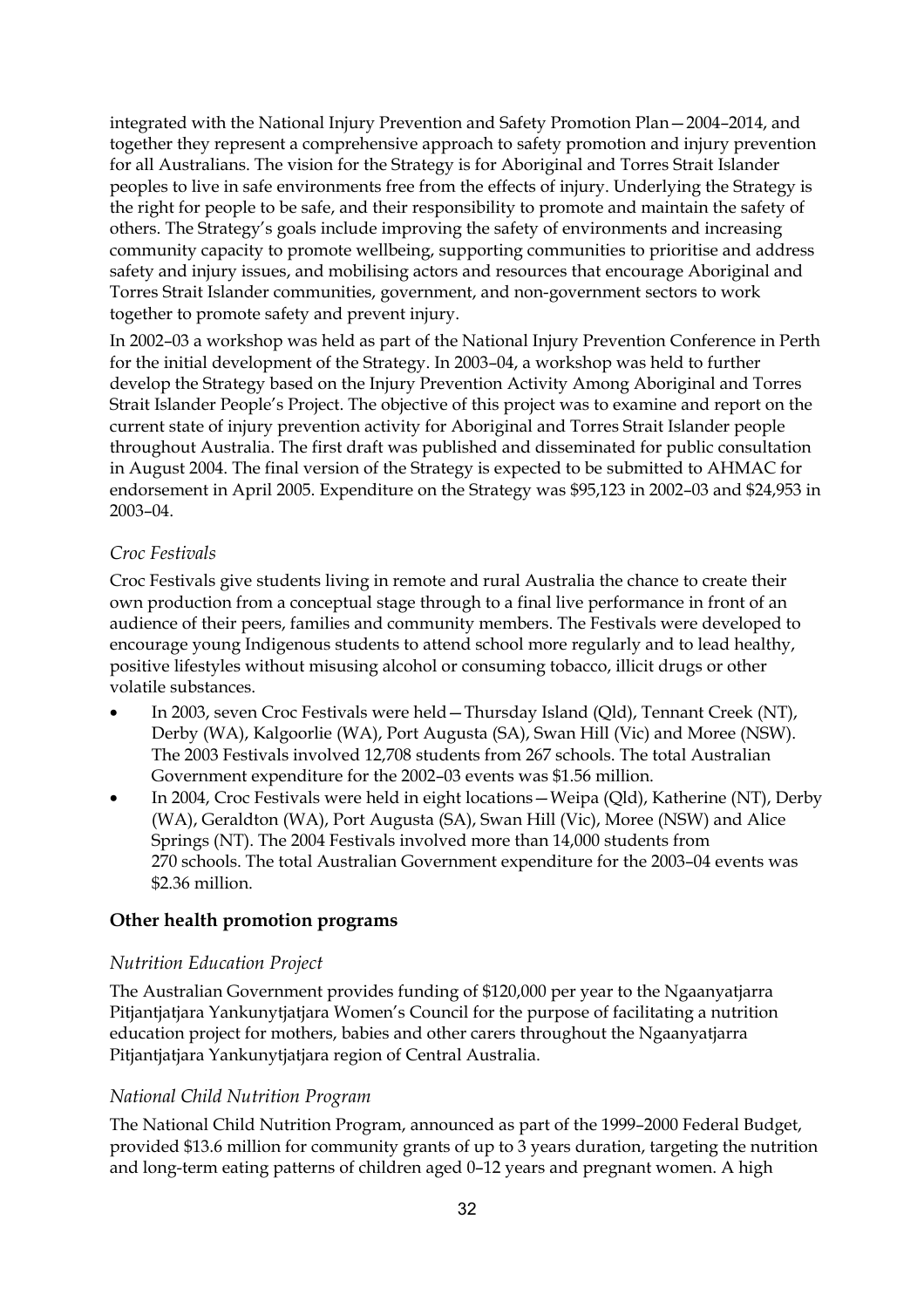priority was given to projects in rural and remote communities, Aboriginal and Torres Strait Islander communities and lower socioeconomic communities.

Over \$3.9 million (representing 31% of total funding) was provided to projects on child nutrition specifically targeting Aboriginal and Torres Strait Islander communities in the period prior to 2002–03. There were two funding rounds of the National Child Nutrition Program, one of which funded only Indigenous–specific projects (Round 2). Twenty–three projects, focusing on high–need Indigenous communities, were funded in this round. Projects were funded within a range of settings including antenatal and postnatal services, childcare services, outside school hour care and primary school settings.

In 2002–03 expenditure on Indigenous projects funded under Round 2 of the National Child Nutrition Program was \$616,040, representing 18% of general Program expenditure. Similarly in 2003–04, expenditure on Indigenous projects funded under Round 2 of the National Child Nutrition Program was \$471,919, representing 22% of general program expenditure.

### *Aboriginal and Torres Strait Islander Women's Forum*

The Aboriginal and Torres Strait Islander Women's Forum was established in 2000 by the previous National Advisory Committee to the National Cervical Screening Program (replaced by the Australian Screening Advisory Committee in 2004). The National Advisory Committee recognised cancer of the cervix as a major issue for Indigenous women. The death rate from cervical cancer among Indigenous women is much higher than in the non-Indigenous population. The Forum meets twice a year and comprises Aboriginal and Torres Strait Islander women from around Australia, with the Australian Government providing an adviser and the secretariat. The Forum's terms of reference are both advisory and projectbased. The Australian Government provides approximately \$35,000 annually to support these meetings.

# *Principles of Practice, Standards and Guidelines for Providers of Cervical Screening Services for Indigenous Women*

A document entitled *Principles of Practice, Standards and Guidelines for Providers of Cervical Screening Services for Indigenous Women* was completed in February 2004. This publication was designed to better inform health professionals on how to provide cervical screening services to Indigenous women. Queensland Health through its Women's Cervical Screening Service managed the development of the document which produced through the Aboriginal and Torres Strait Islander Women's Forum and involved a national consultation process. Distribution is ongoing throughout Australia in urban, regional and remote areas. The Forum also produced an accompanying postcard to alert Indigenous women to the document's existence. The Australian Government provided \$153,000 for the development and printing of the document. Further funds were also provided for distribution (approximately \$4,000). The majority of this was expended prior to 2002. Funding was \$2,500 in 2002–03 and \$29,000 in 2003–04.

# *Indigenous Tobacco Control Program*

A \$1 million package for an Indigenous tobacco control program was awarded to the VicHealth Koori Health Research and Community Development Unit and began operation on 16 September 2003. The program will be for a 3-year period and consists of the following three elements:

- development of an Indigenous tobacco control clearinghouse or centre of excellence;
- work around smoking and Indigenous health workers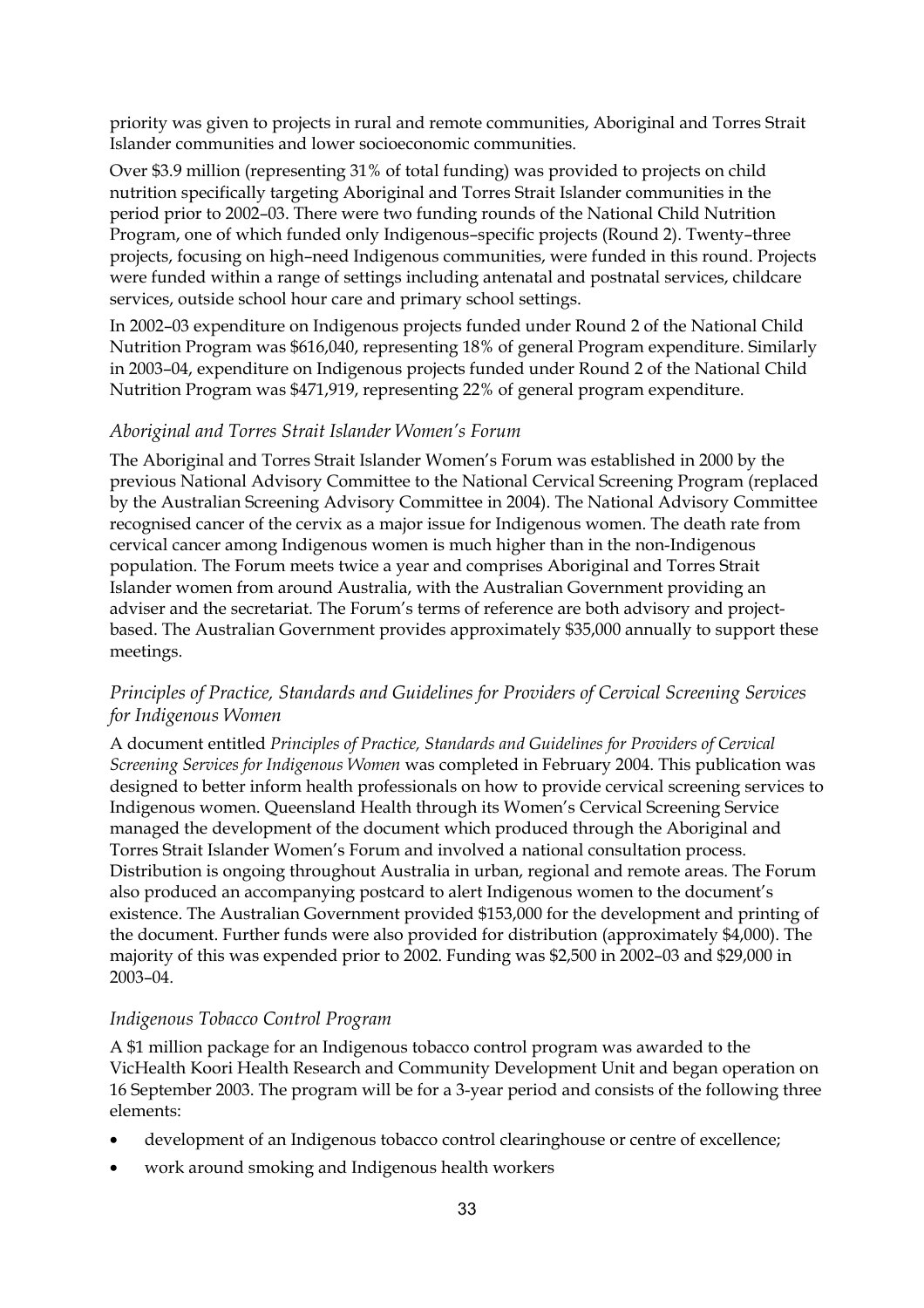• development of a culturally appropriate Indigenous tobacco control resource.

Funded under Outcome 1 Population Health, \$340,000 was expended on the program in 2003–  $04.$ 

### *National Illicit Drug Strategy*

Under the National Illicit Drug Strategy, funding of more than \$2.2 million was allocated for programs targeting Aboriginal and Torres Strait Islander peoples in 2002–03. In 2003–04 this figure exceeded \$2.3 million. The two components of this Strategy are described below.

The Non-Government Organisation Treatment Grants Program aims to provide funding to non-government organisations to establish and operate new treatment services as well as to expand or enhance existing services for treating illicit drug problems. Particular emphasis is placed on filling the geographical and target group gaps in the coverage of existing treatment services (including Aboriginal and Torres Strait Islander peoples, youth and women with children). Expenditure on programs targeting Aboriginal and Torres Strait Islander peoples in 2002–03 was \$2,076,570 and \$1,814,431 in 2003–04.

The Community Partnerships Initiative is a community grants program that aims to encourage community action to prevent illicit drug use and to build on existing activity occurring across Australia. Expenditure on programs targeting Aboriginal and Torres Strait Islander peoples in 2002–03 was \$166,007 and \$513,491 in 2003–04.

### *Coordinated Care Trials of health promotion programs*

The second round of Coordinated Care Trials are time-limited research projects exploring models of health care that test new ways of organising, delivering and funding health services for people with complex care needs and/or poor health. Three of these Trials focus on a total of approximately 14,000 Aboriginal and Torres Strait Islander people in three specific rural areas of Australia and they commenced at various times in 2003. The Australian Government provided approximately \$300,000 in 2003–04 to the Trials for health promotion programs addressing issues such as increasing physical activity levels, improving nutrition, dealing with drugs of dependence and domestic violence. It is not possible to determine the exact expenditure dedicated to health promotion as these Trials include other activities.

# *Rural Chronic Disease Initiative*

The Rural Chronic Disease Initiative funded nine projects targeting Aboriginal and Torres Strait Islander communities. These projects enabled communities to develop and implement local solutions to prevent and better manage chronic disease within their own communities. Projects focused on reducing multiple chronic disease risk factors. These included encouraging good nutrition, increasing physical activity, reducing smoking and the moderate consumption of alcohol. Funding was \$300,785 in 2002–03 and \$307,813 in 2003–04.

For information on action specifically targeted to Aboriginal and Torres Strait Islander peoples, see report under Indicator 1.

#### **New South Wales**

During 2002–03, the Centre for Chronic Disease Prevention and Health Advancement (CCDPHA) provided funds for the establishment of the NSW Collaborative Centre for Aboriginal Health Promotion (\$120 000) located at the Aboriginal Health and Medical Research Council in Redfern. The Collaborative Centre distributed \$98,000 in grants to Aboriginal Community Controlled Medical Services for prevention programs in risk factors consistent with the NSW Aboriginal Health Strategic Plan and Directions Paper. Also funded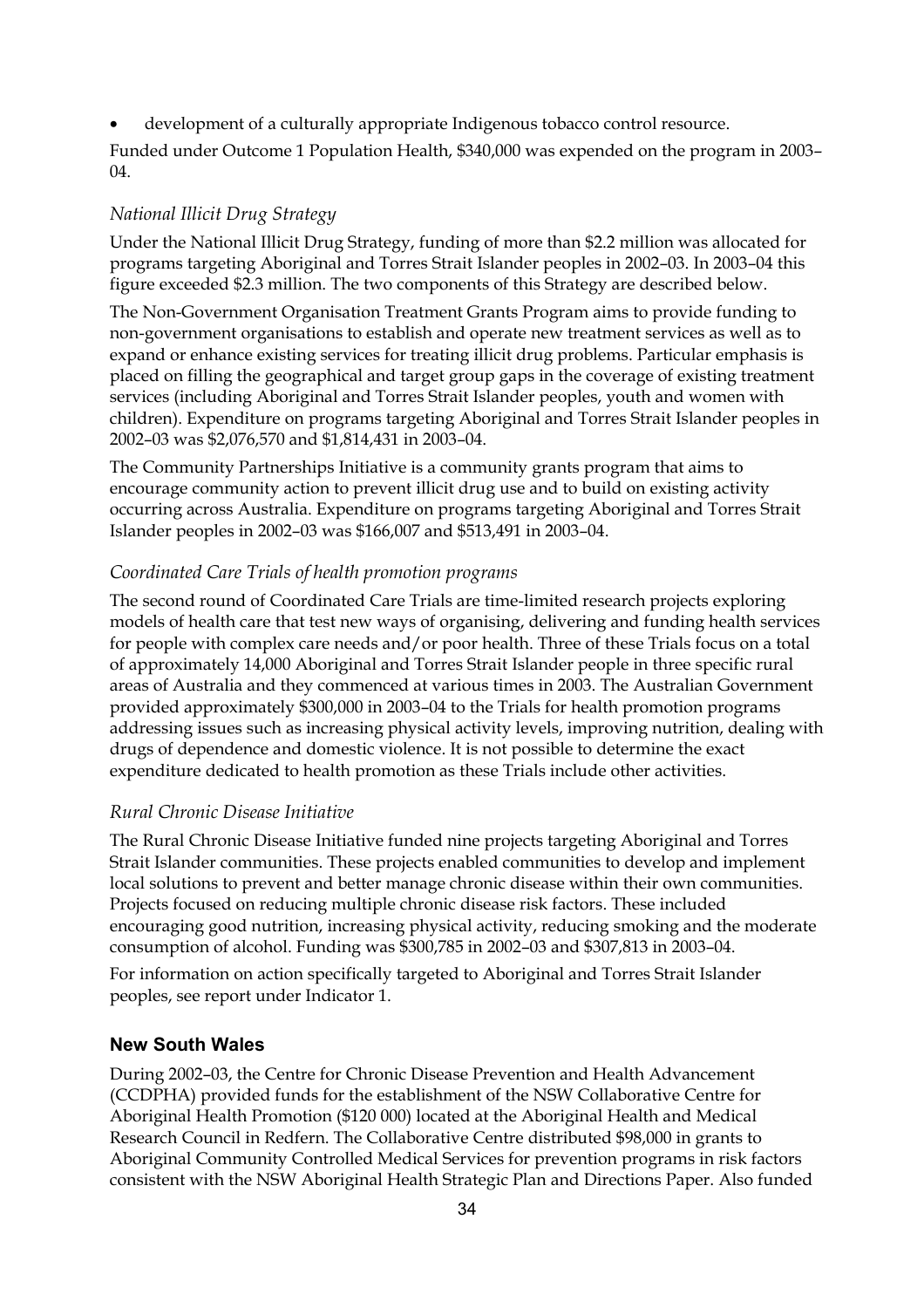this year was an Aboriginal and Torres Strait Islander Forum by the Tobacco and Health Branch in the CCDPHA. Total funds distributed for health promotion in 2002–03 were \$233,000.

During 2003–04, the CCDPHA provided \$49,678 to the Well Persons Health Check program in Far West Area Health Service (\$79,000 for the Aboriginal Safety Promotion Program and \$100,000 for the Aboriginal and Torres Strait Islander Brief Intervention Tobacco Program). Total funds distributed for health promotion in 2003–04 were \$228,768.

The Centre for Aboriginal Health allocation for health promotion in 2002–03 was \$2,341,770 with \$2,113,922 expended during this period. In 2003–04 the allocation was \$1,713,544; however, only \$876,629 was expended.

The responsibility for Aboriginal mental health falls to the Area Health Services. It is unclear what proportion of Centre for Mental Health funding provided to the Area Health Services may be allocated to Aboriginal social and emotional wellbeing health promotion. The Centre for Mental Health does not receive reports of Area Health Services on Aboriginal social and emotional wellbeing health promotion.

# **Victoria**

Health promotion to the Victorian Aboriginal community is delivered through a number of vehicles. The Department of Human Services funds health services to provide specific Indigenous health promotion programs.

**Regional Health Promotion Officers** are members of the regional public health teams, which also include a Regional Public Health Manager and a Regional Environmental Health Officer. The core values of the Regional Health Promotion Officer Network are:

- addressing the broader determinants of health
- basing activities on the best available data and evidence
- acting to reduce social inequities and injustice
- emphasising active consumer and community participation
- empowering individuals
- explicitly considering differences in gender and culture
- Facilitating intersectoral cooperation.

Integrated health promotion priorities for 2004–06 are nutrition, physical activity, mental wellbeing and social connectedness, and tobacco, alcohol and other drugs.

**Regional Mental Health Promotion Officers** work within their regions under the auspices of the Child and Adolescent Mental Health Service to facilitate and resource a systemic approach to promoting the mental health of young people. Activities include networking, consultation, education and training.

**The Primary Care Partnership (PCP)** strategy aims to improve the overall health and wellbeing of Victorians by:

- improving the experience and outcomes for people who use primary care services; and
- reducing the use of hospital, medical and residential services through a greater emphasis on health promotion programs and by responding to the early signs of disease and/or people's need for support.

The Primary Care Partnership in Bendigo—Loddon supports the Indigenous Youth Program 'Being proud' which supports young Aboriginal people. The budget includes \$32,000 for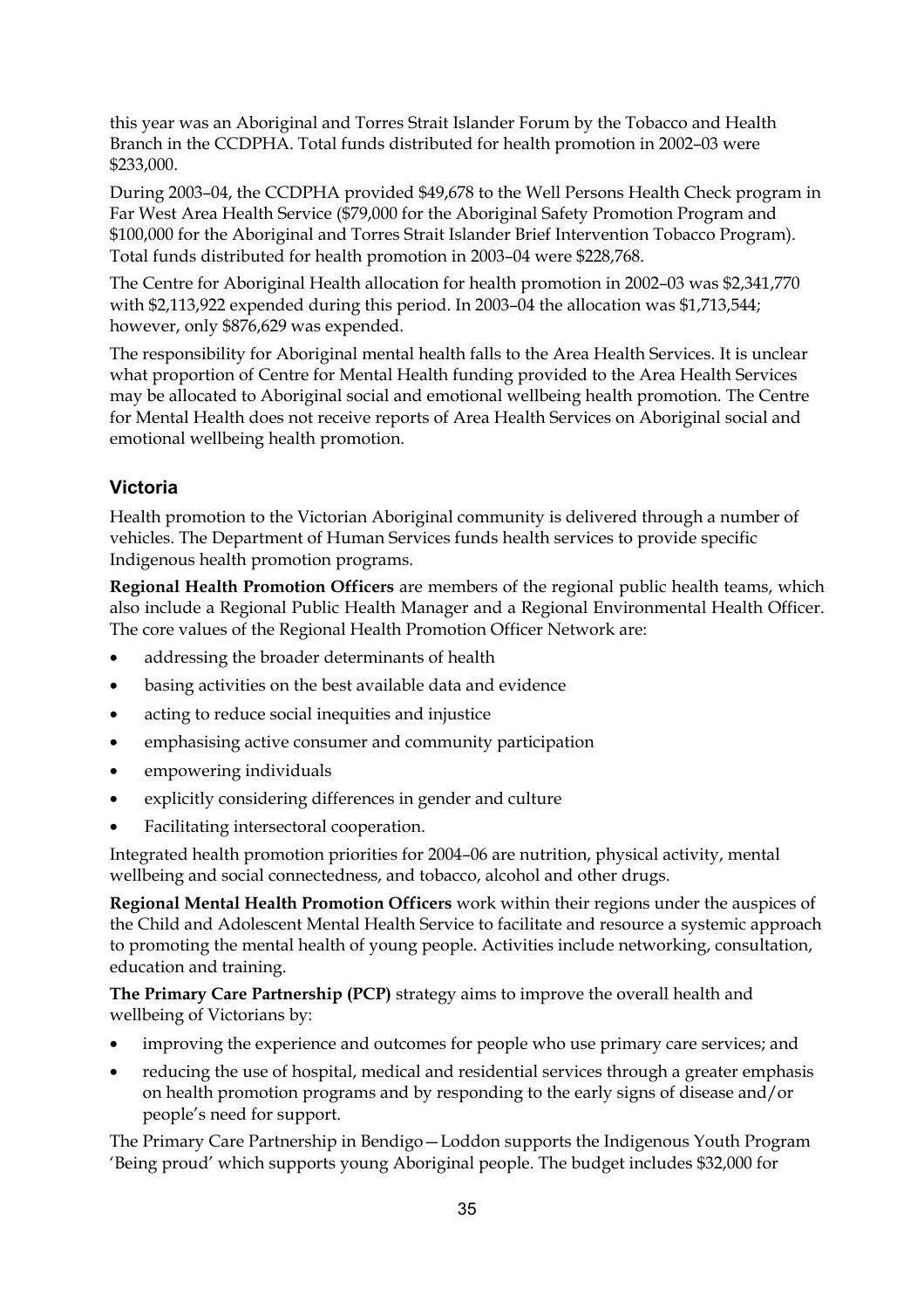capacity building including Aboriginal organisations and \$113,600 for youth activities including those with Aboriginal youth (2003–04 \$145,000).

The Campaspe PCP continues to link and support Campaspe Aboriginal communities with the work of the PCP. It aims to implement service coordination within the broader program areas of Njernda Aboriginal Corporation, to foster and strengthen relations between mainstream services and Aboriginal communities and to strengthen agency responsiveness to the needs of the Aboriginal communities.

The Koori Health Promotion project works across three local Koori communities and aims to increase the capacity of Indigenous communities to identify priority health and wellbeing issues and develop strategies to address them. An additional aim is to build the capacity of local mainstream services to work effectively with the local Koori communities in addressing these priority needs. In 2003–04, \$87,428 was spent on Koori population health.

The goal of the Goulburn Valley PCP is to work with Rumbalara Aboriginal Cooperative to develop a population health profile of the local Aboriginal community in order to inform evidence–based approaches to integrated service planning and health promotion interventions to reduce health inequality for Aboriginal people.

The health promotion strategy in the North Central Metropolitan PCP targets those with the poorest access to health promoting experiences, including Aboriginal people. There is particular emphasis on reducing the impact of chronic diseases and improving mental health.

In Southern Grampians—Glenelg the priorities for the Aboriginal community are: improved access to mainstream allied health, mental health and specialist services; increased awareness of cultural and gender specific issues; additional services to address substance misuse and associated family violence.

The Southern Mallee PCP aims to improve the parenting skills of young Aboriginal parents through implementation of the Indigenous Parenting Program.

Under the Upper Hume PCP, priorities which are targeted at Aboriginal people include: community and neighbourhood supports, alcohol abuse, parenting, cultural sensitivity, domestic violence, mental health and preventative health. The Aboriginal community is included in the strategic objectives.

**The Public Health Branch of Rural and Regional Health and Aged Care Division** funds a number of health promotion activities.

Koori Community Alcohol and Drug Resource Services (Sobering-up Centres) and Koori Community Alcohol and Drug Workers are located in Aboriginal cooperatives. The Koori Community Alcohol and Drug Workers program includes a specific health promotion role. These workers undertake a number of activities based on a harm minimisation approach including health promotion, information provision, education activities, development and maintenance of community linkages, referrals, counselling interventions, the provision of advice to generalist services, liaising with relevant programs and fulfilling an advocacy role on behalf of the service user. Services are provided for both adults and young people.

Public Health provides approximately \$100,000 annual recurrent funding to the Victorian Aboriginal Health Service for education programs on blood-borne viruses and STIs. The training is directed both at workforce development and persons at risk. There are no data available on throughput.

Health promotion initiatives are also delivered through the **Victorian Health Promotion Foundation (VicHealth)**. The mission of VicHealth is to build the capabilities of organisations, communities and individuals in ways that: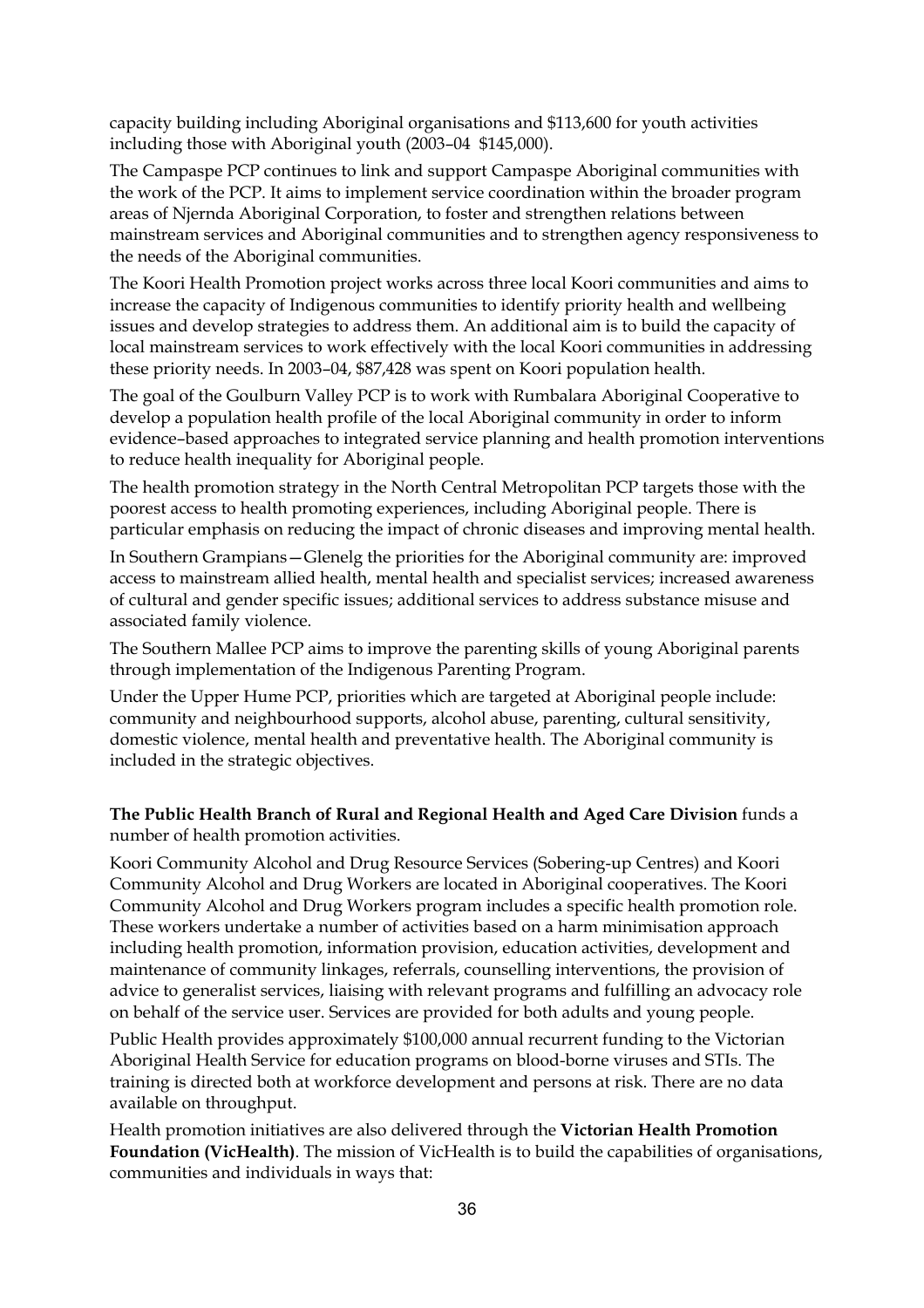- change social, economic and physical environments so that they improve health for all Victorians
- strengthen the understanding and the skills of individuals in ways that support their efforts to achieve and maintain good health.

Projects are delivered by both Indigenous and mainstream agencies and funded under the following categories: physical activity and healthy eating, and mental health and wellbeing (research workforce and tobacco control, substance misuse, sun protection, multiple focus and other health issues). Twenty-three Indigenous projects were funded in 2002–03 (\$927,831) and 30 in 2003–04 (\$1,677,116).

VicHealth supports Indigenous tobacco control efforts through Quit Victoria and the VicHealth Koori Health Research and Community Development Unit, consortium partners in the National Centre for Excellence in Indigenous Tobacco Control.

# **Queensland**

Queensland Health has spent nearly \$5.2 million on Indigenous health promotion during the period 2002–03 to 2003–04. Positions have been established in each health zone to address major public health concerns such as environmental issues, communicable diseases, injury, nutrition and mental health. Specific programs include: injury prevention projects focused on domestic violence and football-related violence; programs on nutrition and obesity; personal hygiene training in childcare settings; suicide prevention, and an Indigenous smoking cessation program.

A significant component of Public Health Services' mainstream work incorporates strategies for the Aboriginal and Torres Strait Islander population. Public Health Services also develop, fund and deliver many health promotion programs for the general population that have significant and direct benefit for all subgroups of the general population, including Indigenous people. For these health promotion programs, it is extremely difficult to quantify the proportion of expenditure that can be considered 'Indigenous specific'.

# **Western Australia**

**Social and emotional wellbeing programs** continue to include the Building Solid Families program. This program provides a comprehensive information and support service for Aboriginal and Torres Strait Islander individuals, families and communities, particularly those affected by family separation, trauma, grief and loss, mental health problems and are at risk of self-harm.

**Health promotion programs** continue to target priority health problems to improve the health of Aboriginal people in Western Australia. Diseases that affect Aboriginal and Torres Strait Islander people are caused by poor nutrition, alcohol and substance abuse, low levels of physical activity, substandard living conditions, high levels of psychosocial stress, violence and under-utilisation and/or inappropriate use of health services. A number of health promotion programs are delivered across the state, including:

- men's health and youth health
- maternal, foetal and child health
- diabetes and renal disease
- heart disease
- injury and violence
- drug, tobacco and alcohol abuse.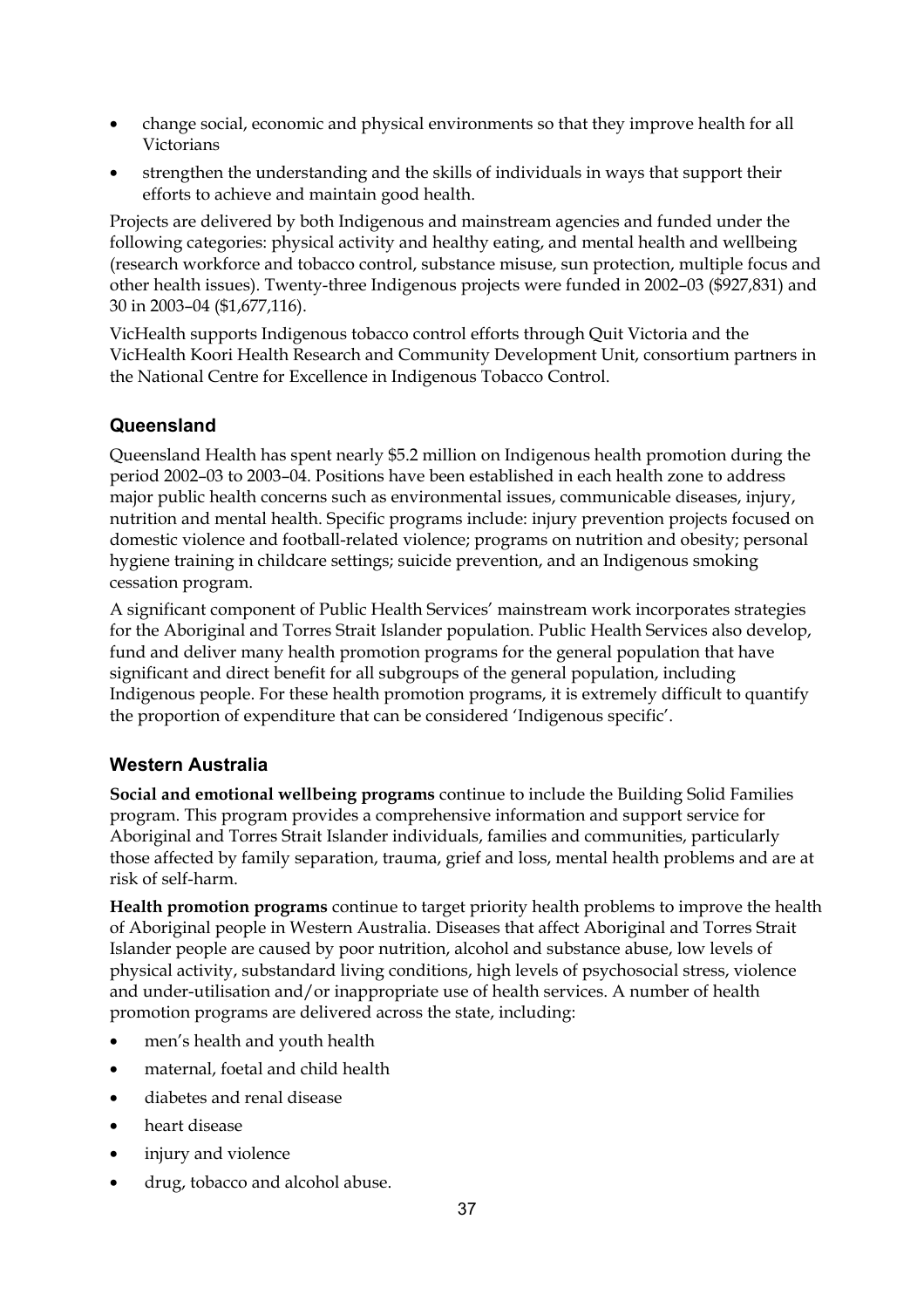The major initiative of 2004 has been the completion of a draft health promotion strategy focusing on smoking, nutrition and physical activity.

Healthway continues to fund a range of health promotion activities targeting the health and wellbeing of the Aboriginal and Torres Strait Islander peoples of Western Australia.

Activities addressing Indigenous health and involving Aboriginal and Torres Strait Islander people are funded through the health promotion projects and research areas as well as sports and arts sponsorships, which promote a range of health messages including the 'Respect Yourself, Respect Your Culture' message. Healthway's commitment to this important target group is supported by initiatives such as specific research and health promotion scholarships for Indigenous people, special weighting when assessing relevant research grants and specific funding programs which are designed to increase access by Indigenous groups.

In 2002–03 Healthway funded 54 projects for \$1,133,957 and in 2003–04, 40 projects for \$1,225,327.

# **South Australia**

South Australia has been active in developing and delivering health promotion programs across the state to address the health disparity of Aboriginal peoples. The following programs are examples of the diverse range of interventions at both the regional and state level.

# **State-level programs**

# *Police Drug Diversion Initiative*

Funding from the Police Drug Diversion Initiative, a joint initiative of Commonwealth and state governments, has been provided to the Nganampa Health Council to run Young Fellas and Women Choosing Wisely workshops in collaboration with Ngaanyatjarra Pitjantjatjara Yankunytjatjara Women's Council and Anangu Schools.

# *Healthy Ways Program*

In response to the need to address the poor health of pregnant women, mums, babies and children in remote Aboriginal communities, in 2001 a partnership was formed between the Department of Health and the now Department of Education and Children's Services. The joint approach looked at improving health and learning outcomes through community initiated responses that aimed to enhance mothers' confidence in child rearing as well as focusing education around nutrition and tobacco use. he approach took account of the experience of aid agencies in the developing world in focusing on the education of young women as a key strategy to achieving sustainable health and wellbeing benefits for families and communities. The four objectives of the Healthy Ways Program are:

- MUMS TO BE Understanding Pregnancy and looking after yourself and Infant Health
- GROWING LITTLE KIDS UP Increasing women's confidence in supporting their infant's and children's growth and development
- KIDS AND MUMS LEARNING—Safe space and private time for kids and mums learning together
- THE SCHOOL BUILDING BRIDGES—Peer education and support in and out of school around Healthy Ways objectives.

The Healthy Ways Project is predicated on established community development theory and principles—i.e. a process that leads to individuals and communities having the confidence to determine their own directions and futures. All Healthy Ways funded community programs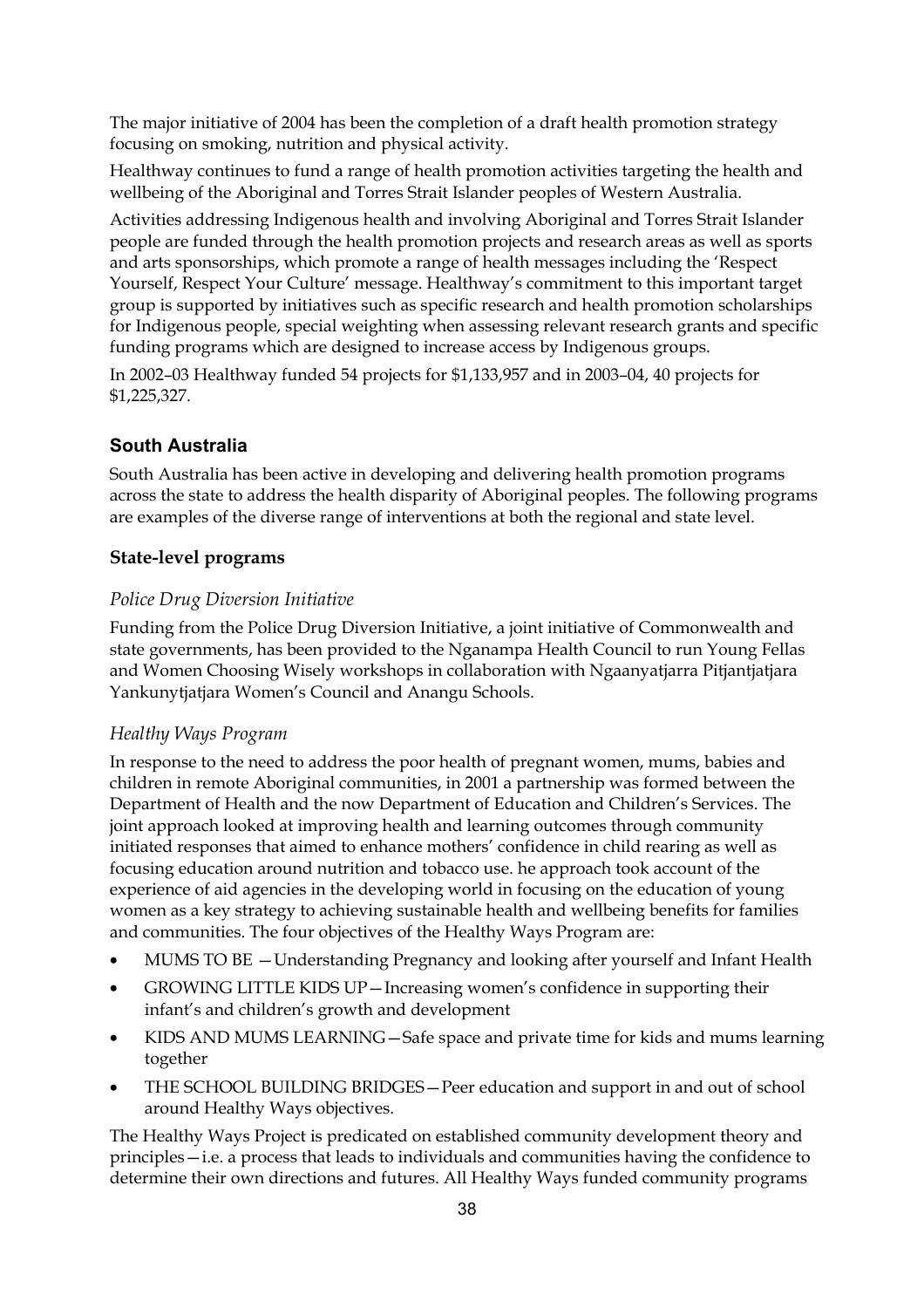are in response to community identified priorities and are driven by senior women within the community.

The communities participating in the Healthy Ways Project are Coober Pedy, Marree, Oodnadatta, Whyalla, Yalata, Oak Valley, and APY Lands. Outcomes achieved include workforce capacity—Aboriginal women have undergone, are undergoing or will commence health–related training (ie: childcare, nursing, midwifery, aged care, community/family service) in Whyalla, Marree, Coober Pedy, the APY Lands communities.

A Training and Employment Action Plan has been developed for the Marree community, building on the Healthy Ways health/education Aboriginal maternal and child health community development initiative. The plan is based on community consultation that identified the skills and training required to improve health, life expectancy and employment. The Plan includes:

- an Aboriginal health worker position for Maree
- vocational Education and Training in schools. One student is undertaking a pathway to nursing placement with support through the Port Augusta Hospital
- first Aid Training through Futures Connect
- nutrition training though the Children, Youth and Women's Health Service and the Northern and Far Western Regional Health Service, which commenced in February 2005.

# *The South Australian Aboriginal Health Partnership*

The South Australian Aboriginal Health Partnership (SAAHP) 'Aboriginal Health— Everything Business' Regional Resource Package 2005–10 is a cross–sector strategic Planning resource for use by state, organisations and community stakeholders. Its purpose is to provide a holistic approach to improving health and wellbeing service provision outcomes for, and with, Aboriginal communities, families and individuals on community identified priorities (SAAHP, First Step Regional Plans, 1997). The resource contains cross–sector strategic directions and desired outcomes for:

- diabetes
- social and emotional wellbeing
- substance misuse
- health data and information collection (organisational enablers)
- health workforce development (organisational enablers).

# *Community constables*

Community constables have joined the Drug Action Teams in Adelaide and the Far North (based in Port Augusta to work on greater links and partnerships between local police and Aboriginal communities. Through community constables' work, Aboriginal communities are being encouraged to develop and participate in alcohol and drug–related crime reduction strategies for their communities.

# *Workforce initiatives*

The Department of Health and the Adelaide University have jointly funded the development of a promotional tool to attract Aboriginal students to health-related courses.

The department jointly funded the Croc Festival in Port Augusta in September 2004. The Aboriginal Health Division of the department attended the festival and delivered health promotional material.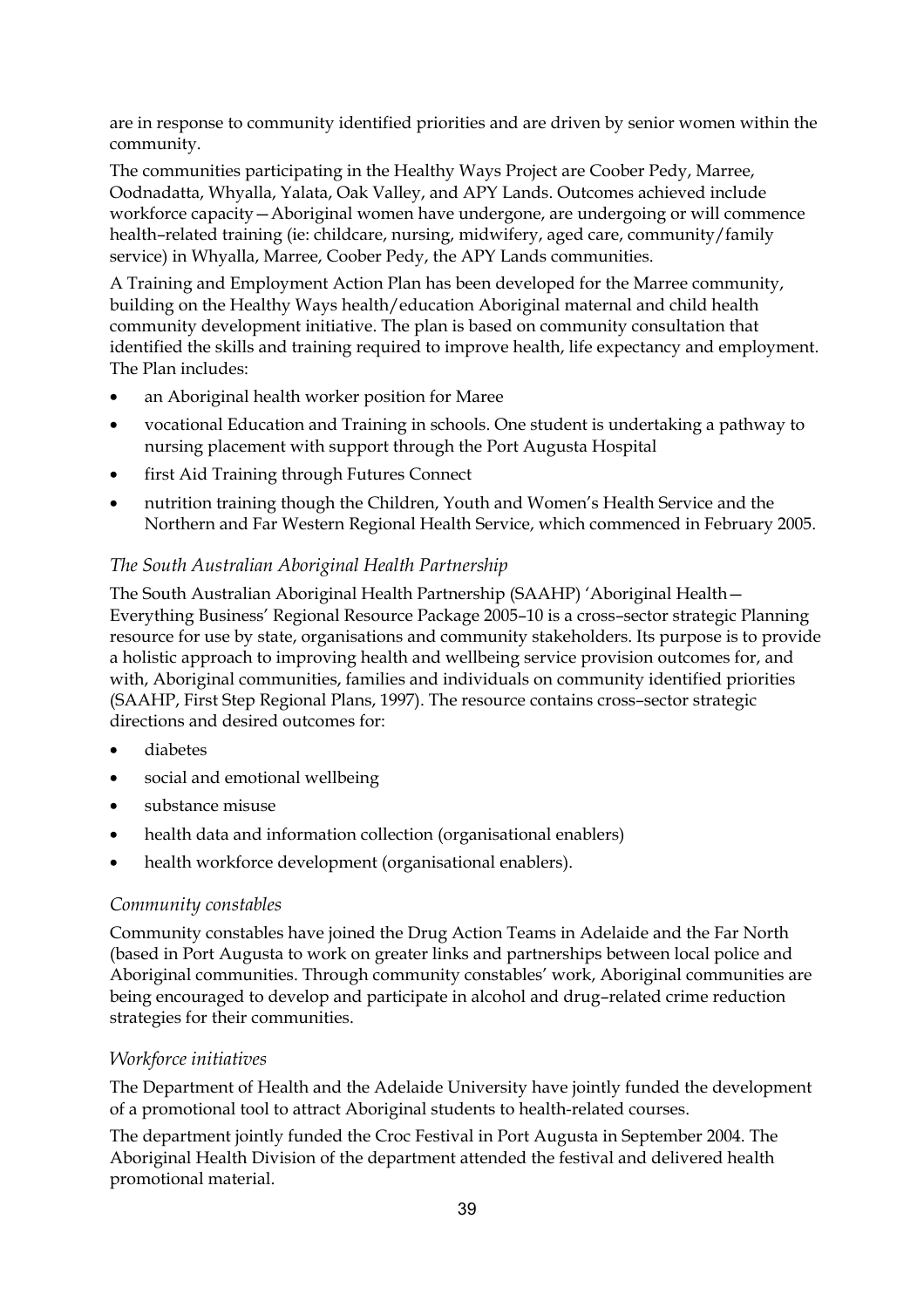# *National Palliative Care Program*

Under the National Palliative Care Program, South Australia received funding to undertake activities to improve access to palliative care services for Aboriginal and Torres Strait Islander people. Work commenced to adapt the national Aboriginal palliative care resource kit. A South Australian Aboriginal Palliative Care resource kit is being developed to assist mainstream palliative care workers to provide culturally safe palliative care throughout the state.

In 2005 additional funding was provided to develop a companion resource to the resource kit, which is to include locally relevant cultural information. Funding was also provided to undertake initiatives such as community awareness programs on palliative care for Aboriginal and Torres Strait Islander people and a series of palliative care workshops for Aboriginal health service workers.

# **Regions**

### *Pangula Mannamurna—South Eastern Aboriginal Social and Emotional Wellbeing Centre*

The Centre received funding for a 12–seater vehicle to provide transport for members of the South East Aboriginal and Torres Strait Islander community. This will result in increased member participation in health and social welfare programs operating from Pangula Mannumurna and increased access to services in Mt Gambier and surrounding districts to improve Aboriginal wellbeing.

### *Hills Mallee Southern Region*

The Lower Murray Nungas Club has provided a partnership model to facilitate services for the Aboriginal community. Services provided under the model include the following fortnightly services: general practitioner, podiatry clinic, physiotherapy and diabetes education.

Women's health camps, youth camps and elders camps and programs addressing health and wellbeing have been delivered in the region.

The Lower Murray Nungas Club has been identified as the most desirable place to provide culturally appropriate programs to Aboriginal people. Extensive plans have been developed with the Department of Health and OATSIH regarding development of this site.

The Eyre Health Service Community Aged Care Package Program has continued to provide flexible community services for older people. During the reporting period some services have been expanded to focus on services being delivered in the community.

Clinical support for rotation of staff from Aboriginal Community Controlled agencies with local Health Service Partnership between local Health Service and Social and Emotional Wellbeing Team in Ceduna and Port Lincoln to provide mentoring, training and collaborative programs, shared care protocols and clinical pathways.

An Aboriginal Families Forum has been developed in partnership with the Early Childhood Advisory Committee and the Aboriginal Primary Health Care Access Program (APHCAP).

# *Northern and Far Western*

An Aboriginal Health Profile for the region has been implemented to ensure responses to health and wellbeing needs are appropriate.

The region worked in collaboration with the Umoona Community Council to sustain the Mothers and Babies Group in Coober Pedy. This group promotes healthy choices, hygiene,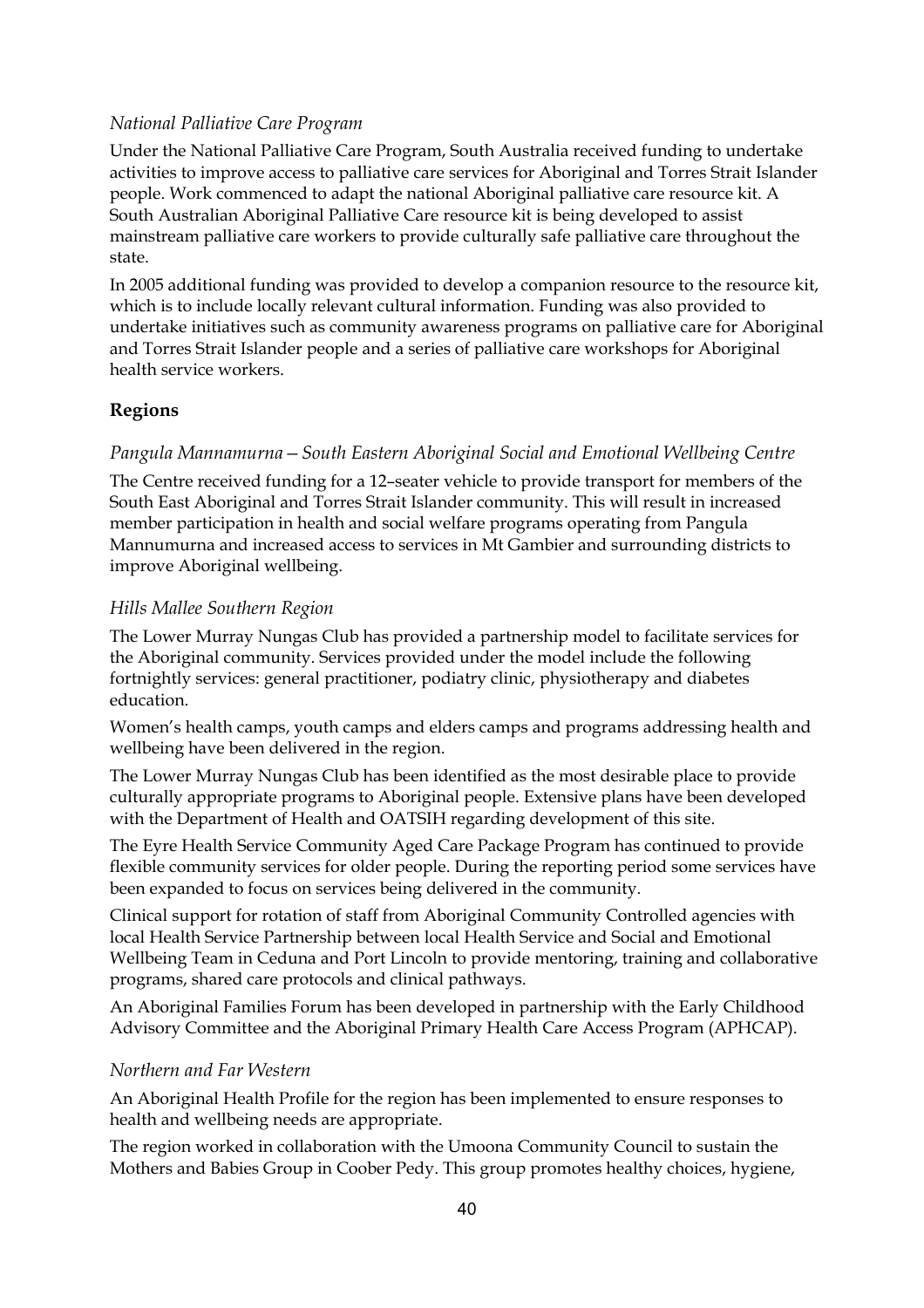play and attachment between parent/child and self-esteem for parents. Funding has been provided for the next 4 years.

A consortium selected the North and Far Western Regional Health Service (NFWRHS) as the lead partner to reduce middle ear disease in Aboriginal children aged 0–8 years. The Otitis Media Clinical Support Systems Project is a collaborative project between the department, OATSIH, Royal Australian College of Physicians, NFWRHS, Eyre Regional Health Service and all Aboriginal Community Controlled Health Services in the region.

The Regional Aboriginal Integrated Social and Emotional Well-Being (RAISE Well-Being) Project has been operating through–out the reporting period. The goal is to improve the mental health and wellbeing of Aboriginal people within the Region.

The Aboriginal Mental Health Promotion and Arts Project provides sustainable prevention, promotion and early intervention in mental health, by culturally appropriate community development with an arts focus in Oodnadatta.

During March 2005 the Regional Health Board undertook a mid-year review on additional funds and supported an allocation of \$23,000 towards an Aboriginal Community Controlled Project. The APHCAP plan was implemented with additional Aboriginal resources employed in regional Aboriginal communities and mentor supports from local health units.

# *Riverland*

The Aboriginal Men's Group and Women's Group have been growing significantly in the last few months and are steadily improving access to health services. Men's Group guests have included a physiotherapist, Director of Community and Allied Health Services, mental health worker and dietitian.

The Australian Government and the Department of Aboriginal Affairs and Reconciliation (DAARE) have funded a major community development project to address Indigenous family violence. The Aboriginal Health Division, Families and Communities and DAARE are agency partners for this project, which will be auspiced by Riverland Regional Health Service.

Aboriginal community aged care services have been expanded in recent years through submissions for specific funding through Home and Community Care and Community Aged Care Packages (CACPs) and a submission for further CACPs is being developed for the 2005–06 funding round.

A six–month Aboriginal early childhood development needs assessment and service development project funded by APHCAP commenced in January 2005 and the report is being finalised.

The 'Opening Doors' Demonstration Project commenced taking clients in January 2005 and provides supported accommodation and mental health intervention to young Aboriginal people with complex needs. This interagency service model is underpinned by a Memorandum of Understanding between the non-government sector, the SA Housing Trust and the health services.

The Regional Health Authorities draft Business Plan identifies mental health as a key element of the Aboriginal Health Plan to be developed.

#### *Wakefield*

Health screenings have been undertaken for Aboriginal children at the local school in partnership with Narangaa Youth.

During the reporting period there have been regular mental health nurse visits to the Point Pearce community.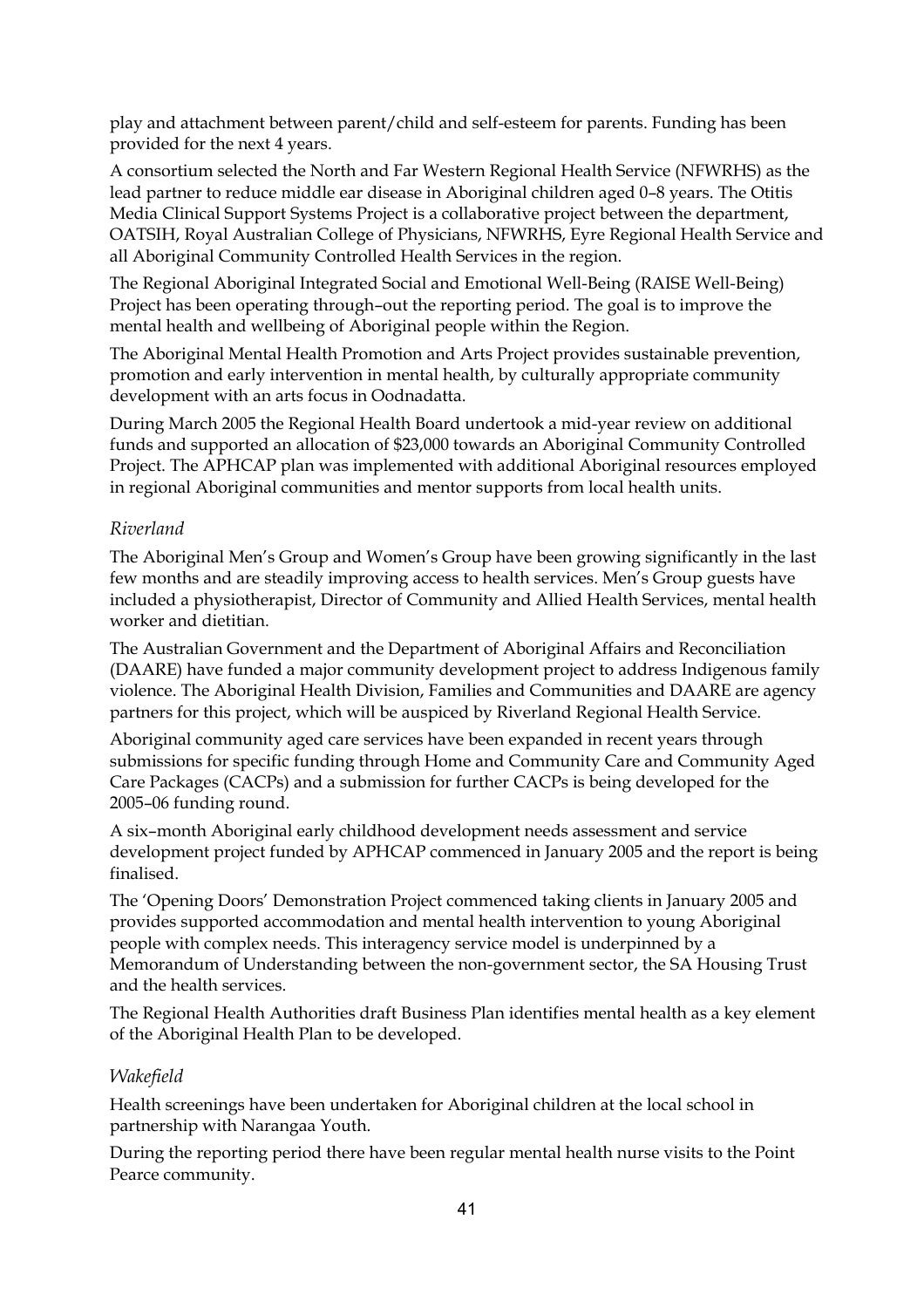# *Children, Youth and Women's Health Service*

The Children, Youth and Women's Health Service Aboriginal Health Strategy 2005–10 identifies strategies to improve access to mainstream services and the expansion or development of specific services for Aboriginal and Torres Strait Islander people with an emphasis on prevention and early intervention.

#### *Southern Adelaide Health Service*

Aboriginal Primary Health Care Action Plan funding from both the Commonwealth and the state has been provided and is currently being held by Nunkkuwarrin Yunti. Planning Officers will be employed to establish a service model that will integrate existing GP services to provide culturally appropriate healthcare services to the Aboriginal and Torres Strait Islander community.

An Aboriginal mental health liaison service and primary health care for Aboriginal people in the western metropolitan area has been established at the Noarlunga Health Service.

#### **Tasmania**

Tasmania reported that no specific health promotion programs for Aboriginal and Torres Strait Islander people were funded in 2002–03 or 2003–04.

#### **Australian Capital Territory**

In 2002–03 and 2003–04, ACT Health funded a range of targeted health promotion initiatives through the Healthpact community funding program, including programs for Aboriginal youth, sporting activities, quit smoking, epilepsy awareness, sexual health, and a cultural camp for Ngunnawal Elders. Projects funded and delivered by ACT Health's Health Promotion Unit included a Vitality Promotion at the National Aboriginal and Islander Day Observance Committee Week Family Picnic Day, and a 3–month nutritional program for young Aboriginal mothers.

#### **Northern Territory**

The Department of Health and Community Services funds a variety of health promotion initiatives targeting priority health issues for Aboriginal people. In addition to these initiatives, the department employs Aboriginal Health Promotion Officers to work with rural and remote Aboriginal communities in the development and implementation of health promotion initiatives. Health promotion training and support is also provided for health and community services staff to work in health-promoting ways, including the use of *The Public Health Bush Book: A resource for working in community settings in the Northern Territory*.

#### **Life promotion**

#### *Suicide prevention*

On 15 October 2003, the Northern Territory Strategic Framework for Suicide Prevention was launched by the Minister for Health and Community Services. This framework acknowledges and builds on existing suicide prevention initiatives and confirms key directions and pathways for future activities. The framework provides a platform to guide future planning and development of programs with a focus on life promotion and prevention. Suicide prevention activities are embedded across a range of government sectors and include the Life Promotion Program.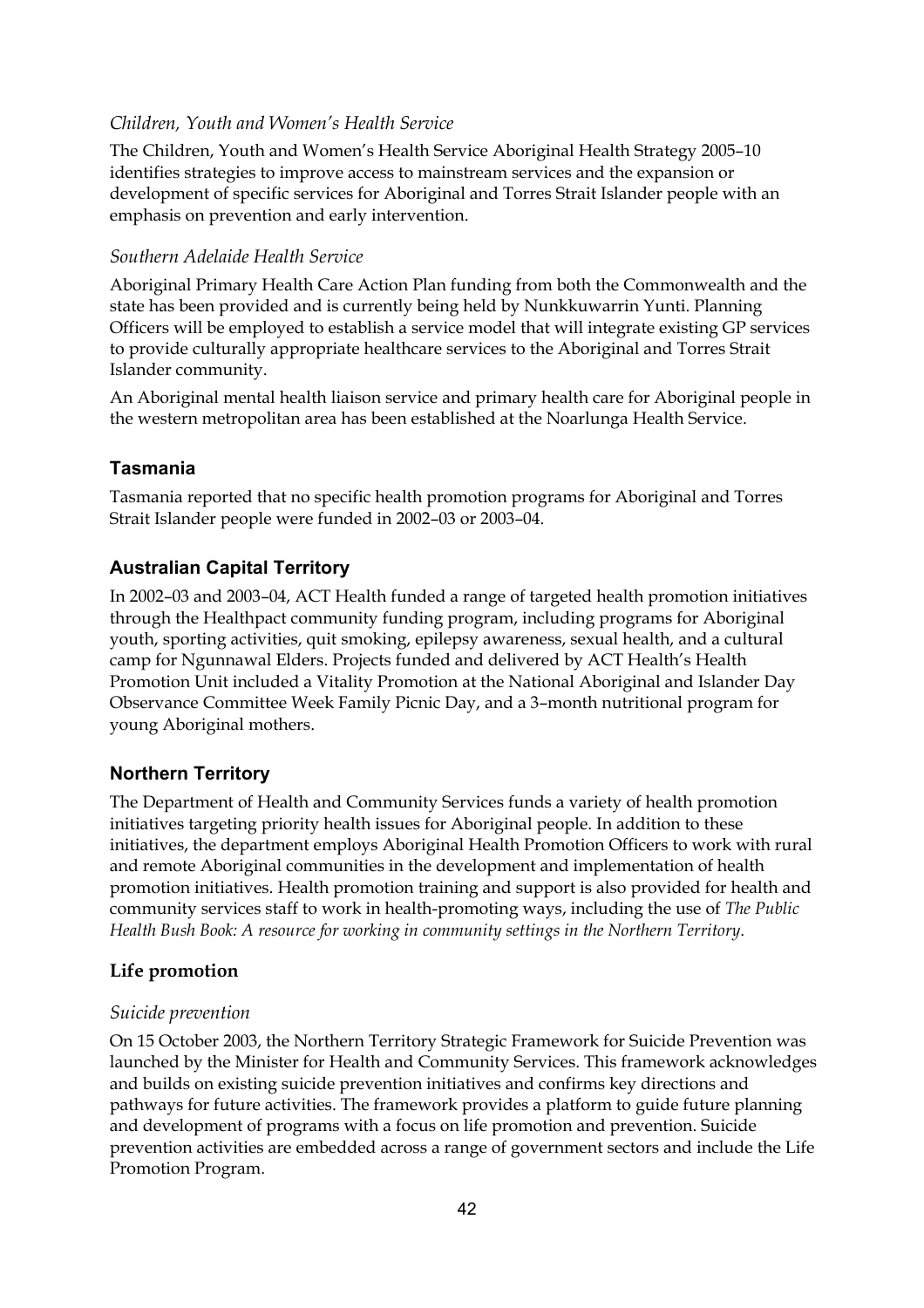# *Life Promotion Program*

This program uses a promotion prevention and early intervention approach in the coordination of health promotion strategies through culturally relevant initiatives. It uses a partnership model and aims to support community development, education and training and the management and treatment of suicidal behaviour. The Life Promotion Program is provided by Top End Mental Health Services in Darwin. In Alice Springs, the Mental Health Association of Central Australia is funded to deliver this service.

# **Mental Health Program**

Mental health is a key priority area for the Northern Territory Government. The allocation of an additional \$12.7 million from 2003–04 to 2005–06, and a further \$5.5 million from 2005–06 to 2007–08, to achieve this goal underlines this commitment. The budget in 2005–06 is \$24.4 million, of which \$2.4 million will be spent in funding to non-government organisations service providers. This funding will purchase services which target individuals at high or increased risk and will help broaden the spectrum of care and support to prevent and intervene early with mental health problems, increase access to specialist mental health assessment, treatment and sub-acute care, as well as assist individuals' recovery and rehabilitation.

The Mental Health Program has also supported the establishment of the first non-government peak body for mental health in the Northern Territory. The Northern Territory Mental Health Coalition has been provided with funding to undertake mental health promotional activities. The program is also part of a Health Promotion Evidence in Policy and Practice Project, which is aiming to review the status of health promotion activity across the four priority program areas of mental health, alcohol and other drugs, child and maternal health, and preventable chronic disease. The information will be used to help determine best practice health promotion interventions in the Northern Territory.

Mental Health service provision data collected since 2000 indicates that:

- 38% of all consumers assisted by the community based (non-inpatient) mental health services are Aboriginal (10% above population proportion of 28%)
- 42% of admissions to mental health inpatient facilities are Aboriginal (14% above population proportion of 28%).

# *Aboriginal Mental Health Workers*

Aboriginal Mental Health Workers play an instrumental role in overcoming challenges at the individual and community level by contributing to the delivery of well-informed information and interventions to Aboriginal people. They work hand in hand with mainstream mental health professionals to provide services and act as cultural brokers and mediators, as well as providing mental health assessments, management, and education at an individual, family and community level.

# *The Australian Integrated Mental Health Initiative*

This initiative (AIMHI) is a national 5-year research project for consumers suffering chronic mental illness. AIMHI has sites in New South Wales, Victoria, Queensland and the Northern Territory. Its Northern Territory site, the remote Top End, is one of only two Indigenous sites in Australia.

The AIMHI in the Northern Territory is targeting remote Top End people with a chronic mental illness and aims to improve community-based interventions and the links between remote community services and urban services. It is also developing strategies for mental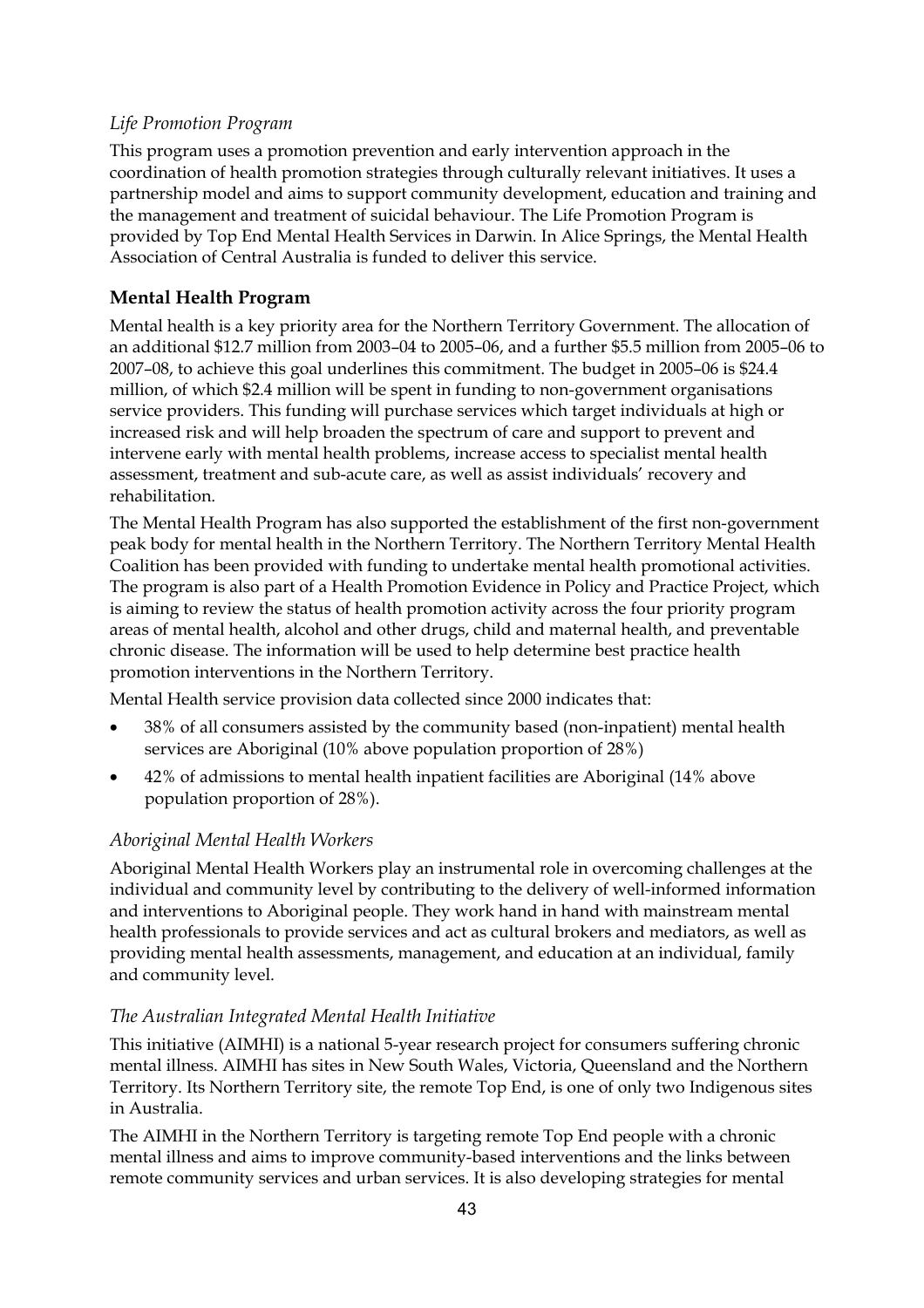health promotion in remote communities which include developing culturally appropriate resources, links with other programs such as Alcohol and Other Drugs, and strategies to improve mental health literacy within remote communities.

# **Growth Assessment and Action Program**

This program aims to improve the growth of Aboriginal children aged 0–5 years through regular monitoring and early intervention if growth falters. The three components are: growth monitoring, growth promotion or growth-promoting action, and growth surveillance at 6-monthly intervals.

# **Community Nutrition Worker Program**

The Department of Health and Community Services funds a variety of nutrition promotion initiatives targeting priority nutrition issues for Aboriginal people of the Northern Territory. In addition to these initiatives, the department funds communities to employ Aboriginal nutrition workers to develop and implement nutrition programs in their communities. Training and support for nutrition workers are provided by visiting public health nutritionists

# **Strong Women, Strong Babies, Strong Culture Program**

SWSBSC is a community-based program run by Aboriginal women and based on Grandmothers law. The program provides bicultural health promotion, education and support to teenage girls and women. SWSBSC coordinators are based in Alice Springs and Darwin and provide support to community-based Strong Women Workers. In 2003–04 there were 14 communities with the SWSBSC Program. Activities during this time included supporting cultural ceremonies and traditions for women, education to post–primary school girls and young women on healthy lifestyles and nutrition, supporting women during pregnancy and helping mothers care for young children, including involvement with the Growth Assessment and Action Program. A training workshop for all the Strong Women Workers was held in 2003.

# **Alcohol and Other Drugs Program**

The Alcohol and Other Drugs Program maintained Community Education and Research officers in each Northern Territory region during 2003–04 to provide drug and alcohol expertise and to support community action to respond to substance misuse issues. These officers undertook a range of activities including the provision and administration of health promotion grants, development, coordination and delivery of public education campaigns and of resources, and provision of information, education and support to communities in relation to drug and alcohol issues. The range of substances covered includes alcohol, tobacco, inhalants, cannabis and other illicit drugs. The *Tobacco Control Act 2002* was introduced in 2002–03. The object of the Act is to reduce the harm to people's health from the consumption of tobacco products by discouraging people from smoking, by reducing people's exposure to environmental tobacco smoke, and by supporting people to stop smoking. Community educators and policy officers arranged public education campaigns, public information forums and site visits to communicate the new legislation requirements. 'No Smoking' signage and other health message signage was provided and distributed by the Department of Health and Community Services. All tobacco retailers became licensed and new point of sale restrictions came into force with high penalties for failure to comply.